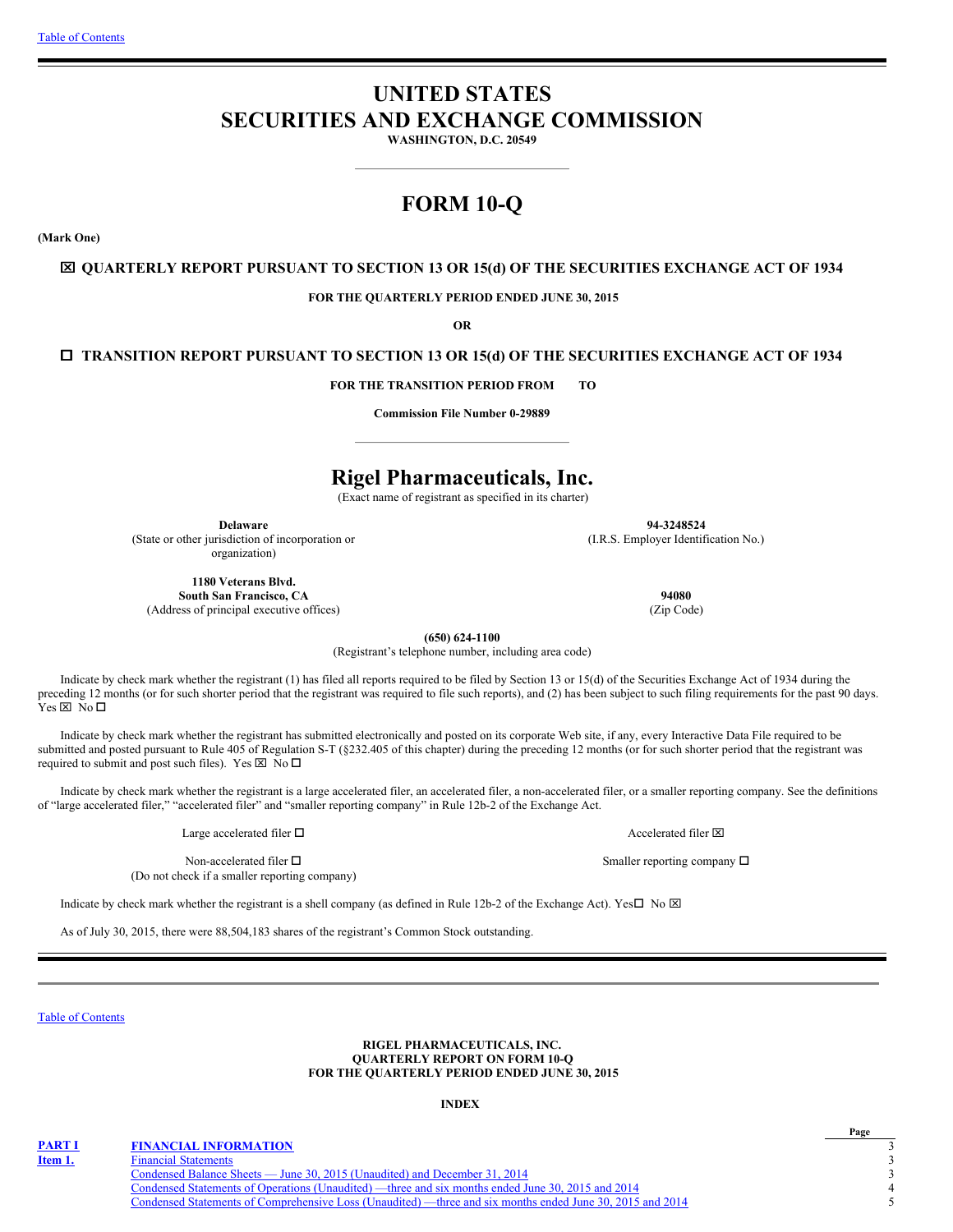|                | Condensed Statements of Cash Flows (Unaudited) —six months ended June 30, 2015 and 2014 |    |
|----------------|-----------------------------------------------------------------------------------------|----|
|                | Notes to Condensed Financial Statements (Unaudited)                                     |    |
| Item 2.        | Management's Discussion and Analysis of Financial Condition and Results of Operations   | 15 |
| Item 3.        | <b>Quantitative and Qualitative Disclosures About Market Risk</b>                       | 25 |
| Item 4.        | <b>Controls and Procedures</b>                                                          | 25 |
| <b>PART II</b> | <b>OTHER INFORMATION</b>                                                                | 25 |
| Item 1.        | <b>Legal Proceedings</b>                                                                | 25 |
| Item 1A.       | <b>Risk Factors</b>                                                                     | 25 |
| Item 6.        | <b>Exhibits</b>                                                                         | 38 |

**[Signatures](#page-23-0)** 39

<span id="page-1-2"></span>2

# Table of [Contents](#page-0-0)

# **PART I. FINANCIAL INFORMATION**

# <span id="page-1-1"></span>**Item 1. Financial Statements**

# <span id="page-1-0"></span>**RIGEL PHARMACEUTICALS, INC. CONDENSED BALANCE SHEETS (In thousands)**

|                                                    |              | <b>June 30,</b><br>2015 |    | December 31,<br>2014(1)  |
|----------------------------------------------------|--------------|-------------------------|----|--------------------------|
|                                                    |              | (unaudited)             |    |                          |
| <b>Assets</b>                                      |              |                         |    |                          |
| Current assets:                                    |              |                         |    |                          |
| Cash and cash equivalents                          | $\mathbb{S}$ | 17,290                  | \$ | 15,203                   |
| Short-term investments                             |              | 126,652                 |    | 127,956                  |
| Accounts receivable                                |              | 350                     |    | 5,750                    |
| Prepaid and other current assets                   |              | 1,230                   |    | 1,628                    |
| Total current assets                               |              | 145,522                 |    | 150,537                  |
| Property and equipment, net                        |              | 1,810                   |    | 2,509                    |
| Other assets                                       |              | 1,021                   |    | 1,089                    |
|                                                    | \$           | 148,353                 | \$ | 154,135                  |
| Liabilities and stockholders' equity               |              |                         |    |                          |
| <b>Current liabilities:</b>                        |              |                         |    |                          |
| Accounts payable                                   | $\mathbb{S}$ | 1,096                   | \$ | 1,613                    |
| Accrued compensation                               |              | 4,000                   |    | 2,832                    |
| Accrued research and development                   |              | 4,293                   |    | 3,993                    |
| Other accrued liabilities                          |              | 545                     |    | 534                      |
| Deferred revenue, current portion                  |              | 19,335                  |    | $\overline{\phantom{0}}$ |
| Deferred liability - sublease, current portion     |              | 2,902                   |    | 2,803                    |
| Deferred rent, current portion                     |              | 2,003                   |    | 2,250                    |
| Total current liabilities                          |              | 34,174                  |    | 14,025                   |
|                                                    |              |                         |    |                          |
| Long-term portion of deferred revenue              |              | 3,760                   |    |                          |
| Long-term portion of deferred liability - sublease |              | 4,989                   |    | 6,466                    |
| Long-term portion of deferred rent                 |              | 4,240                   |    | 5,347                    |
| Other long-term liabilities                        |              | 39                      |    | 51                       |
| Commitments                                        |              |                         |    |                          |
|                                                    |              |                         |    |                          |
| Stockholders' equity:                              |              |                         |    |                          |
| Preferred stock                                    |              |                         |    |                          |
| Common stock                                       |              | 88                      |    | 88                       |
| Additional paid-in capital                         |              | 1,073,339               |    | 1,068,347                |
| Accumulated other comprehensive income (loss)      |              | 11                      |    | (7)                      |
| Accumulated deficit                                |              | (972, 287)              |    | (940, 182)               |
| Total stockholders' equity                         |              | 101,151                 |    | 128,246                  |
|                                                    | $\mathbb{S}$ | 148,353                 | \$ | 154,135                  |

(1) The balance sheet at December 31, 2014 has been derived from the audited financial statements included in Rigel's Annual Report on Form 10-K for the year ended December 31, 2014.

See Accompanying Notes.

<span id="page-1-3"></span>3

# **RIGEL PHARMACEUTICALS, INC. CONDENSED STATEMENTS OF OPERATIONS (In thousands, except per share amounts) (unaudited)**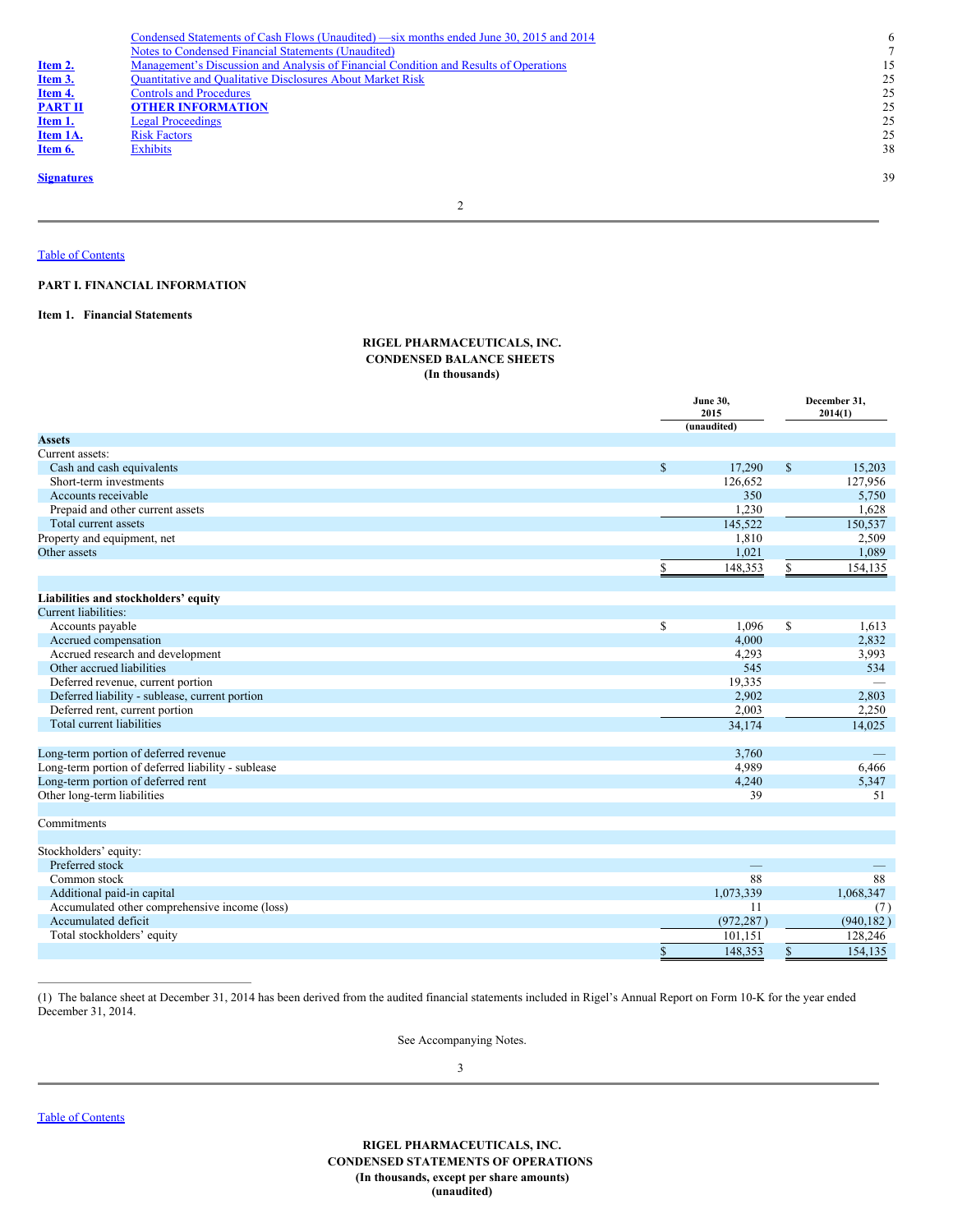|                                                                                    | Three Months Ended June 30, |                         |              | Six Months Ended June 30, |  |           |    |           |
|------------------------------------------------------------------------------------|-----------------------------|-------------------------|--------------|---------------------------|--|-----------|----|-----------|
|                                                                                    |                             | 2015                    |              | 2014                      |  | 2015      |    | 2014      |
| Contract revenues from collaborations                                              |                             | 5,184                   | $\mathbb{S}$ |                           |  | 7,362     | \$ |           |
| Costs and expenses:                                                                |                             |                         |              |                           |  |           |    |           |
| Research and development                                                           |                             | 15,059                  |              | 20,063                    |  | 30,761    |    | 36,932    |
| General and administrative                                                         |                             | 4,099                   |              | 5,393                     |  | 8,816     |    | 10,909    |
| Total costs and expenses                                                           |                             | 19,158                  |              | 25,456                    |  | 39,577    |    | 47,841    |
| Loss from operations                                                               |                             | (13,974)                |              | (25, 456)                 |  | (32,215)  |    | (47, 841) |
| Interest income                                                                    |                             | 62                      |              | 65                        |  | 110       |    | 147       |
| Net loss                                                                           |                             | (13, 912)               |              | (25, 391)                 |  | (32, 105) |    | (47, 694) |
| Net loss per share, basic and diluted                                              |                             | (0.16)                  |              | (0.29)                    |  | (0.36)    |    | (0.54)    |
| Weighted average shares used in computing net loss per share, basic and<br>diluted |                             | 88,137                  |              | 87,532                    |  | 88,090    |    | 87,529    |
|                                                                                    |                             | See Accompanying Notes. |              |                           |  |           |    |           |

<span id="page-2-0"></span>4

Table of [Contents](#page-0-0)

# **RIGEL PHARMACEUTICALS, INC. CONDENSED STATEMENTS OF COMPREHENSIVE LOSS (In thousands) (unaudited)**

|                                                  | Three Months Ended June 30. |           |  | Six Months Ended June 30, |  |           |  |           |
|--------------------------------------------------|-----------------------------|-----------|--|---------------------------|--|-----------|--|-----------|
|                                                  |                             | 2015      |  | 2014                      |  | 2015      |  | 2014      |
| Net loss                                         |                             | (13, 912) |  | (25, 391)                 |  | (32, 105) |  | (47, 694) |
| Other comprehensive income (loss):               |                             |           |  |                           |  |           |  |           |
| Unrealized gain (loss) on short-term investments |                             | (6)       |  |                           |  | 18        |  | (5)       |
| Comprehensive loss                               |                             | (13.918)  |  | (25.387)                  |  | (32.087)  |  | (47,699)  |
|                                                  |                             |           |  |                           |  |           |  |           |

See Accompanying Notes.

<span id="page-2-1"></span>5

Table of [Contents](#page-0-0)

# **RIGEL PHARMACEUTICALS, INC. CONDENSED STATEMENTS OF CASH FLOWS (In thousands) (unaudited)**

|                                                                             |      | <b>Six Months Ended June 30.</b> |            |  |
|-----------------------------------------------------------------------------|------|----------------------------------|------------|--|
|                                                                             | 2015 |                                  | 2014       |  |
| <b>Operating activities</b>                                                 |      |                                  |            |  |
| Net loss                                                                    | S    | (32, 105)<br><sup>\$</sup>       | (47, 694)  |  |
| Adjustments to reconcile net loss to net cash used in operating activities: |      |                                  |            |  |
| Depreciation and amortization                                               |      | 814                              | 1,278      |  |
| Stock-based compensation expense                                            |      | 3,963                            | 4,496      |  |
| Changes in assets and liabilities:                                          |      |                                  |            |  |
| Accounts receivable                                                         |      | 5,400                            | 5,750      |  |
| Prepaid and other current assets                                            |      | 398                              | 840        |  |
| Other assets                                                                |      | 68                               | 67         |  |
| Accounts payable                                                            |      | (517)                            | (2,007)    |  |
| Accrued compensation                                                        |      | 1,168                            | 323        |  |
| Accrued research and development                                            |      | 300                              | 1,182      |  |
| Other accrued liabilities                                                   |      |                                  | (15)       |  |
| Deferred revenue                                                            |      | 23,095                           |            |  |
| Deferred rent and other long term liabilities                               |      | (2,744)                          | (592)      |  |
| Net cash used in operating activities                                       |      | (159)                            | (36,372)   |  |
| <b>Investing activities</b>                                                 |      |                                  |            |  |
| Purchases of short-term investments                                         |      | (82,798)                         | (125, 057) |  |
| Maturities of short-term investments                                        |      | 84.120                           | 164,025    |  |
| Capital expenditures                                                        |      | (105)                            | (253)      |  |
| Net cash provided by investing activities                                   |      | 1.217                            | 38,715     |  |
| <b>Financing activities</b>                                                 |      |                                  |            |  |
| Net proceeds from issuances of common stock                                 |      | 1,029                            | 685        |  |
| Net cash provided by financing activities                                   |      | 1,029                            | 685        |  |
| Net increase in cash and cash equivalents                                   |      | 2,087                            | 3,028      |  |
| Cash and cash equivalents at beginning of period                            |      | 15,203                           | 20,854     |  |
| Cash and cash equivalents at end of period                                  | \$   | 17,290<br>$\mathbb{S}$           | 23.882     |  |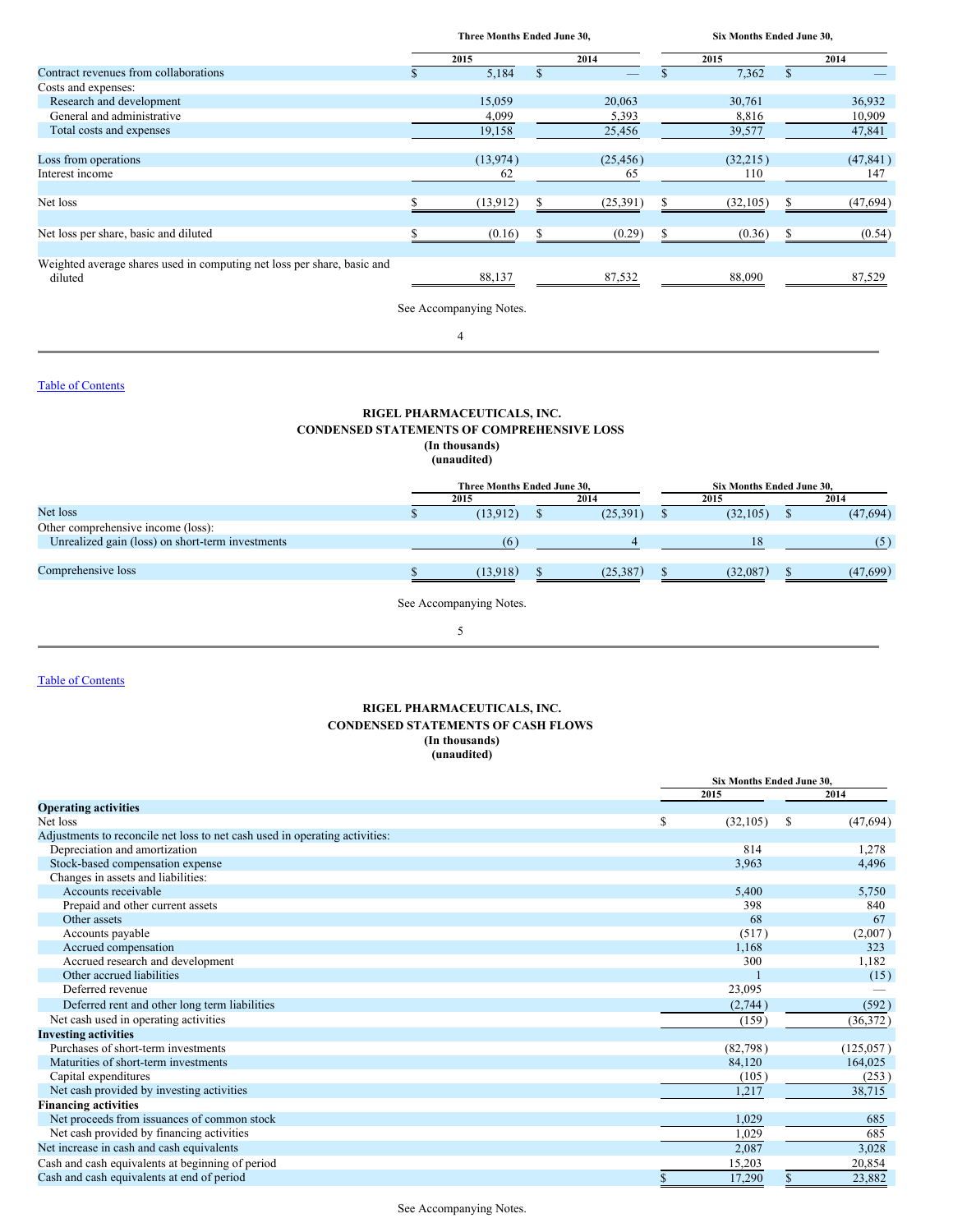# <span id="page-3-0"></span>**Rigel Pharmaceuticals, Inc. Notes to Condensed Financial Statements (unaudited)**

In this report, "Rigel," "we," "us" and "our" refer to Rigel Pharmaceuticals, Inc.

#### **1. Nature of Operations**

We were incorporated in the state of Delaware on June 14, 1996. We are engaged in thediscovery and development of novel, small-molecule drugs for the treatment of inflammatory diseases, autoimmune diseases, and cancers.

#### **2. Basis of Presentation**

Our accompanying unaudited condensed financial statements have been prepared in accordance with U.S. generally accepted accounting principles (U.S. GAAP), for interim financial information and pursuant to the instructions to Form 10-Q and Article 10 of Regulation S-X of the Securities Act of 1933, as amended (Securities Act). Accordingly, they do not include all of the information and notes required by U.S. GAAP for complete financial statements. These unaudited condensed financial statements include only normal and recurring adjustments that we believe are necessary to fairly state our financial position and the results of our operations and cash flows. Interimperiod results are not necessarily indicative of results of operations or cash flows for a full-year or any subsequent interim period. The balance sheet at December 31, 2014 has been derived from audited financial statements at that date, but does not include all disclosures required by U.S. GAAP for complete financial statements. Because all of the disclosures required by U.S. GAAP for complete financial statements are not included herein, these interim unaudited condensed financial statements and the notes accompanying them should be read in conjunction with our audited financial statements and the notes thereto included in our Annual Report on Form 10-K for the year ended December 31, 2014.

The preparation of financial statements in conformity with U.S. GAAP requires management to make estimates and assumptions that affect the amounts reported in the financial statements and accompanying notes. We base our estimates on historical experience and on various other assumptions that we believe to be reasonable under the circumstances. Actual results could differ from these estimates.

# **3. Recent Accounting Pronouncements**

In August 2014, the Financial Accounting Standards Board (FASB) Accounting Standards Codification (ASC) issued Accounting Standards Update (ASU) No. 2014-15-Disclosure of Uncertainties about an Entity's Ability to Continue as a Going Concernunder ASC Subtopic 205-40, Presentation of Financial Statements-*Going Concern*. ASU No. 2017-15 provides guidance about management's responsibility to evaluate whether there is substantial doubt about an entity's ability to continue as a going concern and to provide related footnote disclosures. Management's evaluation should be based on relevant conditions and events that are known and reasonably knowable at the date that the financial statements are issued (or at the date that the financial statements are available to be issued when applicable). Substantial doubt about an entity's ability to continue as a going concern exists when relevant conditions and events, considered in the aggregate, indicate that it is probable that the entity will be unable to meet its obligations as they become due within one year after the date that the financial statements are issued (or available to be issued). ASU No. 2017-15 is effective for the annual period ending after December 15, 2016 and early adoption is permitted. We will continue to evaluate the guidance under ASU No. 2014-15 and present the required disclosures within our financial statements at the time of adoption.

In May 2014, the FASB issued ASU No. 2014-09—*Revenue from Contracts with Customers*, which supersedes the revenue recognition requirements under ASC Topic 605, *Revenue Recognition*, and most industry-specific guidance under the ASC. The core principle of the ASU No. 2014-09 is that an entity should recognize revenue when it transfers promised goods or services to customers in an amount that reflects the consideration to which the entity expects to be entitled in exchange for those goods or services. ASU 2014-09 defines a five step process to achieve this core principle and, in doing so, it is possible more judgment and estimates may be required within the revenue recognition process than required under existing U.S. GAAP including identifying performance obligations in the contract, estimating the amount of variable consideration to include in the transaction price and allocating the transaction price to each separate performance obligation. ASU No. 2014-09 also requires additional disclosures to enable users of financial statements to understand the nature, amount, timing and uncertainty of revenue and cash flows arising from customer contracts. ASU No. 2014-09 allows for either full retrospective or modified retrospective adoption, and we have not yet determined which approach we will apply. In July 2015, the FASB deferred by one year the effective date of ASU No. 2014-09 with the new effective date beginning after December 15, 2017, and the interim periods within that year and will allow early adoption for all entities as of the original effective date for public business entities, which was annual reporting periods beginning after December 15, 2016.

# 7

# Table of [Contents](#page-0-0)

We are currently evaluating the potential impact of the adoption of ASU No. 2014-09 on our financial statements and cannot estimate the impact of adoption at this time.

# **4. Stock Award Plans**

We have three stock option plans, our 2011 Equity Incentive Plan (2011 Plan), 2000 Equity Incentive Plan (2000 Plan) and 2000 Non-Employee Directors' Stock Option Plan (Directors' Plan), that provide for granting to our officers, directors and all other employees and consultants options to purchase shares of our common stock. We also have our Employee Stock Purchase Plan (Purchase Plan), pursuant to which eligible employees can purchase shares of our common stock at a price per share equal to the lesser of 85% of the fair market value on the first day of the offering period or 85% of the fair market value on the purchase date. The fair value of each option award is estimated on the date of grant using the Black-Scholes option pricing model which considered our stock price, as well as assumptions regarding a number of complex and subjective variables. These variables include, but are not limited to, volatility, expected term, risk-free interest rate and dividends. We estimate volatility over the expected term of the option using historical share price performance. For expected term, we take into consideration our historical data of options exercised, cancelled and expired. The risk-free rate is based on the U.S. Treasury constant maturity rate. We have not paid and do not expect to pay dividends in the foreseeable future. In order to calculate stockbased compensation expense, we also estimate the forfeiture rate using our historical experience with options that cancel before they vest. We review our forfeiture rates each quarter and make any necessary changes to our estimates. We use the straight-line attribution method over the requisite employee service period for the entire award in recognizing stock-based compensation expense.

We granted certain performance-based stock options to purchase shares of our common stock which will vest upon the achievement of certain corporate performance-based milestones. We determined the fair values of these performance-based stock options using Black-Scholes option pricing model at the date of grant. For the portion of the performance-based stock options of which the performance condition is considered probable of achievement, we recognized stock-based compensation expense on the related estimated fair value of such options on straight-line basis from the date of grant up to the date when we expect the performance condition will be probably achieved. For the performance conditions that are not considered probable of achievement at the grant date or upon quarterly re-evaluation, prior to the event actually occurring, we will recognize the related stock-based compensation expense when the event occurs or when we can determine that the performance condition is probable of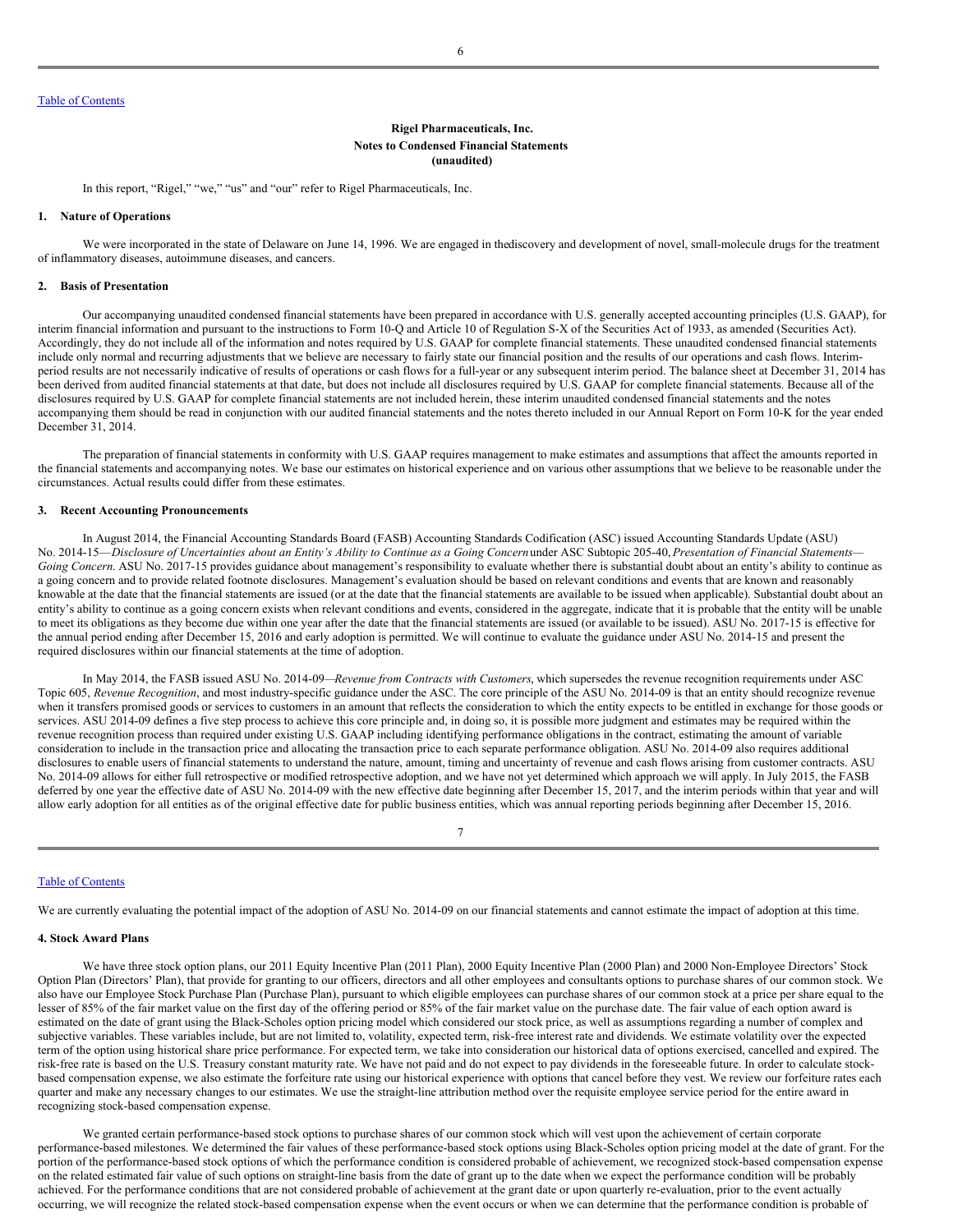achievement. In those cases, we will recognize the change in estimate at the time we determine the condition is probable of achievement (by recognizing stock-based compensation expense as cumulative catch-up as if we had estimated at the grant date that the performance condition will be achieved) and recognize the remaining compensation cost up to the date when we expect the performance condition will be probably achieved, if any.

# **5. Net Loss Per Share**

Basic net loss per share is computed by dividing net loss by the weighted-average number of shares of common stock outstanding during the period. Diluted net loss per share is computed by dividing net loss by the weighted-average number of shares of common stock outstanding during the period and the number of additional shares of common stock that would have been outstanding if potentially dilutive securities had been issued. Potentially dilutive securities include a warrant to purchase our common shares and stock options and shares issuable under our stock award plans. The dilutive effect of these potentially dilutive securities is reflected in diluted earnings per share by application of the treasury stock method. Under the treasury stock method, an increase in the fair market value of our common stock can result in a greater dilutive effect from potentially dilutive securities.

We had securities which could potentially dilute basic loss per share, but were excluded from the computation of diluted net loss per share, as their effect would have been antidilutive. These securities consist of the following (in thousands):

|                                  | <b>Three Months Ended</b><br><b>June 30,</b> |        | <b>Six Months Ended</b><br><b>June 30,</b> |        |  |  |
|----------------------------------|----------------------------------------------|--------|--------------------------------------------|--------|--|--|
|                                  | 2015                                         | 2014   | 2015                                       | 2014   |  |  |
| Outstanding stock options        | 20,138                                       | 17,417 | 20,138                                     | 17,417 |  |  |
| Warrant to purchase common stock | 200                                          | 200    | 200                                        | 200    |  |  |
| Purchase Plan                    | 223                                          | 199    | 144                                        | 131    |  |  |
|                                  |                                              |        |                                            |        |  |  |
|                                  | 20,561                                       | 17.816 | 20,482                                     | 17.748 |  |  |
|                                  |                                              |        |                                            |        |  |  |
|                                  |                                              |        |                                            |        |  |  |

### Table of [Contents](#page-0-0)

### **6. Stock-based Compensation**

Total stock-based compensation expense related to all of our share-based payments that we recognized for the three and six months ended June 30, 2015 and 2014 were as follows (in thousands):

|                                        | <b>Three Months Ended</b><br><b>June 30.</b> |      |  | <b>Six Months Ended</b><br><b>June 30.</b> |  |       |  |       |
|----------------------------------------|----------------------------------------------|------|--|--------------------------------------------|--|-------|--|-------|
|                                        | 2015                                         |      |  | 2014                                       |  | 2015  |  | 2014  |
| Research and development               |                                              | .056 |  | .189                                       |  | 2,216 |  | 2,503 |
| General and administrative             |                                              | 853  |  | 943                                        |  | 1.747 |  | .993  |
| Total stock-based compensation expense |                                              | .909 |  | 2.132                                      |  | 3.963 |  | 4.496 |

The fair value of each option award is estimated on the date of grant using the Black-Scholes option pricing model. We have segregated option awards into the following three homogenous groups for the purposes of determining fair values of options: officers and directors, all other employees, and consultants.

We determined weighted-average valuation assumptions separately for each of these groups as follows:

- · Volatility—We estimated volatility using our historical share price performance over the expected life of the option. We also considered other factors, such as implied volatility, our current clinical trials and other company activities that may affect the volatility of our stock in the future. We determined that at this time historical volatility is more indicative of our expected future stock performance than implied volatility.
- Expected term—For options granted to consultants, we use the contractual term of the option, which is generally ten years, for the initial valuation of the option and the remaining contractual term of the option for the succeeding periods. We analyzed various historical data to determine the applicable expected term for each of the other option groups. This data included: (1) for exercised options, the term of the options from option grant date to exercise date; (2) for cancelled options, the term of the options from option grant date to cancellation date, excluding non-vested option forfeitures; and (3) for options that remained outstanding at the balance sheet date, the term of the options from option grant date to the end of the reporting period and the estimated remaining term of the options. The consideration and calculation of the above data gave us reasonable estimates of the expected term for each employee group. We also considered the vesting schedules of the options granted and factors surrounding exercise behavior of the option groups, our current market price and company activity that may affect our market price. In addition, we considered the optionee type (i.e., officers and directors or all other employees) and other factors that may affect the expected term of the option.
- Risk-free interest rate—The risk-free interest rate is based on U.S. Treasury constant maturity rates with similar terms to the expected term of the options for each option group.
- Dividend yield—The expected dividend yield is 0% as we have not paid and do not expect to pay dividends in the future.

Pursuant to FASB ASC 718, we are required to estimate the amount of expected forfeitures when calculating compensation costs. We estimated the forfeiture rate using our historical experience with non-vested options. We adjust our stock-based compensation expense as actual forfeitures occur, review our estimated forfeiture rates each quarter and make changes to our estimate as appropriate.

The following table summarizes the weighted-average assumptions relating to options granted pursuant to our equity incentive plans for the three and six months ended June 30, 2015 and 2014:

|                          | <b>Three Months Ended</b><br><b>June 30.</b> |         | <b>Six Months Ended</b><br><b>June 30.</b> |         |  |
|--------------------------|----------------------------------------------|---------|--------------------------------------------|---------|--|
|                          | 2015                                         | 2014    | 2015                                       | 2014    |  |
| Risk-free interest rate  | $1.9\%$                                      | $2.2\%$ | $1.8\%$                                    | $2.1\%$ |  |
| Expected term (in years) | 7.0                                          | 6.7     | 6.5                                        | 6.5     |  |
| Dividend yield           | $0.0\%$                                      | $0.0\%$ | $0.0\%$                                    | $0.0\%$ |  |
| Expected volatility      | 66.9%                                        | 76.9%   | 65.1%                                      | 75.3%   |  |

The exercise price of stock options is at the market price of our common stock on the date immediately preceding the date of grant. Options become exercisable at varying dates and generally expire 10 years from the date of grant. We granted options to purchase 3,793,420 shares of common stock during the six months ended June 30,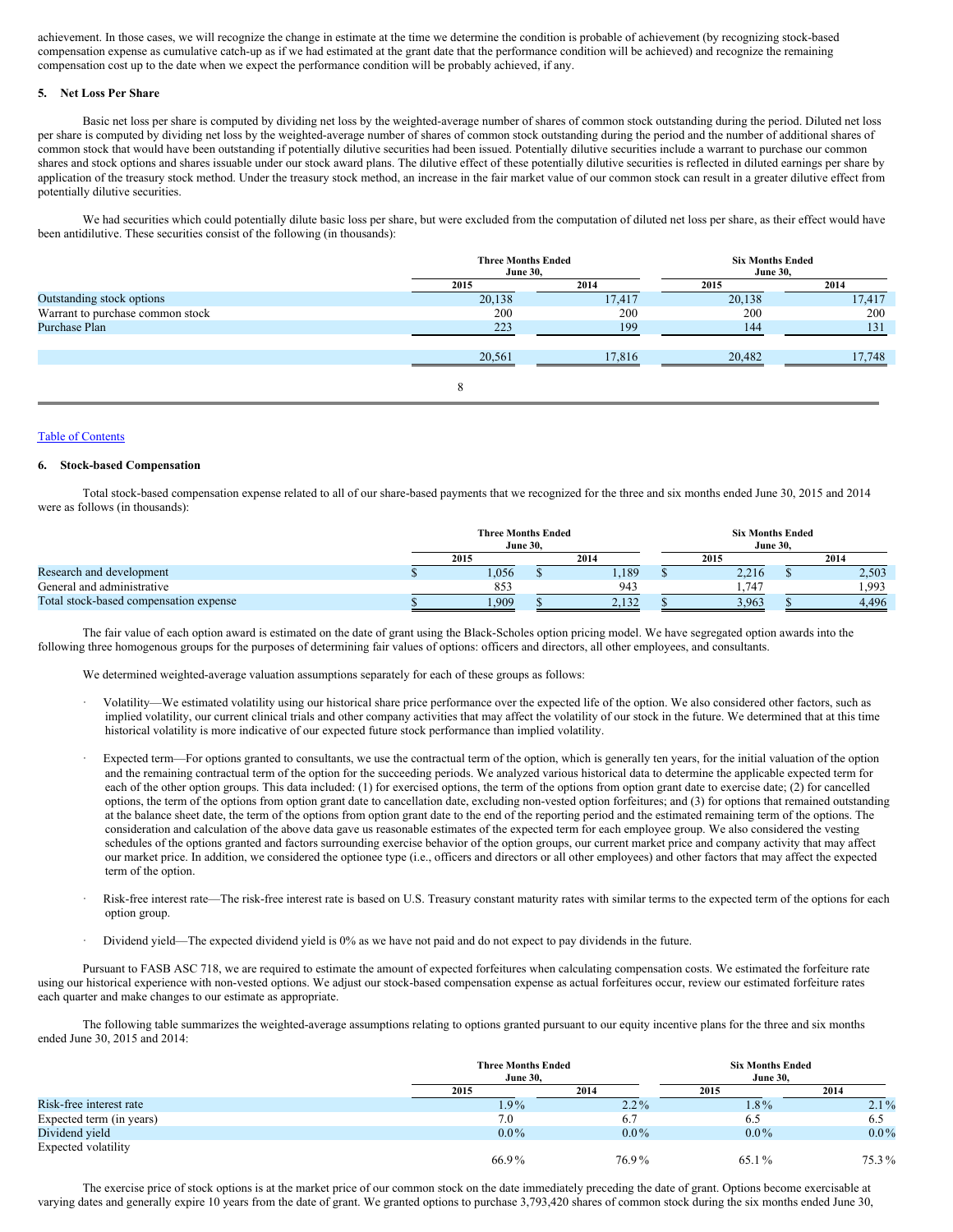### Table of [Contents](#page-0-0)

9

of \$1.40 per share. Of the 3,793,420 common stock options granted, 1,175,000 shares were related to performance-based stock option awards which will vest upon the achievement of a corporate performance-based milestone. We granted options to purchase 3,397,275 shares of common stock during the six months ended June 30, 2014, with a grant-date weighted-average fair value of \$2.35 per share. Of the 3,397,275 common stock options granted, 950,000 shares were related to performance-based stock option awards, of which only 700,000 shares remain outstanding, which will vest upon the achievement of certain corporate performance-based milestones. As of June 30, 2015, there was approximately \$7.3 million of total unrecognized stock-based compensation cost, net of estimated forfeitures, related to unvested options granted under our equity incentive plans. At June 30, 2015, there were 4,272,986 shares of common stock available for future grant under our equity incentive plans and 155,299 options to purchase shares were exercised during the six months ended June 30, 2015.

### *Employee Stock Purchase Plan*

The fair value of awards granted under our Purchase Plan is estimated on the date of grant using the Black-Scholes option pricing model, which uses weightedaverage assumptions. Our Purchase Plan provides for a twenty-four month offering period comprised of four six-month purchase periods with a look-back option. A lookback option is a provision in our Purchase Plan under which eligible employees can purchase shares of our common stock at a price per share equal to the lesser of 85% of the fair market value on the first day of the offering period or 85% of the fair market value on the purchase date. Our Purchase Plan also includes a feature that provides for a new offering period to begin when the fair market value of our common stock on any purchase date during an offering period falls below the fair market value of our common stock on the first day of such offering period. This feature is called a "reset." Participants are automatically enrolled in the new offering period.We had a "reset" on January 2, 2015 because the fair market value of our stock on December 31, 2014 was lower than the fair market value of our stock on July 1, 2014, the first day of the offering period. We applied modification accounting in accordance with ASC Topic No. 718, *Stock Compensation*, to determine the incremental fair value associated with this Purchase Plan "reset" and will recognize the related stock-based compensation expense according to FASB ASC Subtopic No. 718-50, *Employee Share Purchase Plan*. The total incremental fair value for this Purchase Plan "reset" was approximately \$792,000, and is being recognized from January 2, 2015 to December 31, 2016.

As of June 30, 2015, there were approximately 3,290,397 shares reserved for future issuance under the Purchase Plan. The following table summarizes the weightedaverage assumptions related to our Purchase Plan for the six months ended June 30, 2015 and 2014. Expected volatilities for our Purchase Plan are based on the historical volatility of our stock. Expected term represents the weighted-average of the purchase periods within the offering period. The risk-free interest rate for periods within the expected term is based on U.S. Treasury constant maturity rates.

|                          | <b>June 30.</b> | <b>Six Months Ended</b> |  |  |  |  |
|--------------------------|-----------------|-------------------------|--|--|--|--|
|                          | 2015            | 2014                    |  |  |  |  |
| Risk-free interest rate  | $0.6\%$         | $0.3\%$                 |  |  |  |  |
| Expected term (in years) | 1.5             | 1.7                     |  |  |  |  |
| Dividend yield           | $0.0\%$         | $0.0\%$                 |  |  |  |  |
| Expected volatility      | 61.2%           | 66.0%                   |  |  |  |  |

### **7. Research and Development Accruals**

We have various contracts with third parties related to our research and development activities. Costs that are incurred but not billed to us as of the end of the period are accrued. We make estimates of the amounts incurred in each period based on the information available to us and our knowledge of the nature of the contractual activities generating such costs. Clinical trial contract expenses are accrued based on units of activity. Expenses related to other research and development contracts, such as research contracts, toxicology study contracts and manufacturing contracts are estimated to be incurred generally on a straight-line basis over the duration of the contracts. Raw materials and study materials purchased for us by third parties are expensed at the time of purchase.

# 10

# Table of [Contents](#page-0-0)

### **8. Corporate Collaborations**

We conduct research and development programs independently and in connection with our corporate collaborators. We currently do not have significant active collaborations. We have several active collaborations that we do not consider to be significant. These collaborations include our collaboration agreement with Bristol-Myers Squibb Company (BMS) for the discovery, development and commercialization of cancer immunotherapies based on our small molecule TGF beta receptor kinase inhibitors, AstraZeneca AB (AZ) for the development and commercialization of R256, an inhaled janus kinase (JAK) inhibitor, BerGenBio AS (BerGenBio) for the development and commercialization of an oncology program, and Daiichi Sankyo (Daiichi) to pursue research related to a specific target from a novel class of drug targets called ligases. Under these collaborations, which we entered in the ordinary course of business, we received or may be entitled to receive upfront cash payments, progress dependent contingent payments on events achieved by such partners and royalties on any net sales of products sold by such partners under the agreements. Total future contingent payments to us under all of these current collaborations could exceed \$453.5 million if all potential product candidates achieved all of the payment triggering events under all of our current collaborations (based on a single product candidate under each agreement). Of this amount, up to \$140.4 million relates to the achievement of development events, up to \$275.6 million relates to the achievement of regulatory events and up to \$37.5 million relates to the achievement of certain commercial or launch events. This estimated future contingent amount does not include any estimated royalties that could be due to us if the partners successfully commercialize the licensed products.

In February 2015, we entered into a collaboration agreement with BMS for the discovery, development and commercialization of cancer immunotherapies based on our extensive portfolio of small molecule TGF beta receptor kinase inhibitors. Under the collaboration agreement, BMS will have exclusive rights and will be solely responsible for the clinical development and commercialization of the product. Pursuant to the collaboration agreement with BMS, we received a noncreditable and nonrefundable upfront payment of \$30.0 million in March 2015. We are also entitled to receive development and regulatory contingent fees that could exceed \$309.0 million for a successful compound approved in certain indications. In addition, we are also eligible to receive tiered royalties on the net sales of any products from the collaboration. BMS shall also reimburse us for agreed upon costs based on a contractual cost per full-time equivalent employee in connection with the performance of research activities during the research term. Under the collaboration agreement, we were obligated to provide the following deliverables: (i) granting of license rights to our program, (ii) participation in the Joint Research Committee, and (iii) performance of research activities. We concluded that these deliverables are a single unit of accounting as the license does not have stand-alone value apart from the other deliverables. Accordingly, the \$30.0 million upfront payment is being recognized ratably as revenue from the effective date of the agreement through September 2016, the end of the estimated research term. We believe that straight-line recognition of this revenue is appropriate as the research is expected to be performed ratably over the research period.

During the three and six months ended June 30, 2015, we recognized revenue of \$4.8 million and \$6.9 million, respectively, relating to the upfront payment and \$350,000 and \$456,000, respectively, relating to the research activities we performed. As of June 30, 2015, deferred revenue related to the \$30.0 million upfront payment was \$23.1 million.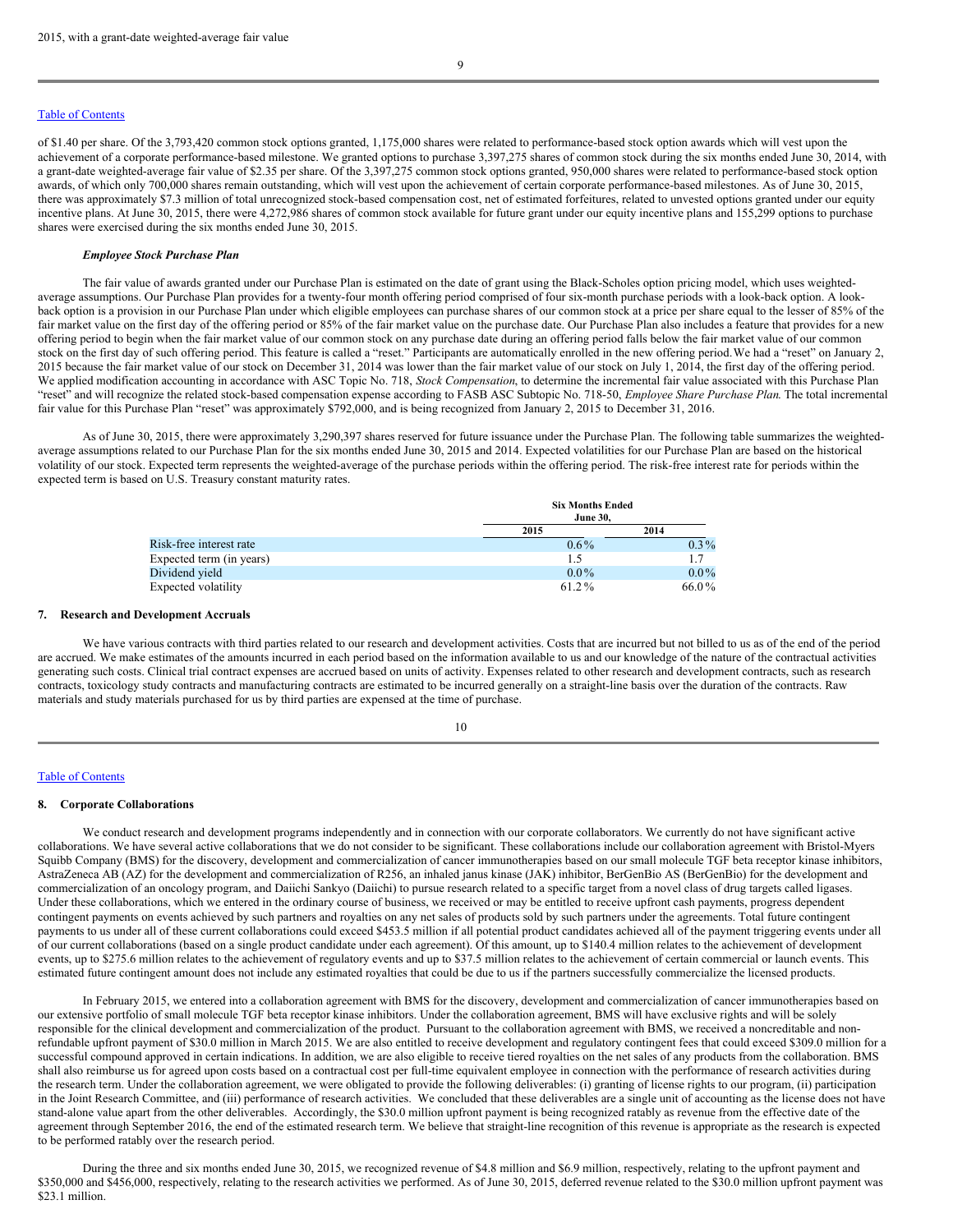11

# Table of [Contents](#page-0-0)

#### **9. Cash, Cash Equivalents and Short-Term Investments**

Cash, cash equivalents and short-term investments consisted of the following (in thousands):

|                                            |  | <b>June 30,</b><br>2015 | December 31,<br>2014 |         |
|--------------------------------------------|--|-------------------------|----------------------|---------|
| Checking account                           |  | 193                     |                      | 175     |
| Money market funds                         |  | 15,593                  |                      | 10,027  |
| U. S. treasury bills                       |  |                         |                      | 2,010   |
| Government-sponsored enterprise securities |  | 46,378                  |                      | 45,786  |
| Corporate bonds and commercial paper       |  | 81,778                  |                      | 85,161  |
|                                            |  | 143,942                 |                      | 143,159 |
| Reported as:                               |  |                         |                      |         |
| Cash and cash equivalents                  |  | 17,290                  | S                    | 15,203  |
| Short-term investments                     |  | 126,652                 |                      | 127,956 |
|                                            |  | 143,942                 |                      | 143,159 |

Cash equivalents and short-term investments include the following securities with gross unrealized gains and losses (in thousands):

| June 30, 2015                              | Amortized<br>Cost | <b>Gross</b><br>Unrealized<br>Gains | Gross<br><b>Unrealized</b><br><b>Losses</b> | <b>Fair Value</b> |
|--------------------------------------------|-------------------|-------------------------------------|---------------------------------------------|-------------------|
| Government-sponsored enterprise securities | 46,377            |                                     | (4)                                         | 46,378            |
| Corporate bonds and commercial paper       | 81,768            | 24                                  | (14)                                        | 81,778            |
| Total                                      | 128,145           | 29                                  | (18)                                        | 128,156           |
| December 31, 2014                          | Amortized<br>Cost | <b>Gross</b><br>Unrealized<br>Gains | Gross<br><b>Unrealized</b><br><b>Losses</b> | <b>Fair Value</b> |
| U. S. treasury bills                       | 2.010             | $-$                                 | _                                           | 2.010             |
| Government-sponsored enterprise securities | 45.793            | 4                                   | (11)                                        | 45,786            |
| Corporate bonds and commercial paper       | 85.161            | 21                                  | (21)                                        | 85,161            |

Total 5 132,964 \$ 132,964 \$ 25 \$ (32) \$ 132,957

As of June 30, 2015, our cash equivalents and short-term investments have contractual maturities within one year.

As of June 30, 2015, our cash equivalents and short-term investments had a weighted-average time to maturity of approximately 123 days. We view our short-term investments portfolio as available for use in current operations. Accordingly, we have classified certain investments as short-term investments. We have the ability to hold all investments as of June 30, 2015 through their respective maturity dates. At June 30, 2015, we had no investments that had been in a continuous unrealized loss position for more than twelve months. As of June 30, 2015, a total of 34 individual securities had been in an unrealized loss position for twelve months or less and the losses were determined to be temporary. The gross unrealized losses above were caused by interest rate increases. No significant facts or circumstances have arisen to indicate that there has been any deterioration in the creditworthiness of the issuers of the securities held by us. Based on our review of these securities, including the assessment of the duration and severity of the unrealized losses and our ability and intent to hold the investments until maturity, there were no other-than-temporary impairments for these securities at June 30, 2015.

#### 12

#### Table of [Contents](#page-0-0)

The following table shows the fair value and gross unrealized losses of our investments in individual securities that are in an unrealized loss position, aggregated by investment category (in thousands):

| June 30, 2015                              | <b>Fair Value</b> | Unrealized<br>Losses |
|--------------------------------------------|-------------------|----------------------|
| Government-sponsored enterprise securities | 18.337            |                      |
| Corporate bonds and commercial paper       | 35.538            | 14                   |
| Total                                      | 53.875            | 18)                  |

# **10. Fair Value**

Under FASB ASC 820,*Fair Value Measurements and Disclosures*, fair value is defined as the price at which an asset could be exchanged or a liability transferred in a transaction between knowledgeable, willing parties in the principal or most advantageous market for the asset or liability. Where available, fair value is based on observable market prices or parameters or derived from such prices or parameters. Where observable prices or parameters are not available, valuation models are applied.

Assets and liabilities recorded at fair value in our financial statements are categorized based upon the level of judgment associated with the inputs used to measure their fair value. Hierarchical levels directly related to the amount of subjectivity associated with the inputs to fair valuation of these assets and liabilities, are as follows:

Level 1—Inputs are unadjusted, quoted prices in active markets for identical assets at the reporting date. Active markets are those in which transactions for the asset or liability occur in sufficient frequency and volume to provide pricing information on an ongoing basis.

The fair valued assets we hold that are generally included under this Level 1 are money market securities where fair value is based on publicly quoted prices.

Level 2—Are inputs, other than quoted prices included in Level 1, that are either directly or indirectly observable for the asset or liability through correlation with market data at the reporting date and for the duration of the instrument's anticipated life.

The fair valued assets we hold that are generally assessed under Level 2 included government-sponsored enterprise securities, U. S. treasury bills and corporate bonds and commercial paper. We utilize third party pricing services in developing fair value measurements where fair value is based on valuation methodologies such as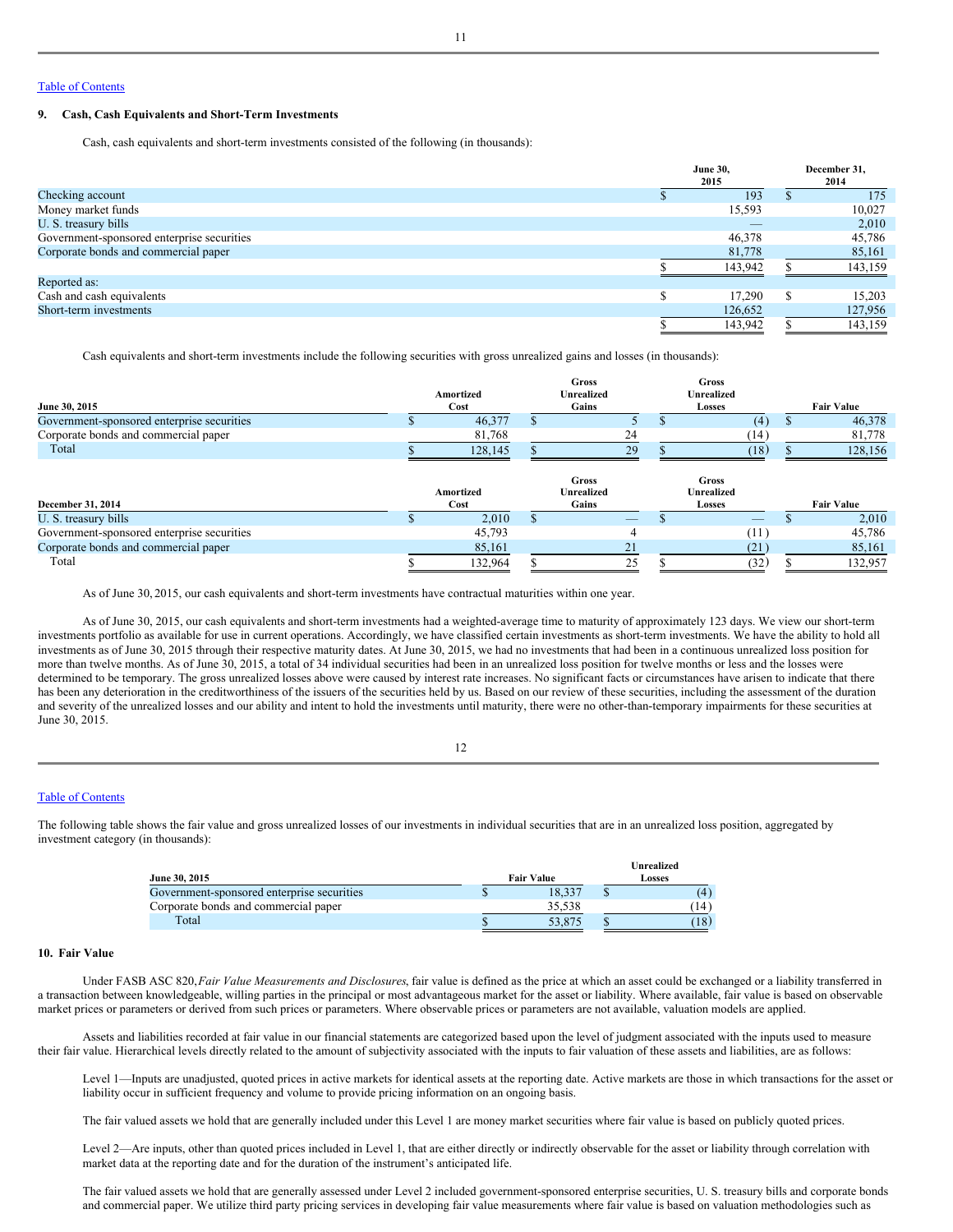models using observable market inputs, including benchmark yields, reported trades, broker/dealer quotes, bids, offers and other reference data. We use quotes from external pricing service providers and other on-line quotation systems to verify the fair value of investments provided by our third party pricing service providers. We review independent auditor's reports from our third party pricing service providers particularly regarding the controls over pricing and valuation of financial instruments and ensure that our internal controls address certain control deficiencies, if any, and complementary user entity controls are in place.

Level 3—Unobservable inputs that are supported by little or no market activity and that are significant to the fair value of the assets or liabilities and which reflect management's best estimate of what market participants would use in pricing the asset or liability at the reporting date. Consideration is given to the risk inherent in the valuation technique and the risk inherent in the inputs to the model.

We do not have fair valued assets classified under Level 3.

#### Table of [Contents](#page-0-0)

#### *Fair Value on a Recurring Basis*

Financial assets measured at fair value on a recurring basis are categorized in the tables below based upon the lowest level of significant input to the valuations (in thousands):

|                                            |         | Assets at Fair Value as of June 30, 2015     |                          |         |
|--------------------------------------------|---------|----------------------------------------------|--------------------------|---------|
|                                            | Level 1 | Level 2                                      | Level 3                  | Total   |
| Money market funds                         | 15,593  | _                                            | $-$                      | 15,593  |
| Government-sponsored enterprise securities |         | 46,378                                       |                          | 46,378  |
| Corporate bonds and commercial paper       |         | 81,778                                       |                          | 81,778  |
| Total                                      | 15,593  | 128,156                                      | $\sim$                   | 143,749 |
|                                            |         | Assets at Fair Value as of December 31, 2014 |                          |         |
|                                            | Level 1 | Level 2                                      | Level 3                  | Total   |
| Money market funds                         | 10.027  | _                                            | $\overline{\phantom{a}}$ | 10,027  |
| U. S. treasury bills                       |         | 2,010                                        |                          | 2,010   |
| Government-sponsored enterprise securities |         | 45,786                                       |                          | 45,786  |
| Corporate bonds and commercial paper       |         | 85,161                                       |                          | 85,161  |
| Total                                      | 10,027  | 132,957                                      |                          | 142,984 |

#### **11. Sublease Agreement**

In December 2014, we entered into a sublease agreement with an unrelated third party to occupy a portion of our research and office space pursuant to which we expect to receive over \$7.2 million in sublease income (excluding our subtenant's share of facilities operating expenses) over the remaining term of the sublease. In connection with this sublease, we recognized a loss on sublease of \$9.3 million during the fourth quarter of 2014. We record rent expense on a straight-line basis for our lease, net of sublease income, wherein such arrangements contain scheduled rent increases over the term of the lease and sublease, respectively. For our sublease arrangement which we classified as an operating lease, our loss on the sublease is comprised of the present value of our future payments to our landlord less the present value of our future rental receipts expected from our subtenant over the term of the sublease. The liability arising from this sublease agreement was determined using a credit-adjusted risk-free rate to discount the estimated future net cash flows. The changes in the liability related to the sublease agreement for the six months ended June 30, 2015 were as follows (in thousands):

| Balance at January 1, 2015         | 9.269   |
|------------------------------------|---------|
| Accretion of deferred liability    | 304     |
| Amortization of deferred liability | (1,682) |
| Balance at June 30, 2015           | 7.891   |

# **12. Severance Agreement with Former Chief Executive Officer**

In December 2014, we entered into a severance agreement with our former Chief Executive Officer (CEO) pursuant to his resignation as CEO and member of the Board of Directors effective November 20, 2014, and his retirement effective December 31, 2014. The severance agreement provided for, among other benefits, cash severance payments of \$1.1 million payable in installments over a duration of 18 months beginning on January 1, 2015, which is included as part of the Accrued Compensation account in the Balance Sheets. The change in the severance liability to our former CEO for the six months ended June 30, 2015 was as follows (in thousands):

<span id="page-7-0"></span>

| Balance at January 1, 2015 |  | 1,091 |
|----------------------------|--|-------|
| Payments during the period |  | 160   |
| Balance at June 30, 2015   |  | 93    |
|                            |  |       |
|                            |  |       |

#### Table of [Contents](#page-0-0)

# **Item 2. Management's Discussion and Analysis of Financial Condition and Results of Operations**

This discussion and analysis should be read in conjunction with our financial statements and the accompanying notes included in this report and the audited financial statements and accompanying notes included in our Annual Report on Form 10-K for the year ended December 31, 2014. Operating results for the three and six months ended June 30, 2015 are not necessarily indicative of results that may occur in future interim periods or for the full fiscal year.

This Quarterly Report on Form 10-Q contains statements indicating expectations about future performance and other forward-looking statements within the meaning of Section 27A of the Securities Act and Section 21E of the Exchange Act, that involve risks and uncertainties. We usually use words such as "may," "will," "should," "could," "expect," "plan," "anticipate," "believe," "estimate," "predict," "intend," or the negative of these terms or similar expressions to identify these forward-looking statements. These statements appear throughout this Quarterly Report on Form 10-Q and are statements regarding our current expectation, belief or intent, primarily with respect to our operations and related industry developments. Examples of these statements include, but are not limited to, statements regarding the following: our business and scientific strategies; the progress of our and our collaborators' product development programs, including clinical testing, and the timing of results thereof; our corporate collaborations and revenues that may be received from our collaborations and the timing of those potential payments; our expectations with respect to regulatory submissions and approvals; our drug discovery technologies; our research and development expenses; protection of our intellectual property; sufficiency of our cash and capital resources and the need for additional capital; and our operations and legal risks. You should not place undue reliance on these forward-looking statements.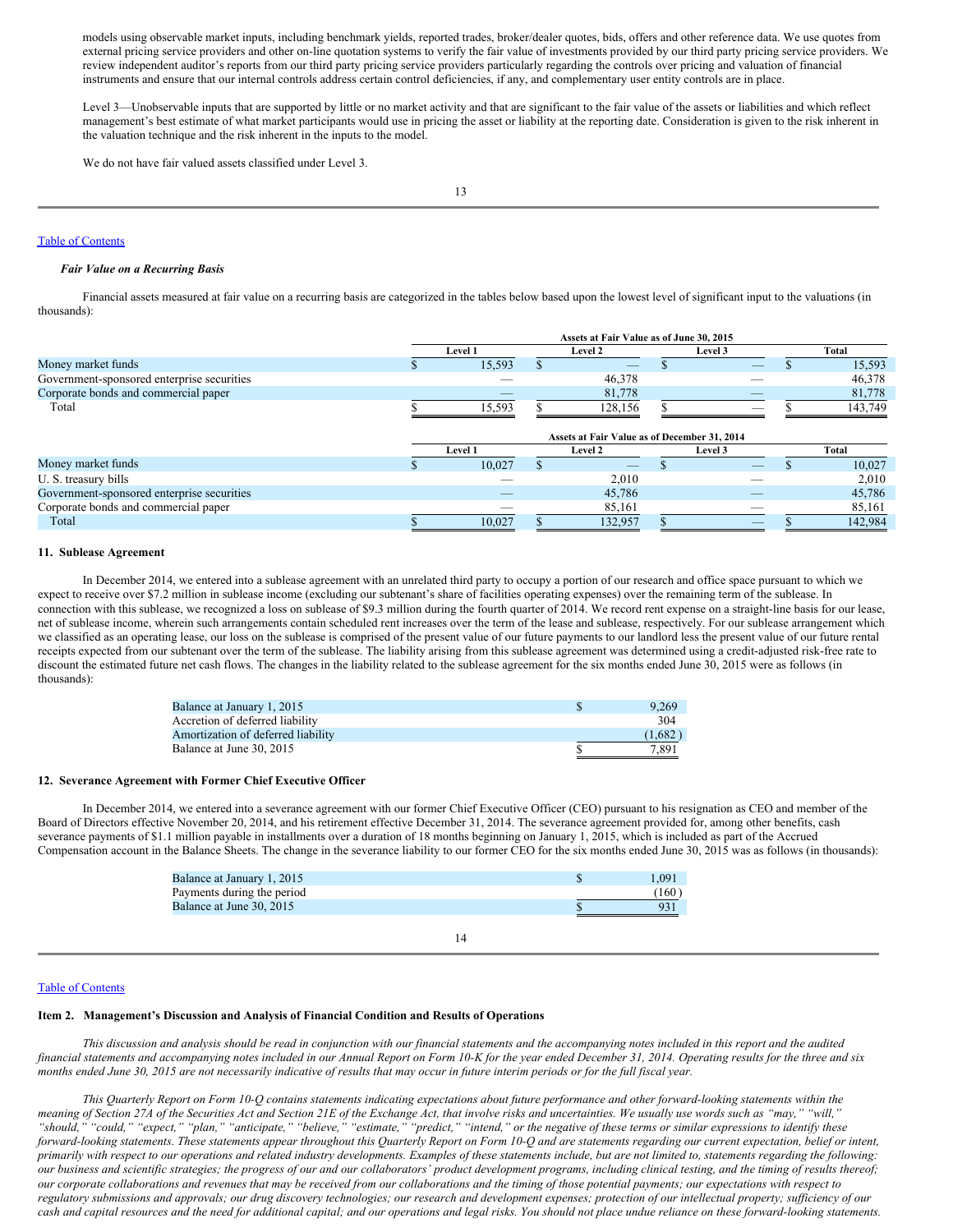Our actual results could differ materially from those anticipated in these forward-looking statements for many reasons, including as a result of the risks and uncertainties discussed under the heading "Risk Factors" in Item 1A of Part II of this Quarterly Report on Form 10-Q. Any forward-looking statement speaks only as of the date on which it is made, and we undertake no obligation to update any forward-looking statement to reflect events or circumstances after the date on which the statement is made or to reflect the occurrence of unanticipated events. New factors emerge from time to time, and it is not possible for us to predict which factors will arise. In addition, we cannot assess the impact of each factor on our business or the extent to which any factor, or combination of factors, may cause actual results to differ materially from those *contained in any forward-looking statements.*

### **Overview**

We are a clinical-stage biotechnology company focused on the discovery and development of novel, small-molecule drugs for the treatment of inflammatory diseases, autoimmune diseases, and cancers. Our pioneering research focuses on signaling pathways that are critical to disease mechanisms. We currently have the following product candidates in development: fostamatinib, an oral spleen tyrosine kinase (SYK) inhibitor, which is in Phase 3 clinical trials for immune thrombocytopenic purpura (ITP) and a Phase 2 clinical trial for IgA nephropathy (IgAN); R348, a topical ophthalmic JAK/SYK inhibitor, in a Phase 2 clinical trial for dry eye in ocular graft-versus-host disease (GvHD); two oncology product candidates in Phase 1 development with partners BerGenBio AG and Daiichi Sankyo; and two preclinical programs with partners AstraZeneca, for R256 in asthma, and Bristol-Myers Squibb, for TGF beta inhibitors in immuno-oncology.

Since inception, we have financed our operations primarily through the sale of equity securities, contract payments under our collaboration agreements and equipment financing arrangements. Our research and development activities, including preclinical studies and clinical trials, consume substantial amounts of capital. In March 2015, we received a noncreditable and non-refundable upfront payment of \$30.0 million pursuant to our collaboration agreement with BMS. As of June 30, 2015, we had approximately \$143.9 million in cash, cash equivalents and short-term investments. In December 2014, we entered into a sublease agreement with an unrelated third party to occupy a portion of our research and office space pursuant to which we expect to receive over \$11.0 million of sublease income and reimbursement from the subtenant's share of facilities operating expenses over the remaining term of the sublease. We believe that our existing capital resources will be sufficient to support our current and projected funding requirements into the second quarter of 2017. Unless and until we are able to generate a sufficient amount of product, royalty or milestone revenue, we expect to finance future cash needs through public and/or private offerings of equity securities, debt financings and/or collaboration and licensing arrangements, and to a much lesser extent through interest income earned on the investment of our excess cash balances and short term investments. With the exception of contingent and royalty payments that we may receive under our existing collaborations, we do not currently have any committed future funding.

#### **Product Development Programs**

Our product development portfolio features multiple novel, small molecule drug candidates whose specialized mechanisms of action are intended to provide therapeutic benefit for a range inflammatory diseases, autoimmune diseases, and cancers.

15

# Table of [Contents](#page-0-0)

# **Clinical Stage Programs**

#### *Fostamatinib—Immune Thrombocytopenic Purpura*

*Disease background.* Chronic ITP affects an estimated 60,000 to 125,000 people in the U.S. In patients with ITP, the immune system attacks and destroys the body's own blood platelets, which play an active role in blood clotting and healing. ITP patients can suffer extraordinary bruising, bleeding and fatigue as a result of low platelet counts. Current therapies for ITP include steroids, blood platelet production boosters that imitate thrombopoietin (TPOs) and splenectomy.

*Orally-available SYK inhibitor program.* Taken in tablet form, fostamatinib blocks the activation of SYK inside immune cells. ITP causes the body to produce antibodies that attach to healthy platelets in the blood stream. Immune cells recognize these antibodies and affix to them, which activates the SYK enzyme inside the immune cell, and triggers the destruction of the antibody and the attached platelet. When SYK is inhibited by fostamatinib, it interrupts this immune cell function and allows the platelets to escape destruction. The results of our Phase 2 clinical trial, in which fostamatinib was orally administered to sixteen adults with chronic ITP, published in *Blood (2009, volume 113, number 14)*, showed that fostamatinib significantly increased the platelet counts of certain ITP patients, including those who had failed other currently available agents.

In October 2013, we met with the U.S. Food and Drug Administration (FDA) for an end-of-Phase 2 meeting for fostamatinib in ITP. Based on that meeting, we designed a Phase 3 clinical program, called fostamatinib in thrombocytopenia (FIT), in which a total of 150 ITP patients will be randomized into two identical multi-center, double-blind, placebo-controlled clinical trials. The patients will have been diagnosed with persistent or chronic ITP, and have blood platelet counts consistently below 30,000 per microliter of blood. Two-thirds of the subjects will receive fostamatinib orally at 100 mg bid (twice daily) and the other third will receive placebo on the same schedule. Subjects are expected to remain on treatment for 24 weeks. At week four of treatment, subjects who meet certain platelet count and tolerability thresholds will have their dosage of fostamatinib (or corresponding placebo) increased to 150 mg bid. The primary efficacy endpoint of this program is a stable platelet response by week 24 with platelet counts at or above 50,000 per microliter of blood for at least four of the final six qualifying blood draws. Our Phase 3 clinical program for ITP is currently actively enrolling patients in the U.S., Europe and Australia. We expect to report top line results of the two Phase 3 clinical trials in the middle of 2016 and, if the results are positive, file the U.S. New Drug Application (NDA) for fostamatinib in ITP by the end of 2016.

# *Fostamatinib—IgAN*

*Disease background.* IgAN is an autoimmune disease that severely affects the functioning of the kidneys. An estimated 12,000 Americans are diagnosed with this type of glomerulonephritis each year, with 25% of its victims eventually requiring dialysis and/or kidney transplantation over time. IgAN is characterized by the deposition of IgA immune complexes in the glomeruli of the kidneys leading to an inflammatory response and subsequent tissue damage that ultimately disrupts the normal filtering function of the kidneys. By inhibiting SYK in kidney cells, fostamatinib may block the signaling of IgA immune complex receptors and arrest or slow destruction of the glomeruli.

*Orally-available SYK inhibitor program.* We have a Phase 2 clinical trial in patients with IgAN, a chronic autoimmune disease of the kidneys. We expect the clinical trial, called SIGN (SYK Inhibition for Glomerulonephritis), to enroll 75 patients with the disease.

# *R348—Dry Eye in Patients with Ocular Graft-Versus-Host Disease (GvHD)*

*Disease background.* According to an article published by the American Academy of Ophthalmology, a significant number (22% to 80%) of patients with acute or chronic GvHD develop a secondary incidence of dry eye (keratoconjunctivitis sicca). In general, these patients are severely ill and have a great medical need for a topical therapy that may better manage their symptoms.

*Topical Ophthalmic JAK/SYK inhibitor program.* R348, a topical ophthalmic JAK/SYK inhibitor, is being evaluated in a Phase 2 clinical trial of patients with ocular GvHD to determine if it reduces inflammation and limits the damage to the eye tissue caused by the disease. We expect results of this clinical trial in the second quarter of 2016.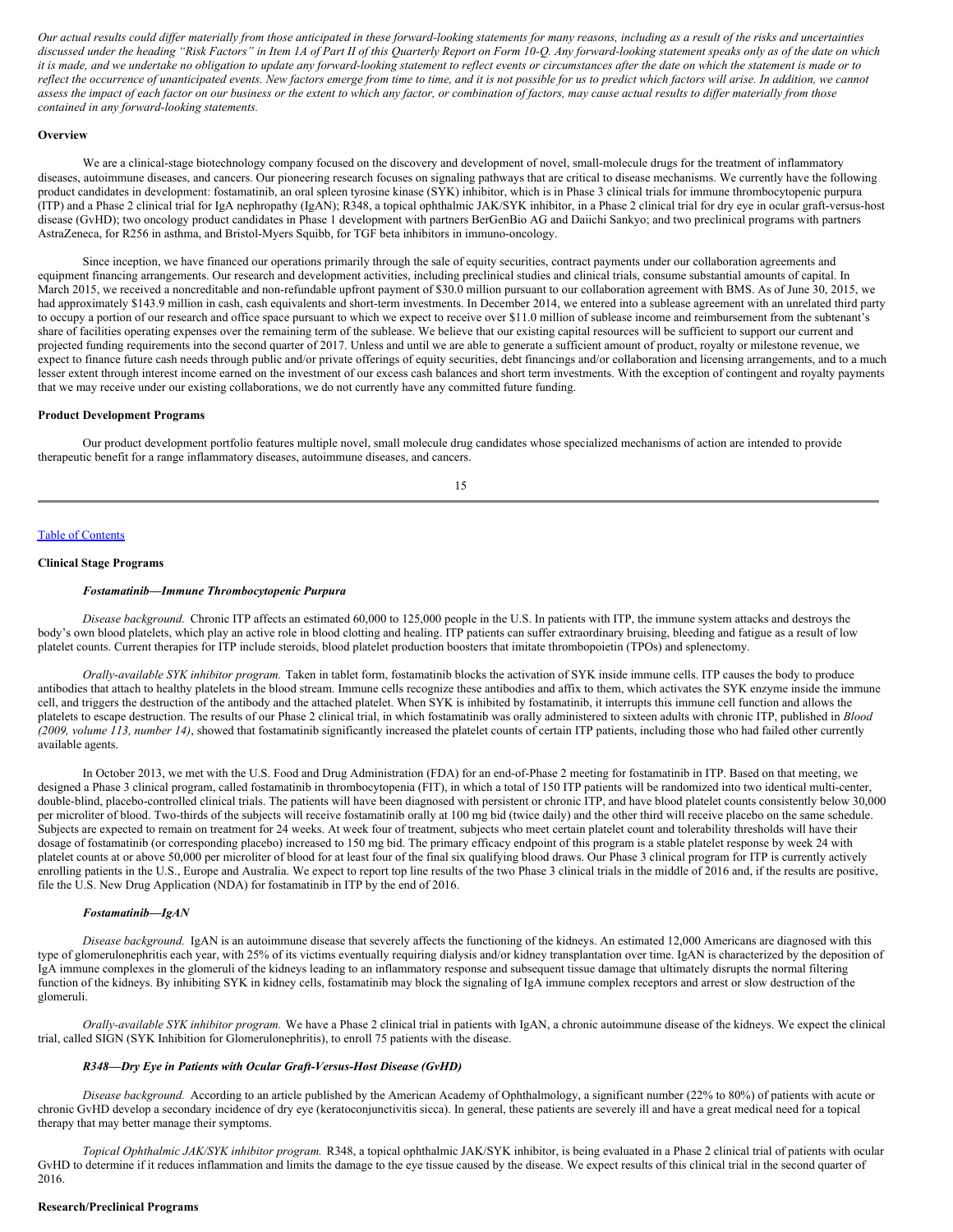We are conducting proprietary research in the broad disease areas of inflammation/immunology, cancers and muscle wasting/muscle endurance. Within each disease area, our researchers are investigating mechanisms of action as well as screening compounds against potential novel targets and optimizing those leads that appear to have the greatest potential.

# Table of [Contents](#page-0-0)

### **Corporate Collaborations**

We conduct research and development programs independently and in connection with our corporate collaborators. We currently do not have significant active collaborations. We have several active collaborations that we do not consider to be significant. These collaborations include our collaboration agreement with BMS for the discovery, development and commercialization of cancer immunotherapies based on our small molecule TGF beta receptor kinase inhibitors, AZ for the development and commercialization of R256, an inhaled JAK inhibitor, BerGenBio for the development and commercialization of an oncology program, and Daiichi to pursue research related to a specific target from a novel class of drug targets called ligases. Under these collaborations, which we entered in the ordinary course of business, we received or may be entitled to receive upfront cash payments, progress dependent contingent payments on events achieved by such partners and royalties on any net sales of products sold by such partners under the agreements. Total future contingent payments to us under all of these current collaborations could exceed \$453.5 million if all potential product candidates achieved all of the payment triggering events under all of our current collaborations (based on a single product candidate under each agreement). Of this amount, up to \$140.4 million relates to the achievement of development events, up to \$275.6 million relates to the achievement of regulatory events and up to \$37.5 million relates to the achievement of certain commercial or launch events. This estimated future contingent amount does not include any estimated royalties that could be due to us if the partners successfully commercialize the licensed products.

Since we do not control the research, development or commercialization of the product candidates generated under these collaborations, we are not able to reasonably estimate when, if at all, any contingent payments would become payable to us. As such, the contingent payments we could receive thereunder involve a substantial degree of risk to achieve and may never be received. Accordingly, we do not expect, and investors should not assume, that we will receive all of the potential contingent payments provided for under these collaborations and it is possible that we may never receive any additional significant contingent payments or royalties under these collaborations.

In February 2015, we entered into a collaboration agreement with BMS for the discovery, development and commercialization of cancer immunotherapies based on our extensive portfolio of small molecule TGF beta receptor kinase inhibitors. Under the collaboration agreement, BMS will have exclusive rights and will be solely responsible for the clinical development and commercialization of the product. Pursuant to the collaboration agreement with BMS, we received a noncreditable and nonrefundable upfront payment of \$30.0 million in March 2015. We are also entitled to receive development and regulatory contingent fees that could exceed \$309.0 million for a successful compound approved in certain indications. In addition, we are also eligible to receive tiered royalties on the net sales of any products from the collaboration. BMS shall also reimburse us for agreed upon costs based on a contractual cost per full-time equivalent employee in connection with the performance of research activities during the research term. Under the collaboration agreement, we were obligated to provide the following deliverables: (i) granting of license rights to our program, (ii) participation in the Joint Research Committee, and (iii) performance of research activities. We concluded that these deliverables are a single unit of accounting as the license does not have stand-alone value apart from the other deliverables. Accordingly, the \$30.0 million upfront payment is being recognized ratably as revenue from the effective date of the agreement through September 2016, the end of the estimated research term. We believe that straight-line recognition of this revenue is appropriate as the research is expected to be performed ratably over the research period.

During the three and six months ended June 30, 2015, we recognized revenue of \$4.8 million and \$6.9 million, respectively, relating to the upfront payment and \$350,000 and \$456,000, respectively, relating to the research activities we performed. As of June 30, 2015, deferred revenue related to the \$30.0 million upfront payment was \$23.1 million.

17

#### Table of [Contents](#page-0-0)

#### **Research and Development Expenses**

Our research and development expenditures include costs related to preclinical and clinical trials, scientific personnel, supplies, equipment, consultants, sponsored research, stock based compensation, and allocated facility costs.

We do not track fully burdened research and development costs separately for each of our drug candidates. We review our research and development expense by focusing on three categories: research, development, and other. Our research team is focused on creating a portfolio of product candidates that can be developed into small molecule therapeutics in our own proprietary programs or with potential collaborative partners and utilizes our robust discovery engine to rapidly discover and validate new product candidates in our focused range of therapeutic indications. "Research" expenses relate primarily to personnel expenses, lab supplies, fees to third party research consultants and compounds. Our development group leads the implementation of our clinical and regulatory strategies and prioritizes disease indications in which our compounds may be studied in clinical trials. "Development" expenses relate primarily to clinical trials, personnel expenses, lab supplies and fees to third party research consultants. "Other" expenses primarily consist of allocated facilities costs and allocated stock based compensation expense relating to personnel in research and development groups.

In addition to reviewing the three categories of research and development expense described in the preceding paragraph, we principally consider qualitative factors in making decisions regarding our research and development programs, which include enrollment in clinical trials and the results thereof, the clinical and commercial potential for our drug candidates and competitive dynamics. We also make our research and development decisions in the context of our overall business strategy, which includes the evaluation of potential collaborations for the development of our drug candidates.

The following table presents our total research and development expense by category (in thousands).

|                    | <b>Three Months Ended</b><br><b>June 30,</b> |        | <b>Six Months Ended</b><br><b>June 30,</b> |    |        | From January 1, 2007* |
|--------------------|----------------------------------------------|--------|--------------------------------------------|----|--------|-----------------------|
| <b>Categories:</b> | 2015                                         | 2014   | 2015                                       |    | 2014   | to June 30, 2015      |
| Research           | 5,265                                        | 4,964  | 10,803                                     | ۰D | 9,757  | 185,398               |
| Development        | 5.946                                        | 9,713  | 12,157                                     |    | 16,209 | 269,451               |
| Other              | 3.848                                        | 5,386  | 7,801                                      |    | 10.966 | 202,233               |
|                    |                                              |        |                                            |    |        |                       |
|                    | 15.059                                       | 20,063 | 30,761                                     |    | 36.932 | 657.082               |

We started tracking research and development expense by category on January 1, 2007.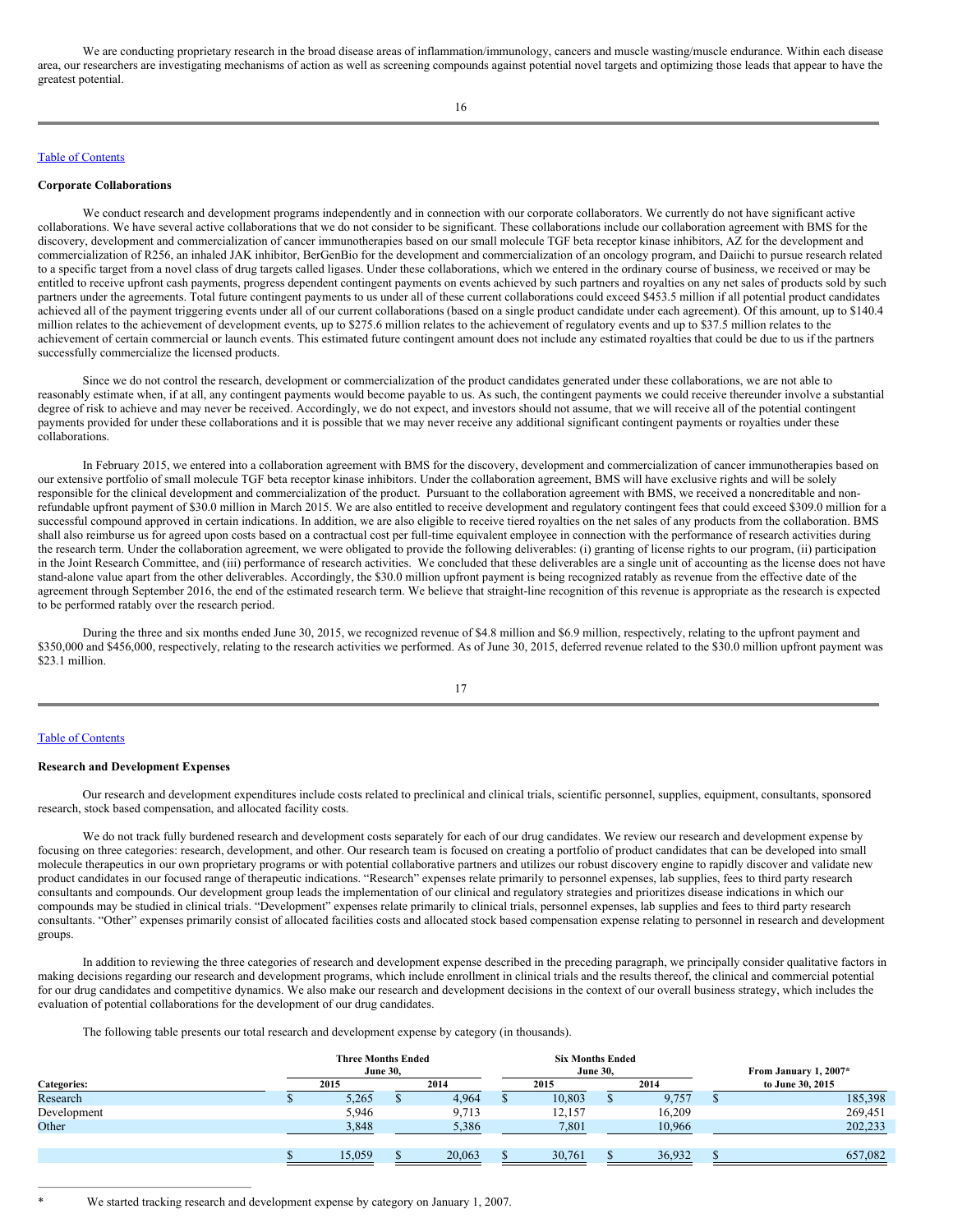"Other" expenses mainly represent allocated facilities costs of approximately \$2.8 million and \$4.2 million for the three months ended June 30, 2015 and 2014, respectively, and allocated stock-based compensation expenses of approximately \$1.1 million and \$1.2 million for the three months ended June 30, 2015 and 2014, respectively. For the six months ended June 30, 2015 and 2014, allocated facilities costs were approximately \$5.6 million and \$8.5 million, respectively, and allocated stockbased compensation expenses were approximately \$2.2 million and \$2.5 million, respectively. Allocated facilities costs for the three and six months ended June 30, 2015 is net of sublease income of \$703,000 and \$1.4 million, respectively, and our subtenant's share of facilities operating expense of \$447,000 and \$876,000, respectively.

For the three and six months ended June 30, 2015, a major portion of our total research and development expense was associated with our ITP and IgAN programs, salaries of our research and development personnel, and allocated facilities costs. For the three and six months ended June 30, 2014, a major portion of our total research and development expense was associated with the research and development expense for our ITP program, as well as our topical ophthalmic JAK/SYK inhibitor program for dry eye disease, allocated facilities costs and salaries of our research and development personnel.

The scope and magnitude of future research and development expense are difficult to predict given the number of clinical trials that we will need to conduct for any of our potential products, as well as our limited capital resources. Preclinical testing and clinical development are long, expensive and uncertain processes. In general, biopharmaceutical development involves a series of steps, beginning with identification of a potential target and including, among others, proof of concept in animals and Phase 1, 2 and 3 clinical trials in humans. Each of these steps is typically more expensive than the previous step. Success in early stages of development often results in increasing expenditures for a given product candidate. Significant delays in clinical testing could materially impact our product development costs and timing of completion of the clinical trials. We do not know whether planned clinical trials will begin on time, will need to be halted or revamped or will be completed on schedule, or at all. Clinical trials can be delayed for a variety of reasons, including delays in obtaining regulatory approval to commence a trial, delays from scale up, delays in

18

# Table of [Contents](#page-0-0)

reaching agreement on acceptable clinical trial agreement terms with prospective clinical sites, delays in obtaining institutional review board approval to conduct a clinical trial at a prospective clinical site or delays in recruiting subjects to participate in a clinical trial.

We currently do not have reliable estimates of total costs for a particular drug candidate to reach the market. Our potential products are subject to a lengthy and uncertain regulatory process that may involve unanticipated additional clinical trials and may not result in receipt of the necessary regulatory approvals. Failure to receive the necessary regulatory approvals would prevent us from commercializing the product candidates affected. In addition, clinical trials of our potential products may fail to demonstrate safety and efficacy, which could prevent or significantly delay regulatory approval. We do not have a reasonable basis to determine when or if material net cash inflows from the commercialization and sale of our drug candidates will occur. Commercialization of our product candidates depends upon successful completion of extensive preclinical studies and clinical trials to demonstrate their safety and efficacy for humans. We do not know whether we, or any of our current or potential future collaborative partners, will undertake clinical trials of potential products beyond the trials already concluded and the trials currently in process. It will take us, or our current or potential future collaborative partners, several years to complete any such testing, and failure can occur at any stage of testing. Interim results of trials do not necessarily predict final results, and acceptable results in early trials may not be repeated in later trials. Moreover, we or our current or potential future collaborative partners may decide to discontinue development of any project at any time for regulatory, commercial, scientific or other reasons. To date, we have not commercialized any of our drug candidates, and we may never do so.

For a discussion of the risks and uncertainties associated with the timing and costs of completing the development of our drug candidates, see "Part I. Item 1A. Risk Factors," including in particular the following risks:

- · "We will need additional capital in the future to sufficiently fund our operations and research."
- · "We might not be able to commercialize our product candidates successfully if problems arise in the clinical testing and approval process."
- · "There is a high risk that drug discovery and development efforts might not successfully generate good product candidates."
- · "Delays in clinical testing could result in increased costs to us."
- · "If our corporate collaborations or license agreements are unsuccessful, or if we fail to form new corporate collaborations or license agreements, our research and development efforts could be delayed."
- · "If conflicts arise between our collaborators or advisors and us, any of them may act in their self-interest, which may be adverse to our stockholders' interests."
- · "If we are unable to obtain regulatory approval to market products in the United States and foreign jurisdictions, we will not be permitted to commercialize products we or our collaborative partners may develop."
- · "Because we expect to be dependent upon collaborative and license agreements, we might not meet our strategic objectives."
- · "We lack the capability to manufacture compounds for development and rely on third parties to manufacture our product candidates, and we may be unable to obtain required material in a timely manner, at an acceptable cost or at a quality level required to receive regulatory approval."

For further discussion on research and development activities, see "Research and Development Expense" under "Results of Operations" below.

#### **Recent Accounting Pronouncements**

In August 2014, the FASB issued ASU No. 2014-15-Disclosure of Uncertainties about an Entity's Ability to Continue as a Going Concernunder ASC Subtopic 205-40, *Presentation of Financial Statements—Going Concern*. ASU No. 2017-15 provides guidance about management's responsibility to evaluate whether there is substantial doubt about an entity's ability to continue as a going concern and to provide related footnote disclosures. Management's evaluation should be based on relevant conditions and events that are known and reasonably knowable at the date that the financial statements are issued (or at the date that the financial statements are available to be issued when applicable). Substantial doubt about an entity's ability to continue as a going concern exists when relevant conditions and events, considered in the aggregate, indicate that it is probable that the entity will be unable to meet its

Table of [Contents](#page-0-0)

obligations as they become due within one year after the date that the financial statements are issued (or available to be issued). ASU No. 2017-15 is effective for the annual period ending after December 15, 2016 and early adoption is permitted. We will continue to evaluate the guidance under ASU No. 2014-15 and present the required disclosures within our financial statements at the time of adoption.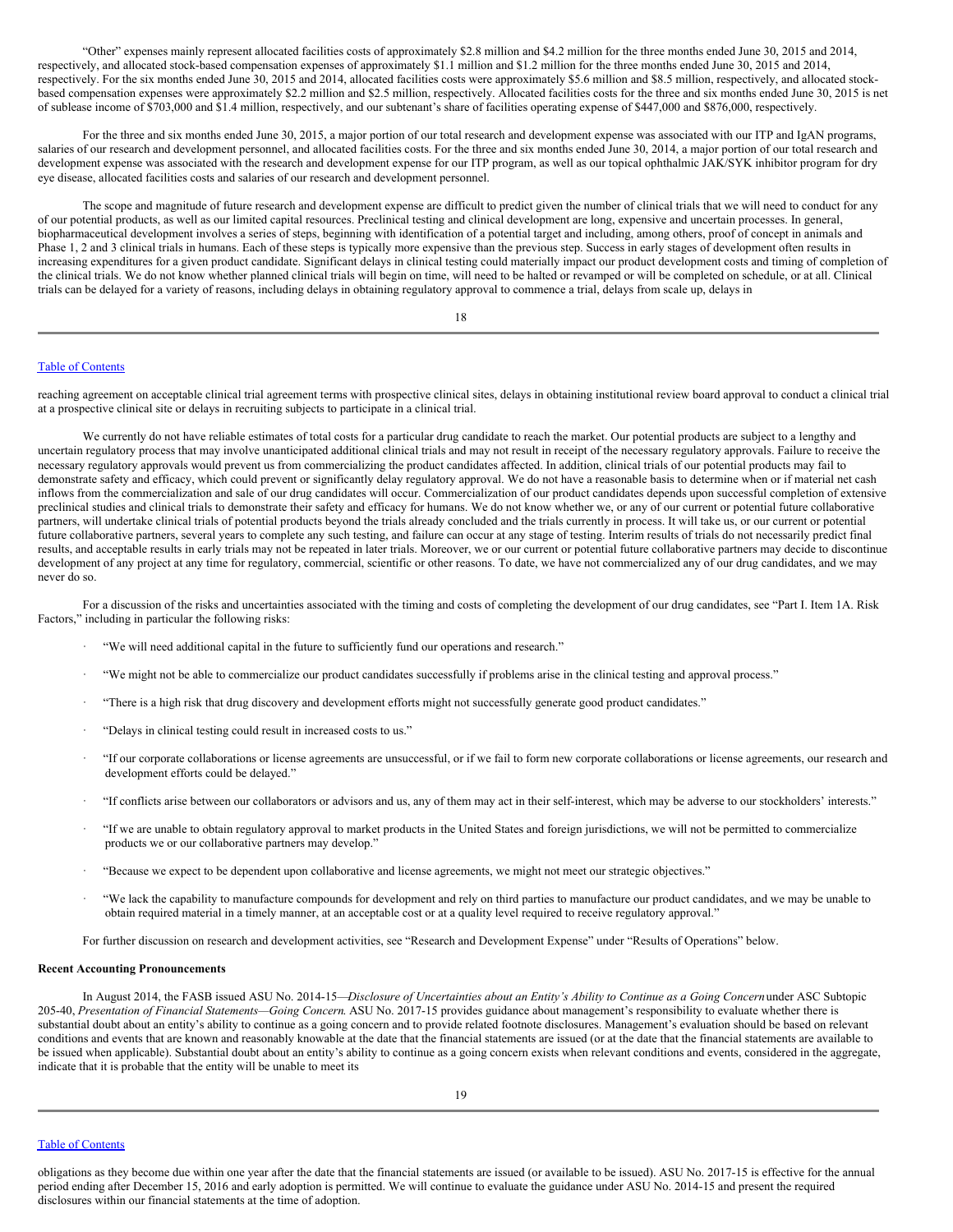In May 2014, the FASB issued ASU No. 2014-09—*Revenue from Contracts with Customers*, which supersedes the revenue recognition requirements under ASC Topic 605, *Revenue Recognition*, and most industry-specific guidance under the ASC. The core principle of the ASU No. 2014-09 is that an entity should recognize revenue when it transfers promised goods or services to customers in an amount that reflects the consideration to which the entity expects to be entitled in exchange for those goods or services. ASU 2014-09 defines a five step process to achieve this core principle and, in doing so, it is possible more judgment and estimates may be required within the revenue recognition process than required under existing U.S. GAAP including identifying performance obligations in the contract, estimating the amount of variable consideration to include in the transaction price and allocating the transaction price to each separate performance obligation. ASU No. 2014-09 also requires additional disclosures to enable users of financial statements to understand the nature, amount, timing and uncertainty of revenue and cash flows arising from customer contracts. ASU No. 2014-09 allows for either full retrospective or modified retrospective adoption, and we have not yet determined which approach we will apply. In July 2015, the FASB deferred by one year the effective date of ASU No. 2014-09 with the new effective date beginning after December 15, 2017, and the interim periods within that year and will allow early adoption for all entities as of the original effective date for public business entities, which was annual reporting periods beginning after December 15, 2016. We are currently evaluating the potential impact of the adoption of ASU No. 2014-09 on our financial statements and cannot estimate the impact of adoption at this time.

### **Critical Accounting Policies and the Use of Estimates**

Our discussion and analysis of our financial condition and results of operations is based upon our financial statements, which have been prepared in accordance with U.S. generally accepted accounting principles (U.S. GAAP). The preparation of these financial statements requires us to make estimates and assumptions that affect the amounts reported in the financial statements and accompanying notes. We evaluate our estimates, including those related to our sublease agreement (including the determination of discount rate used), stock based compensation, impairment issues, the estimated useful life of assets, and estimated accruals, particularly research and development accruals, on an on-going basis. We base our estimates on historical experience and on various other assumptions that we believe to be reasonable under the circumstances, the results of which form the basis for making judgments about the carrying values of assets and liabilities that are not readily apparent from other sources. Actual results may differ from these estimates under different assumptions or conditions. We believe the following critical accounting policies affect our more significant judgments and estimates used in the preparation of our financial statements:

#### *Revenue Recognition*

We present revenue from our collaboration arrangements under the FASB ASC 808,*Collaboration Arrangements*. Contract revenues from collaborations consist of upfront payments, contingent payments and fees for research services performed under our collaboration agreements. Our revenue arrangements with multiple elements are evaluated under FASB ASC 605 25, *Multiple Element Arrangements* (as amended by ASU No. 2009-13), and are divided into separate units of accounting if certain criteria are met. The consideration we receive under collaboration arrangements is allocated among the separate units of accounting based on the selling price hierarchy, and the applicable revenue recognition criteria is applied to each of the separate units. We make significant judgments and estimates in the allocation of the consideration among the deliverables under the agreement, as well as the determination of the periods the units will be delivered to our collaborators. Revenues related to the research services with our corporate collaborators are recognized as research services are performed over the related research period. Under these agreements, we are required to perform research activities as specified in the agreement. The payments received are not refundable and are based on a contractual cost per full-time equivalent employee working on the project. Our research and development expenses under the collaborative research agreements approximate the revenue recognized under such agreements over the research period.

In February 2015, we entered into a collaboration agreement with BMS for the discovery, development and commercialization of cancer immunotherapies based on our extensive portfolio of small molecule TGF beta receptor kinase inhibitors. Pursuant to the collaboration agreement with BMS, we received a noncreditable and nonrefundable upfront payment of \$30.0 million in March 2015. We are also entitled to receive development and regulatory contingent fees that could exceed \$309.0 million for a successful compound approved in certain indications. In addition, we are also eligible to receive tiered royalties on the net sales of any products from the collaboration. BMS shall also reimburse us for agreed upon costs based on a contractual cost per full-time equivalent employee in connection with the performance of research activities during the research term. Under the collaboration agreement, we were obligated to provide the following deliverables: (i) granting of license rights to our program, (ii) participation in the Joint Research Committee, and (iii) performance of research activities. We concluded that these deliverables are a single unit of accounting as the license does not have stand-alone value apart from the other deliverables. Accordingly, the \$30.0 million upfront payment is being recognized ratably as revenue from the effective date of the agreement through September 2016, the end of the

20

#### Table of [Contents](#page-0-0)

estimated research term. We recognized the \$30.0 million upfront payment from BMS as deferred revenue and amortize the amount on a ratable basis from the effective date of the agreement up to September 2016, the expected completion date of the estimated research term. We estimate that this is the period over which we are obligated to transfer our deliverables and perform research services and therefore the appropriate term with which to ratably recognize the upfront payment. We believe that straight-line recognition of this revenue is appropriate as the research is expected to be performed ratably over the research period. Any future changes in the expected completion date of the estimated research term or earlier cancellation of the research term will impact revenue recognition for the given period. During the three and six months ended June 30, 2015, we recognized revenue of \$4.8 million and \$6.9 million, respectively, relating to the upfront payment and \$350,000 and \$456,000, respectively, relating to the research activities we performed. As of June 30, 2015, deferred revenue related to the \$30.0 million upfront payment was \$23.1 million.

# *Stock-based Compensation*

The determination of the fair value of stock-based payment awards on the date of grant using the Black-Scholes option pricing model is affected by our stock price as well as assumptions regarding a number of complex and subjective variables. These variables include, but are not limited to, volatility, expected term, risk-free interest rate and dividends. We estimate volatility using our historical stock price performance over the expected life of the option up to the point where we have historical market data. For expected term, we take into consideration our historical data of options exercised, cancelled and expired. The risk-free rate is based on the U.S. Treasury constant maturity rate. We have not paid and do not expect to pay dividends in the foreseeable future. In order to calculate stock-based compensation expense, we also estimate the forfeiture rate using our historical experience with options that cancel before they vest.

In January 2015, we granted options to purchase 1,175,000 shares of common stock which will vest upon the achievement of a corporate performance-based milestone. In February 2014, we granted options to purchase 950,000 shares of common stock, of which only 700,000 shares remain outstanding, which will vest upon the achievement of certain corporate performance-based milestones. We determined the fair values of these performance-based stock options using Black-Scholes option pricing model at the date of grant of approximately \$1.6 million and \$2.5 million, respectively. For the portion of the performance-based stock options of which the performance condition is considered probable of achievement, we recognized stock-based compensation expense on the related estimated fair value of such options on straight-line basis from the date of grant up to the date when we expect the performance condition will be probably achieved. For the performance conditions that are not considered probable of achievement at the grant date or upon quarterly re-evaluation, prior to the event actually occurring, we will recognize the related stock-based compensation expense when the event occurs or when we can determine that the performance condition is probable of achievement. In those cases, we will recognize the change in estimate at the time we determine the condition is probable of achievement (by recognizing stock-based compensation expense as cumulative catch-up as if we had estimated at the grant date that the performance condition will be achieved) and recognize the remaining compensation cost up to the date when we expect the performance condition will be probably achieved, if any.

#### *Research and Development Accruals*

We have various contracts with third parties related to our research and development activities. Costs that are incurred for services rendered, but not billed to us, as of the end of the period are estimated and accrued. We make estimates of the amounts incurred in each period based on the information available to us and our knowledge of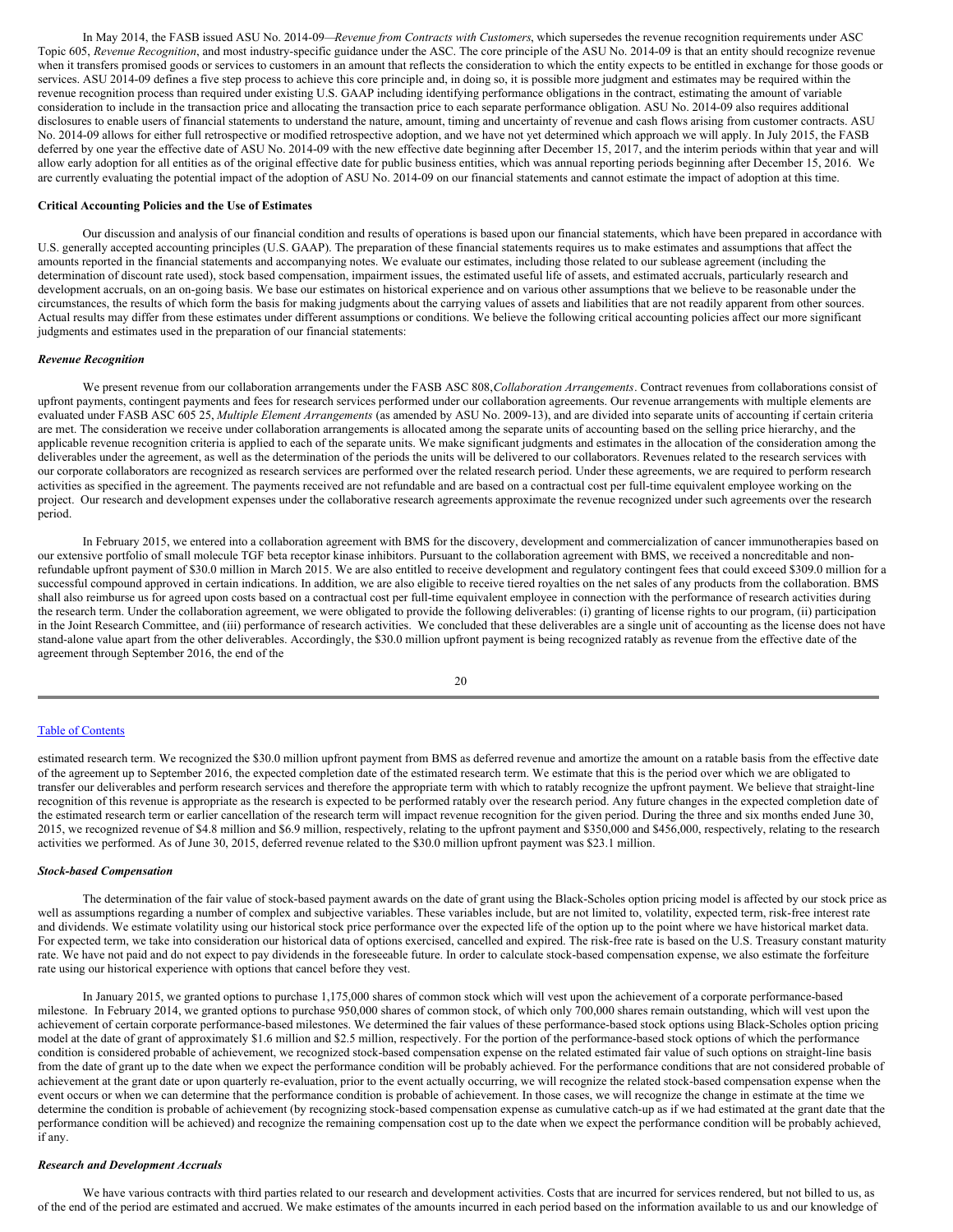the nature of the contractual activities generating such costs. Expenses related to other research and development contracts, such as research contracts, toxicology study contracts and manufacturing contracts are estimated to be incurred generally on a straight line basis over the duration of the contracts. Raw materials and study materials purchased for us by third parties are expensed at the time of purchase. Many of our estimates are based significantly or in part on information provided for us by third parties. If such information were not reported properly, our research and development expense amounts could be misstated.

#### *Leases*

We currently lease our research and office space under a noncancelable lease agreement with our landlord through January 2018. In December 2014, we entered into a sublease agreement with an unrelated third party to occupy a portion of our research and office space pursuant to which we expect to receive over \$11.0 million of sublease income and reimbursement from the subtenant's share of facilities operating expenses over the remaining term of the sublease. In connection with this sublease, we recognized a loss on the sublease of \$9.3 million during the fourth quarter of 2014. We record rent expense on a straight-line basis for our lease, net of sublease income, wherein such arrangements contain scheduled rent increases over the term of the lease and sublease, respectively. For our sublease arrangement which we classified as an operating lease, our loss on the sublease is comprised of the present value of our future payments to our landlord less the present value of our future rental receipts expected from our subtenant over the term of the sublease. The present value factor, which also affects the level of accreted interest expense that we will recognize as additional charges over the term of the lease, is based on our estimate of our credit-risk adjusted borrowing rate at the time the

21

### Table of [Contents](#page-0-0)

initial sublease liability is calculated. Our estimate of our credit-risk adjusted borrowing rate was based on our comparison of the rates used by other companies of our size, our financial condition at the time we entered into such sublease agreement, as well as other factors that would affect our credit worthiness.

#### **Results of Operations**

## **Three and Six Months Ended June 30, 2015 and 2014**

#### **Revenues**

|                                              | <b>Three Months Ended</b><br><b>June 30.</b> |  |                          |  |                     | <b>Six Months Ended</b><br>June 30. |  |                          |  |                     |  |
|----------------------------------------------|----------------------------------------------|--|--------------------------|--|---------------------|-------------------------------------|--|--------------------------|--|---------------------|--|
|                                              | 2015                                         |  | 2014                     |  | Aggregate<br>Change | 2015                                |  | 2014                     |  | Aggregate<br>Change |  |
|                                              |                                              |  | (in thousands)           |  |                     |                                     |  | (in thousands)           |  |                     |  |
| <b>Contract revenues from collaborations</b> | 5.184                                        |  | $\overline{\phantom{a}}$ |  | 3,184               | 7,362                               |  | $\overline{\phantom{a}}$ |  | 7,362               |  |

Contract revenues from collaborations of \$5.2 million in the three months ended June 30, 2015 and \$7.4 million in the six months ended June 30, 2015 were comprised of the amortization of the \$30.0 million upfront payment from BMS of \$4.8 million and \$6.9 million, respectively, pursuant to the collaboration agreement executed in February 2015 for the discovery, development and commercialization of cancer immunotherapies and full time equivalent (FTE) fees we earned of \$350,000 and \$456,000, respectively, related to our performance of research activities in connection with the collaboration agreement with BMS. There were no contract revenues from collaborations during the three and six months ended June 30, 2014. As of June 30, 2015, deferred revenue related to the \$30.0 million upfront payment was \$23.1 million. We had no deferred revenue as of June 30, 2014. Our potential future revenues may include payments from our current partners and from new partners with whom we enter into agreements in the future, if any, the timing and amount of which is unknown at this time.

#### **Research and Development Expense**

|                                           | <b>Three Months Ended</b><br><b>June 30.</b> |                | Aggregate | <b>Six Months Ended</b><br><b>June 30.</b> |                | Aggregate |
|-------------------------------------------|----------------------------------------------|----------------|-----------|--------------------------------------------|----------------|-----------|
|                                           | 2015                                         | 2014           | Change    | 2015                                       | 2014           | Change    |
|                                           |                                              | (in thousands) |           |                                            | (in thousands) |           |
| Research and development expense          | 15,059                                       | 20,063         | (5,004)   | 30.761                                     | 36.932         | (6,171)   |
| Stock-based compensation expense included |                                              |                |           |                                            |                |           |
| in research and development expense       | ,056                                         | .189           | (133)     | 2,216                                      | 2,503          | (287)     |

The decreases in research and development expense for the three and six months ended June 30, 2015, compared to the same periods in 2014, were primarily due the decrease in facilities costs resulting from the effects of the sublease agreement executed in December 2014 and certain non-recurring program start-up costs for our Phase 3 clinical program for fostamatinib in immune thrombocytopenic purpura (ITP) in the second quarter of 2014. Additionally, research and development costs also decreased due to the completion in 2014 of a Phase 2 study of R348 in dry eye and the discontinuation of our indirect AMPK activator program, R118. We expect that our research and development expense will increase through 2015 due to the continued progress of our Phase 3 clinical trials in ITP and Phase 2 clinical trials in IgAN and ocular GvHD.

#### **General and Administrative Expense**

|                                           | <b>Three Months Ended</b><br><b>June 30.</b> |   |                | Aggregate | <b>Six Months Ended</b> | <b>June 30,</b> |                | Aggregate |
|-------------------------------------------|----------------------------------------------|---|----------------|-----------|-------------------------|-----------------|----------------|-----------|
|                                           | 2015                                         |   | 2014           | Change    | 2015                    |                 | 2014           | Change    |
|                                           |                                              |   | (in thousands) |           |                         |                 | (in thousands) |           |
| General and administrative expense        | 4,099                                        | Ъ | 5,393          | (1,294)   | 8,816                   |                 | 10,909         | (2,093)   |
| Stock-based compensation expense included |                                              |   |                |           |                         |                 |                |           |
| in general and administrative expense     | 853                                          |   | 943            | (90)      | l.747                   |                 | 1,993          | (246)     |
|                                           |                                              |   |                |           |                         |                 |                |           |
|                                           |                                              |   | 22             |           |                         |                 |                |           |
|                                           |                                              |   |                |           |                         |                 |                |           |

#### Table of [Contents](#page-0-0)

The decrease in general and administrative expense for the three and six months ended June 30, 2015, compared to the same periods in 2014, was primarily due to the decrease in facilities costs as a result of the sublease agreement executed in December 2014, and decrease in personnel costs due to the retirement of our former CEO in December 2014.

#### **Interest Income**

|      | <b>Three Months Ended</b> |               | <b>Six Months Ended</b> |                |           |
|------|---------------------------|---------------|-------------------------|----------------|-----------|
|      | <b>June 30.</b>           | Aggregate     | <b>June 30.</b>         |                | Aggregate |
| 2015 | 2014                      | <b>Change</b> | 2015                    | 2014           | Change    |
|      | (in thousands)            |               |                         | (in thousands) |           |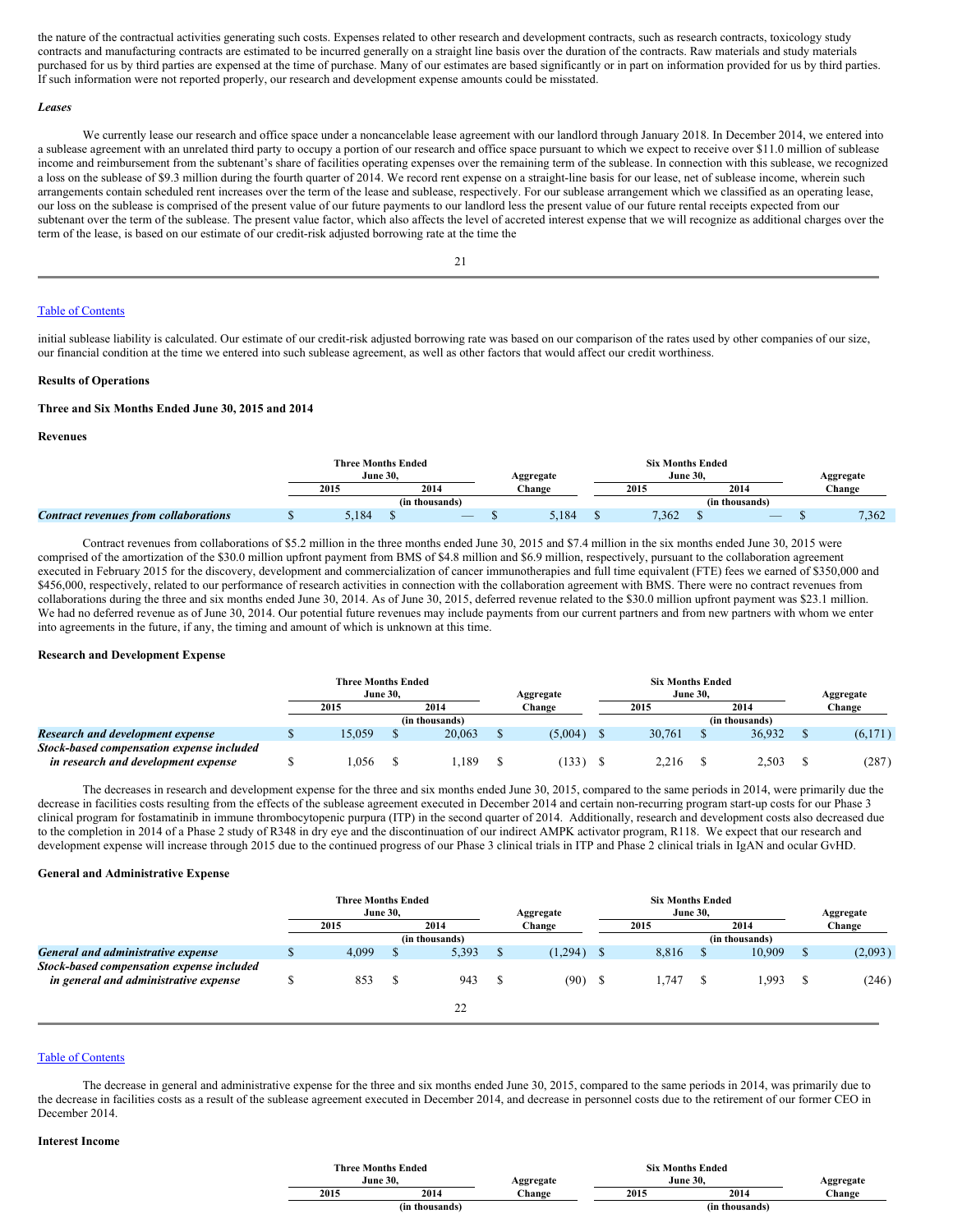| Interest income<br>. | 04 | n, | (2) | 110 | $-4.5$ | $\sim$ |
|----------------------|----|----|-----|-----|--------|--------|
|                      |    |    |     |     |        |        |

Interest income results from our interest-bearing cash and investment balances. The decrease in interest income for the three and six months ended June 30, 2015, as compared to the same periods in 2014 was primarily due to lower average balances of our cash and short-term investments.

# **Liquidity and Capital Resources**

# **Cash Requirements**

From inception, we have financed our operations primarily through sales of equity securities, contract payments under our collaboration agreements and equipment financing arrangements. We have consumed substantial amounts of capital to date as we continue our research and development activities, including preclinical studies and clinical trials.

As of June 30, 2015, we had approximately \$143.9 million in cash, cash equivalents and short-term investments, as compared to approximately \$143.2 million as of December 31, 2014, an increase of approximately \$700,000. The increase was primarily attributable to the \$30.0 million upfront payment received pursuant to our collaboration agreement with BMS, partially offset by payments associated with operating expenses for the six months ended June 30, 2015. In December 2014, we entered into a sublease agreement with an unrelated third party to occupy a portion of our research and office space pursuant to which we expect to receive over \$11.0 million of sublease income and reimbursement from the subtenant's share of facilities operating expenses over the remaining term of the sublease. We believe that our existing capital resources will be sufficient to support our current and projected funding requirements into the second quarter of 2017. We have based this estimate on assumptions that may prove to be wrong, and we could utilize our available capital resources sooner than we currently expect. Because of the numerous risks and uncertainties associated with the development of our product candidates and other research and development activities, including risks and uncertainties that could impact the rate of progress of our development activities, we are unable to estimate with certainty the amounts of increased capital outlays and operating expenditures associated with our current and anticipated clinical trials and other research and development activities.

Our operations will require significant additional funding for the foreseeable future. Unless and until we are able to generate a sufficient amount of product, royalty or milestone revenue, we expect to finance future cash needs through public and/or private offerings of equity securities, debt financings and/or collaboration and licensing arrangements, and to a much lesser extent through interest income earned on the investment of our excess cash balances and short term investments. With the exception of contingent and royalty payments that we may receive under our existing collaborations, we do not currently have any committed future funding. To the extent we raise additional capital by issuing equity securities, our stockholders could at that time experience substantial dilution. Any debt financing that we are able to obtain may involve operating covenants that restrict our business. To the extent that we raise additional funds through collaboration and licensing arrangements, we may be required to relinquish some of our rights to our technologies or product candidates, or grant licenses on terms that are not favorable to us.

Our future funding requirements will depend upon many factors, including, but not limited to:

- the progress and success of our clinical trials and preclinical activities (including studies and manufacture of materials) of our product candidates conducted by us;
- the success of our corporate collaborations or license agreements;
- the progress of research programs carried out by us;
- any changes in the breadth of our research and development programs;

23

#### Table of [Contents](#page-0-0)

- the ability to achieve the events identified in our collaborative agreements that trigger payments to us from our collaboration partners;
- the progress of the research and development efforts of our collaborative partners;
- our ability to manage our growth;
- competing technological and market developments;
- · the costs and timing of obtaining, enforcing and defending our patent and other intellectual property rights; and
- the costs and timing of regulatory filings and approvals by us and our collaborators.

Insufficient funds may require us to delay, scale back or eliminate some or all of our research or development programs, to lose rights under existing licenses or to relinquish greater or all rights to product candidates at an earlier stage of development or on less favorable terms than we would otherwise choose or may adversely affect our ability to operate as a going concern.

For the six months ended June 30, 2015 and 2014, we maintained an investment portfolio primarily in money market funds, U.S. treasury bills, governmentsponsored enterprise securities, and corporate bonds and commercial paper. Cash in excess of immediate requirements is invested with regard to liquidity and capital preservation. Wherever possible, we seek to minimize the potential effects of concentration and degrees of risk. We will continue to monitor the impact of the changes in the conditions of the credit and financial markets to our investment portfolio and assess if future changes in our investment strategy are necessary.

### **Cash Flows from Operating, Investing and Financing Activities**

|                                           | Six Months Ended June 30, |          |  |  |  |
|-------------------------------------------|---------------------------|----------|--|--|--|
|                                           | 2015                      | 2014     |  |  |  |
|                                           | (in thousands)            |          |  |  |  |
| Net cash provided by (used in):           |                           |          |  |  |  |
| Operating activities                      | (159)                     | (36,372) |  |  |  |
| Investing activities                      | 1,217                     | 38,715   |  |  |  |
| Financing activities                      | 1,029                     | 685      |  |  |  |
|                                           |                           |          |  |  |  |
| Net increase in cash and cash equivalents | 2,087                     | 3.028    |  |  |  |

Net cash used in operating activities was approximately \$159,000 for the six months ended June 30, 2015, compared to approximately \$36.4 million for the six months ended June 30, 2014. Net cash used in operating activities for the six months ended June 30, 2015 was primarily due to the cash payments related to our research and development programs, partially offset by the \$30.0 million upfront payment we received from BMS. Net cash used in operating activities for the six months ended June 30,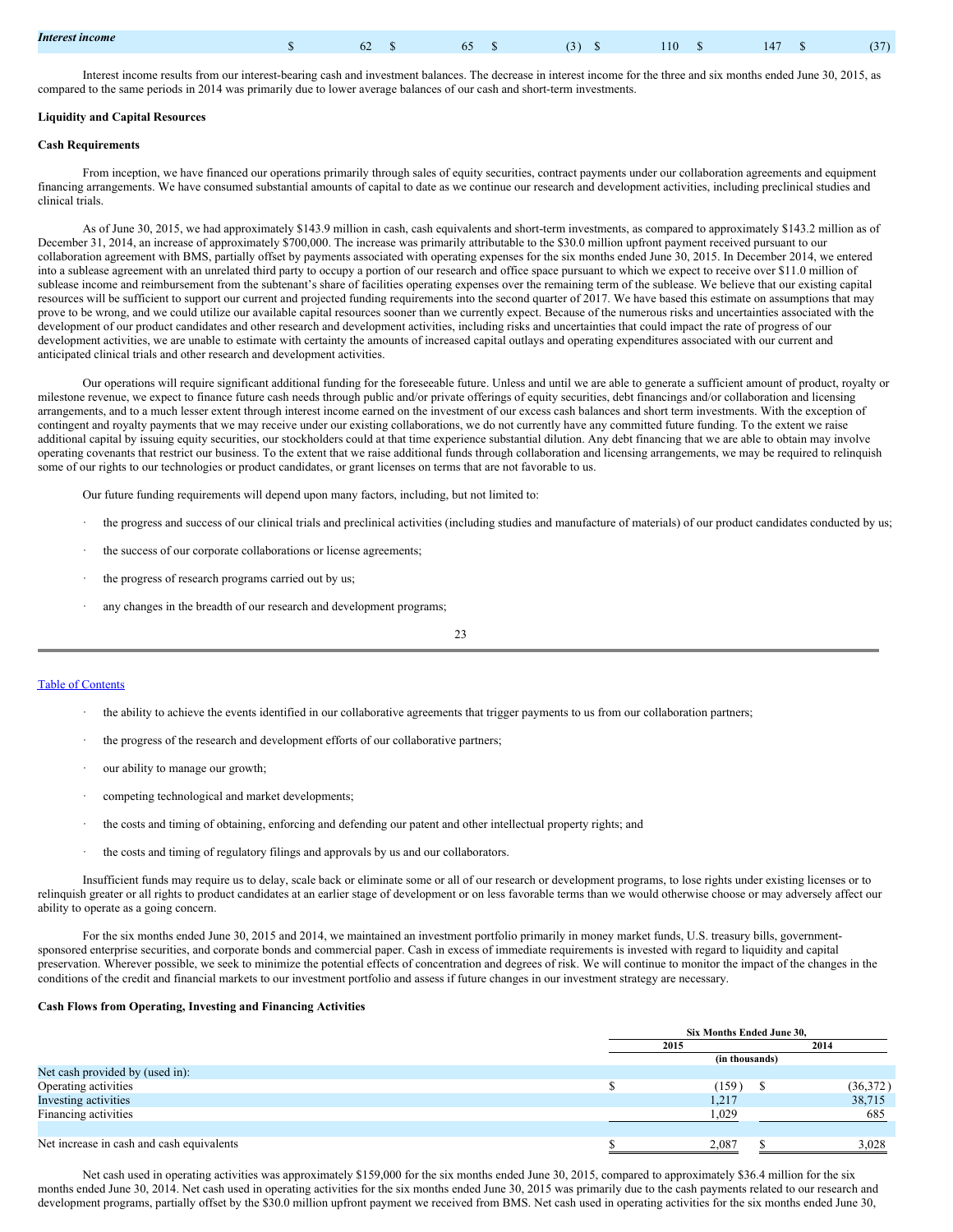2014 primarily consisted of cash payments related to our research and development programs. The timing of cash requirements may vary from period to period depending on our research and development activities, including our planned preclinical and clinical trials, and future requirements to establish commercial capabilities for any products that we may develop.

Net cash provided by investing activities was approximately \$1.2 million for the six months ended June 30, 2015, compared to approximately \$38.7 million for the six months ended June 30, 2014. Net cash provided by investing activities in each period related to net maturities of short-term investments securities and capital expenditures. Capital expenditures were approximately \$105,000 for the six months ended June 30, 2015, compared to approximately \$253,000 for the same period in 2014.

Net cash provided by financing activities was approximately \$1.0 million for the six months ended June 30, 2015, compared to approximately \$685,000 for the same period in 2014. In each period, net cash provided by financing activities was primarily due to the proceeds from the issuance of shares under our Purchase Plan.

#### **Off-Balance Sheet Arrangements**

As of June 30, 2015, we had no off-balance sheet arrangements (as defined in Item 303(a)(4)(ii) of Regulation S-K under the Exchange Act).

<span id="page-14-0"></span>24

#### Table of [Contents](#page-0-0)

### **Contractual Obligations**

We conduct our research and development programs internally and through third parties that include, among others, arrangements with universities, consultants and contract research organizations. We have contractual arrangements with these parties, however our contracts with them are cancelable generally on reasonable notice within one year and our obligations under these contracts are primarily based on services performed. We do not have any purchase commitments under any collaboration arrangements.

As of June 30, 2015, we had the following contractual commitments:

|                             |              |           | <b>Payment Due By Period</b> |                          |                          |
|-----------------------------|--------------|-----------|------------------------------|--------------------------|--------------------------|
|                             |              | Less than | ن - ۰                        | 3-5                      | More than                |
|                             | <b>Total</b> | 'Year     | Years                        | Years                    | 5 Years                  |
|                             |              |           | (in thousands)               |                          |                          |
| <b>Facilities lease (1)</b> | 40.523       | 15,229    | 25.294                       | $\overline{\phantom{a}}$ | $\overline{\phantom{a}}$ |
|                             |              |           |                              |                          |                          |

(1) In December 2014, we entered into a sublease agreement with an unrelated third party to lease up a portion of our research and office space. The facilities lease obligations above do not include the sublease income of \$7.2 million expected to be recognized over the remaining term of the sublease.

#### **Item 3. Quantitative and Qualitative Disclosures About Market Risk**

During the six months ended June 30, 2015, there were no material changes to our market risk disclosures as set forth in Part II, Item 7A, "Quantitative and Qualitative Disclosures About Market Risk," of our Annual Report on Form 10-K for the year ended December 31, 2014.

#### <span id="page-14-1"></span>**Item 4. Controls and Procedures**

*Evaluation of Disclosure Controls and Procedures.*Based on the evaluation of our disclosure controls and procedures (as defined in Rules 13a-15(e) and 15d-15(e) under the Exchange Act), our chief executive officer and chief financial officer have concluded that, as of the end of the period covered by this report, our disclosure controls and procedures were effective.

*Changes in Internal Controls.* There were no changes in our internal control over financial reporting that occurred during the quarter ended June 30, 2015 that have materially affected, or are reasonably likely to materially affect, our internal control over financial reporting.

*Limitations on the Effectiveness of Controls.* A control system, no matter how well conceived and operated, can provide only reasonable, not absolute, assurance that the objectives of the controls are met. Because of the inherent limitations in all control systems, no evaluation of controls can provide absolute assurance that all control issues, if any, within a company have been detected. Accordingly, our disclosure controls and procedures are designed to provide reasonable, not absolute, assurance that the objectives of our disclosure control system are met and, as set forth above, our chief executive officer and chief financial officer have concluded, based on their evaluation as of the end of the period covered by this report, that our disclosure controls and procedures were sufficiently effective to provide reasonable assurance that the objectives of our disclosure control system were met.

### **PART II. OTHER INFORMATION**

#### **Item 1. Legal Proceedings**

<span id="page-14-4"></span><span id="page-14-3"></span><span id="page-14-2"></span>None.

#### **Item 1A. Risk Factors**

In evaluating our business, you should carefully consider the following risks, as well as the other information contained in this Quarterly Report on Form 10-Q. These risk factors could cause our actual results to differ materially from those contained in forward-looking statements we have made in this Quarterly Report on Form 10-Q and those we may make from time to time. If any of the following risks actually occurs, our business, financial condition and operating results could be harmed. The risks and uncertainties described below are not the only ones facing us. Additional risks and uncertainties not presently known to us, or that we currently see as immaterial, may also *harm our business.*

### Table of [Contents](#page-0-0)

We have marked with an asterisk (\*) those risk factors below that reflect a substantive change from the risk factors included in our Annual Report on Form 10-K filed with *the Securities and Exchange Commission on March 3, 2015.*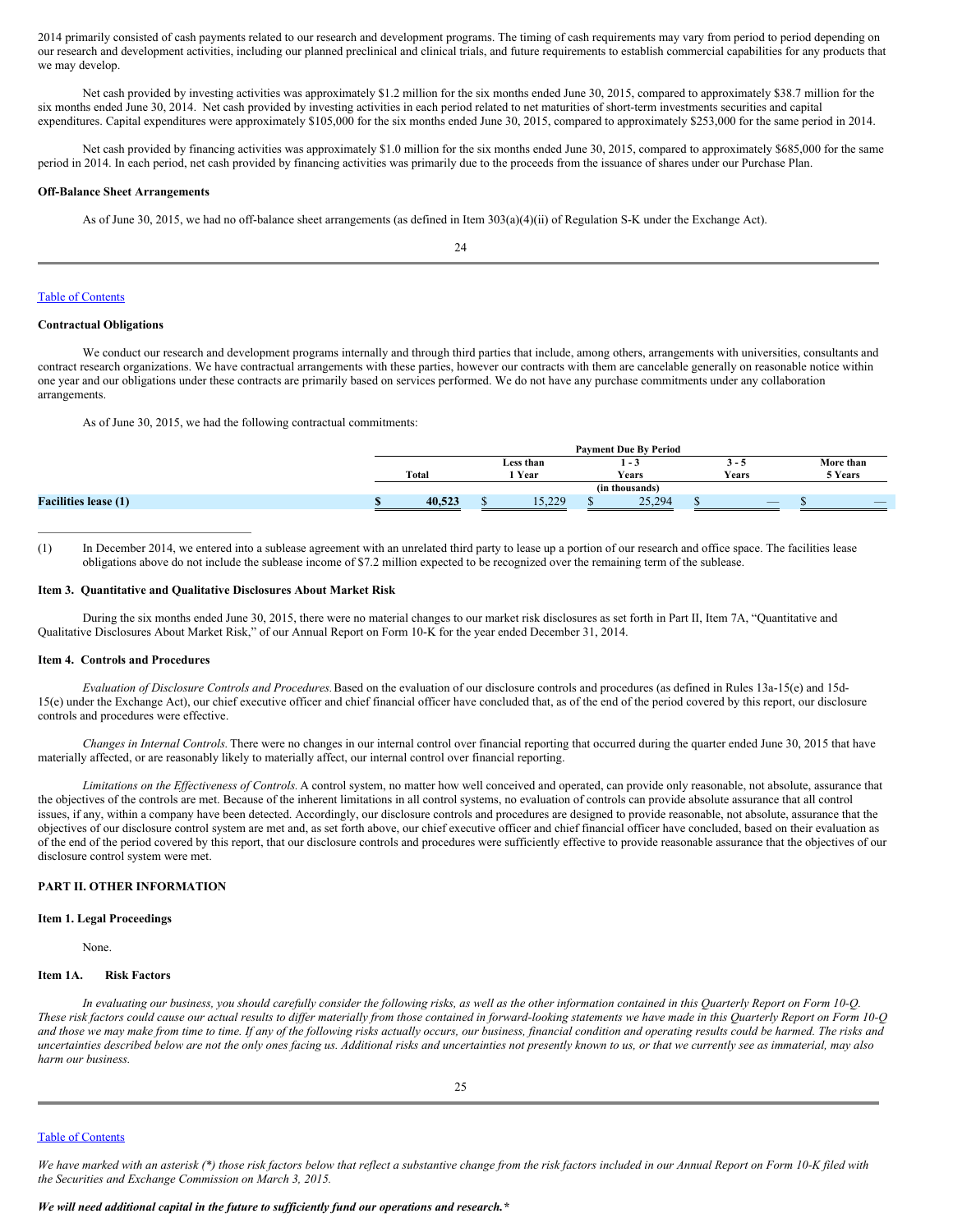We have consumed substantial amounts of capital to date as we continue our research and development activities, including preclinical studies and clinical trials. We initiated a Phase 3 clinical program to study fostamatinib in ITP in July 2014 on our own, which may accelerate our need for additional capital. We may seek another collaborator or licensee in the future for further clinical development and commercialization of fostamatinib, as well as our other clinical programs, which we may not be able to obtain on commercially reasonable terms or at all. We believe that our existing capital resources will be sufficient to support our current and projected funding requirements into the second quarter of 2017. We have based this estimate on assumptions that may prove to be wrong, and we could utilize our available capital resources sooner than we currently expect. Because of the numerous risks and uncertainties associated with the development of our product candidates and other research and development activities, including risks and uncertainties that could impact the rate of progress of our development activities, we are unable to estimate with certainty the amounts of increased capital outlays and operating expenditures associated with our current and anticipated clinical trials and other research and development activities. We will continue to need additional capital and the amount of future capital needed will depend largely on the success of our internally developed programs as they proceed in later and more expensive clinical trials, including any additional clinical trials that we may decide to conduct with respect to fostamatinib. Unless and until we are able to generate a sufficient amount of product, royalty or milestone revenue, which may never occur, we expect to finance future cash needs through public and/or private offerings of equity securities, debt financings or collaboration and licensing arrangements, as well as through interest income earned on the investment of our cash balances and shortterm investments. With the exception of contingent and royalty payments that we may receive under our existing collaborations, we do not currently have any commitments for future funding. We do not know whether additional financing will be available when needed, or that, if available, we will obtain financing on reasonable terms.

To the extent we raise additional capital by issuing equity securities in the future, our stockholders could at that time experience substantial dilution. Any debt financing that we are able to obtain may involve operating covenants that restrict our business. To the extent that we raise additional funds through any new collaboration and licensing arrangements, we may be required to relinquish some rights to our technologies or product candidates, or grant licenses on terms that are not favorable to us.

#### *Our future funding requirements will depend on many uncertain factors.*

Our future funding requirements will depend upon many factors, many of which are beyond our control, including, but not limited to:

- · the progress and success of our clinical trials and preclinical activities (including studies and manufacture of materials) of our product candidates conducted by us;
- the progress of research and development programs carried out by us;
- any changes in the breadth of our research and development programs;
- the ability to achieve the events identified in our collaborative agreements that may trigger payments to us from our collaboration partners;
- the progress of the research and development efforts of our collaborative partners;
- our ability to acquire or license other technologies or compounds that we seek to pursue;
- our ability to manage our growth;
- competing technological and market developments;
- the costs and timing of obtaining, enforcing and defending our patent and other intellectual property rights;
- the costs and timing of regulatory filings and approvals by us and our collaborators; and
- expenses associated with any unforeseen litigation, including any securities class action lawsuits.

26

#### Table of [Contents](#page-0-0)

Insufficient funds may require us to delay, scale back or eliminate some or all of our research and development programs, to lose rights under existing licenses or to relinquish greater or all rights to product candidates at an earlier stage of development or on less favorable terms than we would otherwise choose or may adversely affect our ability to operate as a going concern.

#### We might not be able to commercialize our product candidates successfully if problems arise in the clinical testing and approval process.\*

Commercialization of our product candidates depends upon successful completion of extensive preclinical studies and clinical trials to demonstrate their safety and efficacy for humans. Preclinical testing and clinical development are long, expensive and uncertain processes.

In connection with clinical trials of our product candidates, we face the risks that:

- the product candidate may not prove to be effective;
- the product candidate may cause harmful side effects;
- the clinical results may not replicate the results of earlier, smaller trials;
- we, or the FDA or similar foreign regulatory authorities, may terminate or suspend the trials;
- our results may not be statistically significant;
- patient recruitment and enrollment may be slower than expected;
- patients may drop out of the trials; and
- regulatory and clinical trial requirements, interpretations or guidance may change.

We do not know whether we, or any of our collaborative partners, will be permitted to undertake clinical trials of potential products beyond the trials already concluded and the trials currently in process. It will take us, or our collaborative partners several years to complete any such testing, and failure can occur at any stage of testing. Interim results of trials do not necessarily predict final results, and acceptable results in early trials may not be repeated in later trials. A number of companies in the pharmaceutical industry, including biotechnology companies, have suffered significant setbacks in advanced clinical trials, even after achieving promising results in earlier trials. For example, R348, our topical ophthalmic JAK/SYK inhibitor, did not meet the primary or secondary endpoints in a completed Phase 2 clinical trial in patients with dry eye disease. Moreover, we or our collaborative partners or regulators may decide to discontinue development of any or all of these projects at any time for commercial,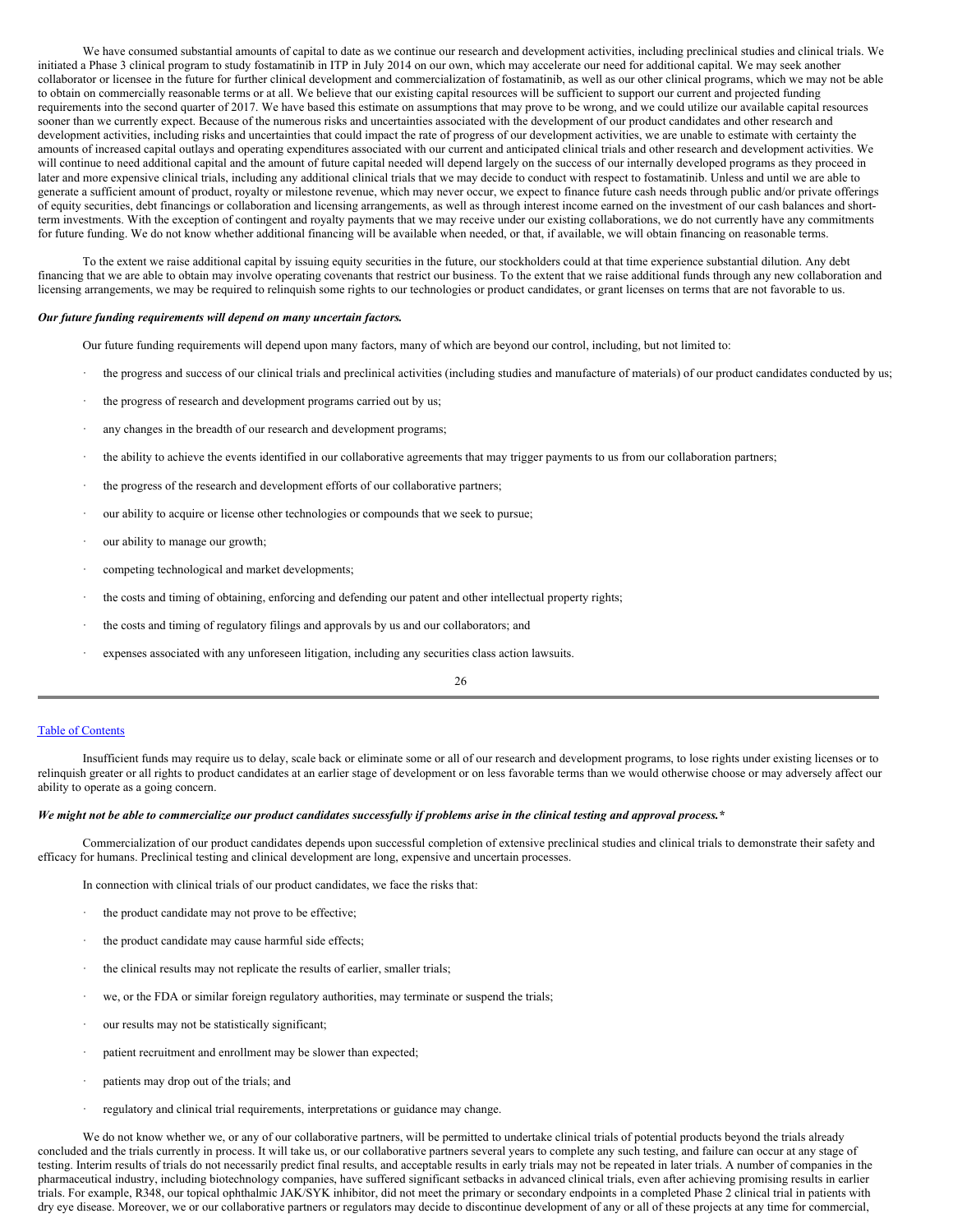scientific or other reasons. For example, in August 2014, we announced that we have discontinued our indirect AMPK activator program, R118, due to its side-effect profile in Phase 1 clinical trials.

We initiated a Phase 3 clinical program to study fostamatinib in ITP in July 2014 on our own. We cannot assure you that we will be able to successfully complete the clinical development of fostamatinib or receive regulatory approval to ultimately commercialize fostamatinib. If we are unable to complete the clinical development of fostamatinib, our business will be harmed.

# There is a high risk that drug discovery and development efforts might not successfully generate good product candidates.

At the present time, the majority of our operations are in various stages of drug identification and development. We currently have four product candidates in the clinical testing stage. In our industry, it is statistically unlikely that the limited number of compounds that we have identified as potential product candidates will actually lead to successful product development efforts, and we do not expect any drugs resulting from our research to be commercially available for several years, if at all.

Our compounds in clinical trials and our future leads for potential drug compounds are subject to the risks and failures inherent in the development of pharmaceutical products. These risks include, but are not limited to, the inherent difficulty in selecting the right drug and drug target and avoiding unwanted side effects, as well as unanticipated problems relating to product development, testing, enrollment, obtaining regulatory approvals, maintaining regulatory compliance, manufacturing, competition and costs and expenses that may exceed current estimates. In future clinical trials, we or our partners may discover additional side effects and/or higher frequency of side effects than those observed in completed clinical trials. The results of preliminary and mid-stage clinical trials

### Table of [Contents](#page-0-0)

do not necessarily predict clinical or commercial success, and larger later-stage clinical trials may fail to confirm the results observed in the previous clinical trials. Similarly, a clinical trial may show that a product candidate is safe and effective for certain patient populations in a particular indication, but other clinical trials may fail to confirm those results in a subset of that population or in a different patient population, which may limit the potential market for that product candidate. With respect to our own compounds in development, we have established anticipated timelines with respect to the initiation of clinical trials based on existing knowledge of the compounds. However, we cannot provide assurance that we will meet any of these timelines for clinical development. Additionally, the initial results of the completed Phase 2 clinical trial of fostamatinib in ITP do not necessarily predict final results and the results may not be repeated in later clinical trials.

Because of the uncertainty of whether the accumulated preclinical evidence (pharmacokinetic, pharmacodynamic, safety and/or other factors) or early clinical results will be observed in later clinical trials, we can make no assurances regarding the likely results from our future clinical trials or the impact of those results on our business.

# *Delays in clinical testing could result in increased costs to us.*

We may not be able to initiate or continue clinical studies or trials for our product candidates if we are unable to locate and enroll a sufficient number of eligible patients to participate in these clinical trials as required by the FDA or other regulatory authorities. Even if we are able to enroll a sufficient number of patients in our clinical trials, if the pace of enrollment is slower than we expect, the development costs for our product candidates may increase and the completion of our clinical trials may be delayed or our clinical trials could become too expensive to complete. Significant delays in clinical testing could materially impact our product development costs and timing. For example, in July 2014, we initiated our Phase 3 clinical program to study fostamatinib in ITP, in which a total of 150 ITP patients will be randomized into two identical multi-center, double-blind, placebo-controlled clinical trials. Our estimates regarding timing are based on a number of assumptions, including assumptions based on past experience with our other clinical programs. If we are unable to enroll the patients at the projected rate, the completion of the clinical program could be delayed and the costs of conducting the program could increase, either of which could harm our business.

Clinical trials can be delayed for a variety of reasons, including delays in obtaining regulatory approval to commence a study, delays from scaling up of a study, delays in reaching agreement on acceptable clinical trial agreement terms with prospective clinical sites, delays in obtaining institutional review board approval to conduct a study at a prospective clinical site or delays in recruiting subjects to participate in a study. In addition, we typically rely on third-party clinical investigators to conduct our clinical trials and other third-party organizations to oversee the operations of such trials and to perform data collection and analysis. The clinical investigators are not our employees, and we cannot control the amount or timing of resources that they devote to our programs. Failure of the third-party organizations to meet their obligations could adversely affect clinical development of our products. As a result, we may face additional delaying factors outside our control if these parties do not perform their obligations in a timely fashion. While we have not yet experienced delays that have materially impacted our clinical trials or product development costs, delays of this sort could occur for the reasons identified above or other reasons. If we have delays in testing or obtaining regulatory approvals, our product development costs will increase. For example, we may need to make additional payments to third-party investigators and organizations to retain their services or we may need to pay recruitment incentives. If the delays are significant, our financial results and the commercial prospects for our product candidates will be harmed, and our ability to become profitable will be delayed. Moreover, these third-party investigators and organizations may also have relationships with other commercial entities, some of which may compete with us. If these third-party investigators and organizations assist our competitors at our expense, it could harm our competitive position.

#### Our success as a company is uncertain due to our history of operating losses and the uncertainty of any future profitability.\*

Although we generated operating income of approximately \$35.3 million for the year ended December 31, 2010, it was due to the one-time upfront payment from AZ received in April 2010, as well as payment for completing the transfer of the fostamatinib long-term open label extension clinical trial to AZ and for the initiation of Phase 3 clinical trials in the fostamatinib program by AZ. We incurred a loss from operations of approximately \$32.2 million for the six months ended June 30, 2015. Other than for 2010, we have historically operated at a loss each year since we were incorporated in June 1996, due in large part to the significant research and development expenditures required to identify and validate new product candidates and pursue our development efforts. We expect to continue to incur net operating losses and there can be no assurance that we will generate operating income in the foreseeable future. Currently, our only potential sources of revenues are upfront payments, research and development contingent payments and royalty payments pursuant to our collaboration arrangements. If our drug candidates fail or do not gain regulatory approval, or if our drugs do not achieve market acceptance, we may not be profitable. As of June 30, 2015, we had an accumulated deficit of approximately \$972.3 million. The extent of our future losses or profitability, if any, is highly uncertain.

#### Table of [Contents](#page-0-0)

If our corporate collaborations or license agreements are unsuccessful, or if we fail to form new corporate collaborations or license agreements, our research and *development ef orts could be delayed.\**

Our strategy depends upon the formation and sustainability of multiple collaborative arrangements and license agreements with third parties now and in the future. We rely on these arrangements for not only financial resources, but also for expertise we need now and in the future relating to clinical trials, manufacturing, sales and marketing, and for licenses to technology rights. To date, we have entered into several such arrangements with corporate collaborators; however, we do not know if these collaborations or additional collaborations with third parties, if any, will dedicate sufficient resources or if any development or commercialization efforts by third parties will be successful. In addition, our corporate collaborators may delay clinical trials, provide insufficient funding for a clinical trial program, stop a clinical trial or abandon a drug candidate or development program. Should a collaborative partner fail to develop or commercialize a compound or product to which it has rights from us for any reason,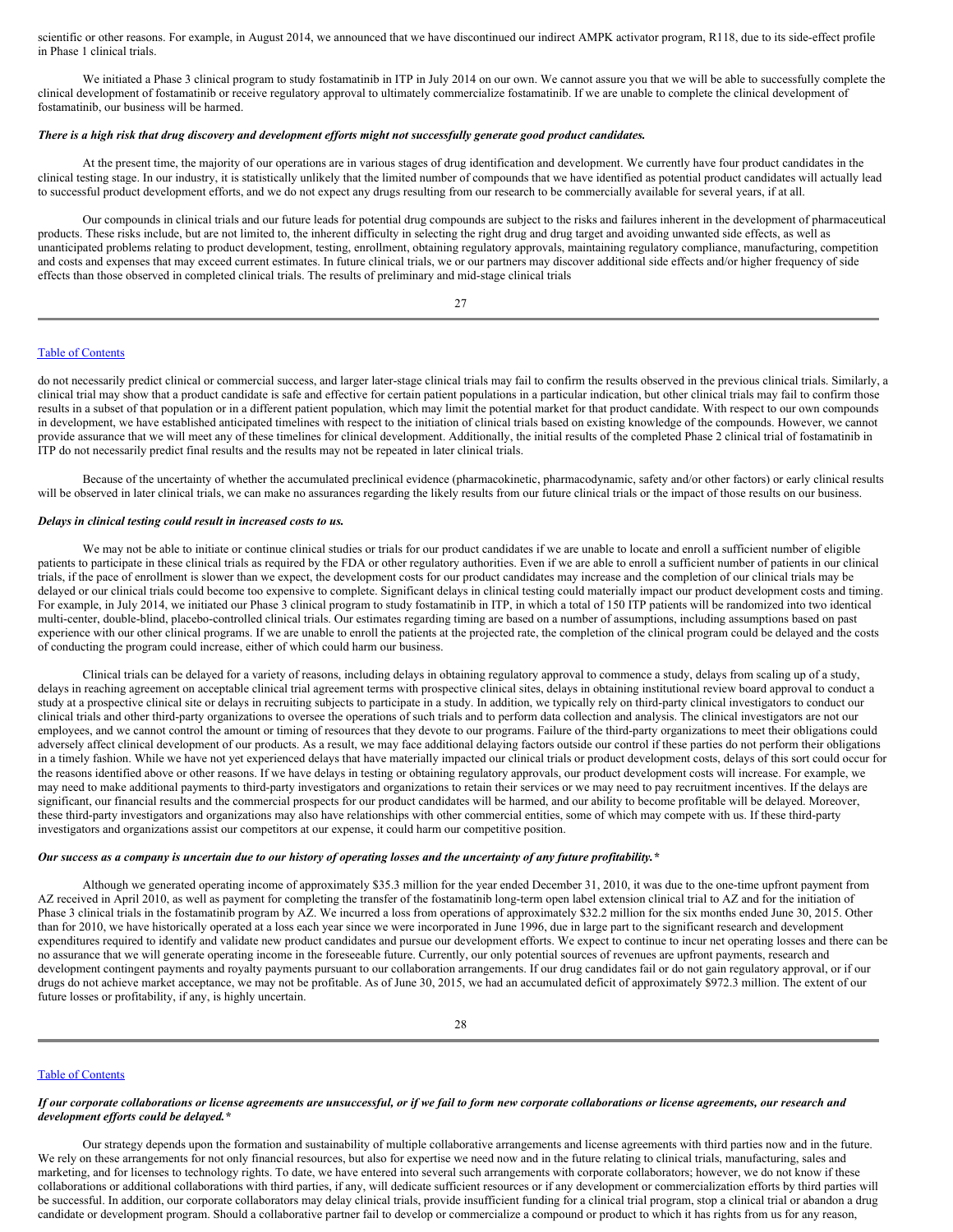including corporate restructuring, such failure might delay our ongoing research and development efforts, because we might not receive any future payments, and we would not receive any royalties associated with such compound or product. We initiated a Phase 3 clinical program to study fostamatinib in ITP in July 2014 on our own. We may seek another collaborator or licensee in the future for clinical development and commercialization of fostamatinib, as well as our other clinical programs, which we may not be able to obtain on commercially reasonable terms or at all. If we are unable to form new collaborations or enter into new license agreements, our research and development efforts could be delayed. In addition, the continuation of some of our partnered drug discovery and development programs may be dependent on the periodic renewal of our corporate collaborations.

Each of our collaborations could be terminated by the other party at any time, and we may not be able to renew these collaborations on acceptable terms, if at all, or negotiate additional corporate collaborations on acceptable terms, if at all. If these collaborations terminate or are not renewed, any resultant loss of revenues from these collaborations or loss of the resources and expertise of our collaborative partners could adversely affect our business.

Conflicts also might arise with collaborative partners concerning proprietary rights to particular compounds. While our existing collaborative agreements typically provide that we retain milestone payments and royalty rights with respect to drugs developed from certain derivative compounds, any such payments or royalty rights may be at reduced rates, and disputes may arise over the application of derivative payment provisions to such drugs, and we may not be successful in such disputes. Additionally, the management teams of our collaborators may change for various reasons including due to being acquired. Different management teams or an acquiring company of our collaborators may have different priorities which may have adverse results on the collaboration with us.

We are also a party to various license agreements that give us rights to use specified technologies in our research and development processes. The agreements pursuant to which we have in-licensed technology permit our licensors to terminate the agreements under certain circumstances. If we are not able to continue to license these and future technologies on commercially reasonable terms, our product development and research may be delayed or otherwise adversely affected.

# If conflicts arise between our collaborators or advisors and us, any of them may act in their self-interest, which may be adverse to our stockholders' interests.

If conflicts arise between us and our corporate collaborators or scientific advisors, the other party may act in its self-interest and not in the interest of our stockholders. Some of our corporate collaborators are conducting multiple product development efforts within each disease area that is the subject of the collaboration with us or may be acquired or merged with a company having a competing program. In some of our collaborations, we have agreed not to conduct, independently or with any third party, any research that is competitive with the research conducted under our collaborations. Our collaborators, however, may develop, either alone or with others, products in related fields that are competitive with the products or potential products that are the subject of these collaborations. Competing products, either developed by our collaborators or to which our collaborators have rights, may result in their withdrawal of support for our product candidates.

If any of our corporate collaborators were to breach or terminate its agreement with us or otherwise fail to conduct the collaborative activities successfully and in a timely manner, the preclinical or clinical development or commercialization of the affected product candidates or research programs could be delayed or terminated. We generally do not control the amount and timing of resources that our corporate collaborators devote to our programs or potential products. We do not know whether current or future collaborative partners, if any, might pursue alternative technologies or develop alternative products either on their own or in collaboration with others, including our competitors, as a means for developing treatments for the diseases targeted by collaborative arrangements with us.

29

#### Table of [Contents](#page-0-0)

# If we are unable to obtain regulatory approval to market products in the United States and foreign jurisdictions, we will not be permitted to commercialize products we or *our collaborative partners may develop.*

We cannot predict whether regulatory clearance will be obtained for any product that we, or our collaborative partners, hope to develop. Satisfaction of regulatory requirements typically takes many years, is dependent upon the type, complexity and novelty of the product and requires the expenditure of substantial resources. Of particular significance to us are the requirements relating to research and development and testing.

Before commencing clinical trials in humans in the United States, we, or our collaborative partners, will need to submit and receive approval from the FDA of an IND. Clinical trials are subject to oversight by institutional review boards and the FDA and:

- must be conducted in conformance with the FDA's good clinical practices and other applicable regulations;
- must meet requirements for institutional review board oversight;
- must meet requirements for informed consent;
- are subject to continuing FDA and regulatory oversight;
- may require large numbers of test subjects; and
- may be suspended by us, our collaborators or the FDA at any time if it is believed that the subjects participating in these trials are being exposed to unacceptable health risks or if the FDA finds deficiencies in the IND or the conduct of these trials.

While we have stated that we intend to file additional INDs for future product candidates, this is only a statement of intent, and we may not be able to do so because we may not be able to identify potential product candidates. In addition, the FDA may not approve any IND in a timely manner, or at all.

Before receiving FDA approval to market a product, we must demonstrate with substantial clinical evidence that the product is safe and effective in the patient population and the indication that will be treated. Data obtained from preclinical and clinical activities are susceptible to varying interpretations that could delay, limit or prevent regulatory approvals. In addition, delays or rejections may be encountered based upon additional government regulation from future legislation or administrative action or changes in FDA policy during the period of product development, clinical trials and FDA regulatory review. Failure to comply with applicable FDA or other applicable regulatory requirements may result in criminal prosecution, civil penalties, recall or seizure of products, total or partial suspension of production or injunction, adverse publicity, as well as other regulatory action against our potential products or us. Additionally, we have limited experience in conducting and managing the clinical trials necessary to obtain regulatory approval.

If regulatory approval of a product is granted, this approval will be limited to those indications or disease states and conditions for which the product is demonstrated through clinical trials to be safe and efficacious. We cannot assure you that any compound developed by us, alone or with others, will prove to be safe and efficacious in clinical trials and will meet all of the applicable regulatory requirements needed to receive marketing approval.

Outside the United States, our ability, or that of our collaborative partners, to market a product is contingent upon receiving a marketing authorization from the appropriate regulatory authorities. This foreign regulatory approval process typically includes all of the risks and costs associated with FDA approval described above and may also include additional risks and costs, such as the risk that such foreign regulatory authorities, which often have different regulatory and clinical trial requirements, interpretations and guidance from the FDA, may require additional clinical trials or results for approval of a product candidate, any of which could result in delays, significant additional costs or failure to obtain such regulatory approval. For example, there can be no assurance that we or our collaborative partners will not have to provide additional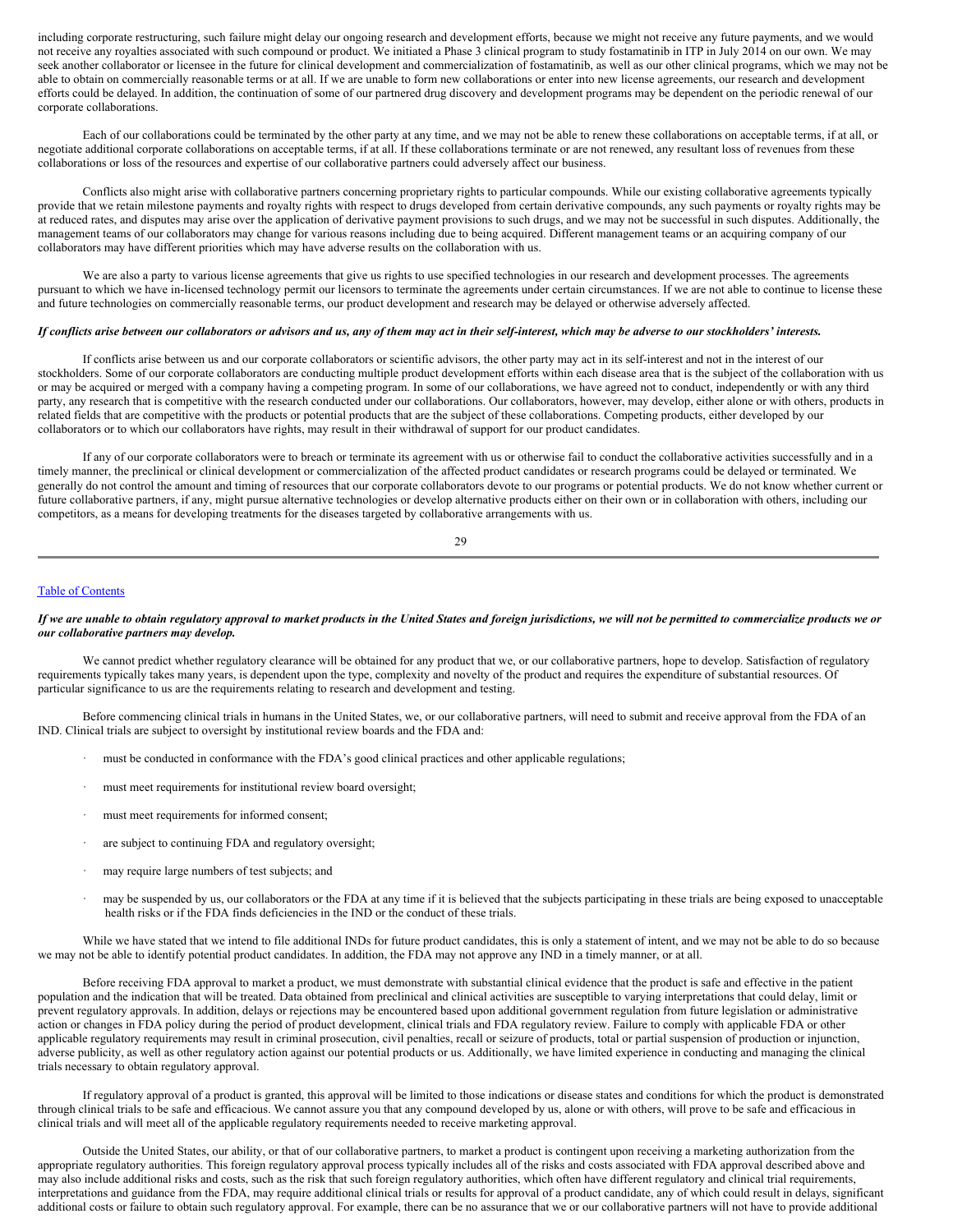information or analysis, or conduct additional clinical trials, before receiving approval to market product candidates.

# Our success is dependent on intellectual property rights held by us and third parties, and our interest in such rights is complex and uncertain.\*

Our success will depend to a large part on our own, our licensees' and our licensors' ability to obtain and defend patents for each party's respective technologies and the compounds and other products, if any, resulting from the application of such technologies. We have about 78 pending patent applications and about 315 issued and active patents in the United States, as well as corresponding pending foreign patent applications and issued foreign patents. In the future, our patent position might be highly uncertain and involve complex legal and factual questions. For example, we may be involved in post-grant proceedings before the United States Patent and Trademark Office. Post-grant proceedings are complex and expensive legal proceedings and there is no

#### Table of [Contents](#page-0-0)

assurance we will be successful in any such proceedings. A post-grant proceeding could result in our losing our patent rights and/or our freedom to operate and/or require us to pay significant royalties. Additional uncertainty may result because no consistent policy regarding the breadth of legal claims allowed in biotechnology patents has emerged to date. Accordingly, we cannot predict the breadth of claims allowed in our or other companies' patents.

Because the degree of future protection for our proprietary rights is uncertain, we cannot assure you that:

- we were the first to make the inventions covered by each of our pending patent applications;
- we were the first to file patent applications for these inventions;
- others will not independently develop similar or alternative technologies or duplicate any of our technologies;
- any of our pending patent applications will result in issued patents;
- any patents issued to us or our collaborators will provide a basis for commercially-viable products or will provide us with any competitive advantages or will not be challenged by third parties;
- we will develop additional proprietary technologies that are patentable; or
- the patents of others will not have a negative effect on our ability to do business.

We rely on trade secrets to protect technology where we believe patent protection is not appropriate or obtainable; however, trade secrets are difficult to protect. While we require employees, collaborators and consultants to enter into confidentiality agreements, we may not be able to adequately protect our trade secrets or other proprietary information in the event of any unauthorized use or disclosure or the lawful development by others of such information.

We are a party to certain in-license agreements that are important to our business, and we generally do not control the prosecution of in-licensed technology. Accordingly, we are unable to exercise the same degree of control over this intellectual property as we exercise over our internally-developed technology. Moreover, some of our academic institution licensors, research collaborators and scientific advisors have rights to publish data and information in which we have rights. If we cannot maintain the confidentiality of our technology and other confidential information in connection with our collaborations, our ability to receive patent protection or protect our proprietary information may otherwise be impaired. In addition, some of the technology we have licensed relies on patented inventions developed using U.S. government resources.

The U.S. government retains certain rights, as defined by law, in such patents, and may choose to exercise such rights. Certain of our in-licenses may be terminated if we fail to meet specified obligations. If we fail to meet such obligations and any of our licensors exercise their termination rights, we could lose our rights under those agreements. If we lose any of our rights, it may adversely affect the way we conduct our business. In addition, because certain of our licenses are sublicenses, the actions of our licensors may affect our rights under those licenses.

# If a dispute arises regarding the infringement or misappropriation of the proprietary rights of others, such dispute could be costly and result in delays in our research and *development activities and partnering.*

Our success will depend, in part, on our ability to operate without infringing or misappropriating the proprietary rights of others. There are many issued patents and patent applications filed by third parties relating to products or processes that are similar or identical to our licensors or ours, and others may be filed in the future. There may also be copyrights or trademarks that third parties hold. There can be no assurance that our activities, or those of our licensors, will not violate intellectual property rights of others. We believe that there may be significant litigation in the industry regarding patent and other intellectual property rights, and we do not know if our collaborators or we would be successful in any such litigation. Any legal action against our collaborators or us claiming damages or seeking to enjoin commercial activities relating to the affected products, our methods or processes could:

- require our collaborators or us to obtain a license to continue to use, manufacture or market the affected products, methods or processes, which may not be available on commercially reasonable terms, if at all;
- prevent us from using the subject matter claimed in the patents held by others;
- subject us to potential liability for damages;

# Table of [Contents](#page-0-0)

- · consume a substantial portion of our managerial and financial resources; and
- result in litigation or administrative proceedings that may be costly, whether we win or lose.

# Our research and development efforts will be seriously jeopardized if we are unable to attract and retain key employees and relationships.\*

As a small company, our success depends on the continued contributions of our principal management and scientific personnel and on our ability to develop and maintain important relationships with leading academic institutions, scientists and companies in the face of intense competition for such personnel. In particular, our research programs depend on our ability to attract and retain highly skilled chemists, other scientists, and development, regulatory and clinical personnel. If we lose the services of any of our key personnel, our research and development efforts could be seriously and adversely affected. Our employees can terminate their employment with us at any time.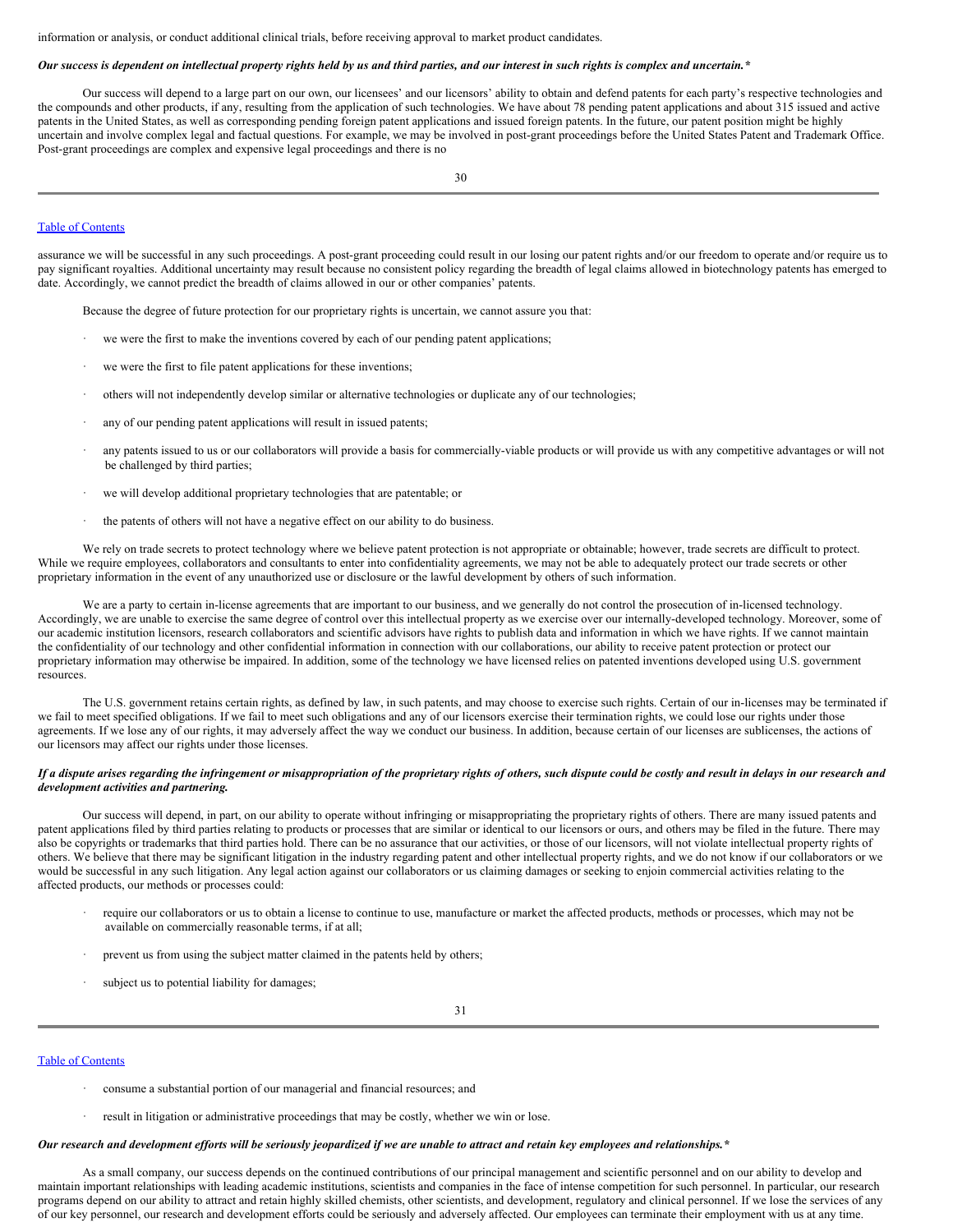#### Our ability to use net operating losses to offset future taxable income may be subject to certain limitations.

In general, under Section 382 of the Internal Revenue Code of 1986 (Internal Revenue Code), a corporation that undergoes an "ownership change" is subject to limitations on its ability to utilize its pre-change net operating losses to offset future taxable income. Our existing net operating losses and credits may be subject to limitations arising from previous and future ownership changes under Section 382 of the Internal Revenue Code. To the extent we cannot completely utilize net operating loss carryforwards or tax credits in our financial statements to offset future taxable income, our tax expense may increase in future periods.

#### Because we expect to be dependent upon collaborative and license agreements, we might not meet our strategic objectives.\*

Our ability to generate revenue in the near term depends on the timing of recognition of certain upfront payments, achievement of certain payment triggering events with our existing collaboration agreements and our ability to enter into additional collaborative agreements with third parties. Our ability to enter into new collaborations and the revenue, if any, that may be recognized under these collaborations is highly uncertain. If we are unable to enter into one or more new collaborations, our business prospects could be harmed, which could have an immediate adverse effect on our ability to continue to develop our compounds and on the trading price of our stock. Our ability to enter into a collaboration may be dependent on many factors, such as the results of our clinical trials, competitive factors and the fit of one of our programs with another company's risk tolerance, including toward regulatory issues, patent portfolio, clinical pipeline, the stage of the available data, particularly if it is early, overall corporate goals and financial position.

To date, a portion of our revenues have been related to the research or transition phase of each of our collaborative agreements. Such revenues are for specified periods, and the impact of such revenues on our results of operations is at least partially offset by corresponding research costs. Following the completion of the research or transition phase of each collaborative agreement, additional revenues may come only from payments triggered by milestones and/or the achievement of other contingent events, and royalties, which may not be paid, if at all, until certain conditions are met. This risk is heightened due to the fact that unsuccessful research efforts may preclude us from receiving any contingent payments under these agreements. Our receipt of revenues from collaborative arrangements is also significantly affected by the timing of efforts expended by us and our collaborators and the timing of lead compound identification. We have received payments from our collaborations with BMS, AZ, BerGenBio, Janssen Pharmaceutica N.V., a division of Johnson & Johnson, Novartis Pharma A.G., Daiichi, Merck & Co., Inc., Merck Serono and Pfizer. Under many agreements, future payments may not be earned until the collaborator has advanced product candidates into clinical testing, which may never occur or may not occur until some time well into the future. If we are not able to generate revenue under our collaborations when and in accordance with our expectations or the expectations of industry analysts, this failure could harm our business and have an immediate adverse effect on the trading price of our common stock.

Our business requires us to generate meaningful revenue from royalties and licensing agreements. To date, we have not received any revenue from royalties for the commercial sale of drugs, and we do not know when we will receive any such revenue, if at all.

# Securities class action lawsuits or other litigation could result in substantial damages and may divert management's time and attention from our business.

We have been subject to class action lawsuits in the past, including a securities class action lawsuit commenced in the United States District Court for the Northern District of California in February 2009, that was ultimately dismissed in November 2012. However, we may be subject to similar or completely unrelated claims in the future, such as those that might occur if there was to be a

32

### Table of [Contents](#page-0-0)

change in our corporate strategy. These and other lawsuits are subject to inherent uncertainties, and the actual costs to be incurred relating to the lawsuit will depend upon many unknown factors. The outcome of litigation is necessarily uncertain, and we could be forced to expend significant resources in the defense of such suits, and we may not prevail. Monitoring and defending against legal actions is time-consuming for our management and detracts from our ability to fully focus our internal resources on our business activities. In addition, we may incur substantial legal fees and costs in connection with any such litigation. We have not established any reserves for any potential liability relating to any such potential lawsuits. It is possible that we could, in the future, incur judgments or enter into settlements of claims for monetary damages. A decision adverse to our interests on any such actions could result in the payment of substantial damages, or possibly fines, and could have a material adverse effect on our cash flow, results of operations and financial position.

# We lack the capability to manufacture compounds for development and rely on third parties to manufacture our product candidates, and we may be unable to obtain required material in a timely manner, at an acceptable cost or at a quality level required to receive regulatory approval.

We currently do not have the manufacturing capabilities or experience necessary to produce our product candidates for clinical trials, including fostamatinib for ITP and IgAN, and R348 for dry eye in GvHD. For each clinical trial of our unpartnered product candidates, we rely on third-party manufacturers for the active pharmaceutical ingredients, as well as various manufacturers to manufacture starting components, excipients and formulated drug products. We rely on manufacturers to produce and deliver all of the materials required for our clinical trials, and many of our preclinical efforts, on a timely basis and to comply with applicable regulatory requirements, including the FDA's current Good Manufacturing Practices (cGMP). In addition, we rely on our suppliers to deliver sufficient quantities of materials produced under cGMP conditions to enable us to conduct planned preclinical studies and clinical trials.

Our current and anticipated future dependence upon these third-party manufacturers may adversely affect our ability to develop and commercialize product candidates on a timely and competitive basis. These manufacturers may not be able to produce material on a timely basis or manufacture material at the quality level or in the quantity required to meet our development timelines and applicable regulatory requirements and may also experience a shortage in qualified personnel. We may not be able to maintain or renew our existing third-party manufacturing arrangements, or enter into new arrangements, on acceptable terms, or at all. Our third party manufacturers could terminate or decline to renew our manufacturing arrangements based on their own business priorities, at a time that is costly or inconvenient for us. If we are unable to contract for the production of materials in sufficient quantity and of sufficient quality on acceptable terms, our planned clinical trials may be significantly delayed. Manufacturing delays could postpone the filing of our IND applications and/or the initiation or completion of clinical trials that we have currently planned or may plan in the future.

Drug manufacturers are subject to ongoing periodic unannounced inspection by the FDA, the Drug Enforcement Administration, and other federal and state agencies to ensure strict compliance with cGMP and other government regulations and corresponding foreign standards. We do not have control over third-party manufacturers' compliance with these regulations and standards and they may not be able to comply. Switching manufacturers may be difficult because the number of potential manufacturers is limited. It may be difficult or impossible for us to find a replacement manufacturer quickly on acceptable terms, or at all. Additionally, if we are required to enter into new supply arrangements, we may not be able to obtain approval from the FDA of any alternate supplier in a timely manner, or at all, which could delay or prevent the clinical development and commercialization of any related product candidates. Failure of our third-party manufacturers or us to comply with applicable regulations could result in sanctions being imposed on us, including fines, civil penalties, delays in or failure to grant marketing approval of our product candidates, injunctions, delays, suspension or withdrawal of approvals, license revocation, seizures or recalls of products and compounds, operating restrictions and criminal prosecutions, any of which could significantly and adversely affect our business.

#### If our competitors develop technologies that are more effective than ours, our commercial opportunity will be reduced or eliminated.

The biotechnology and pharmaceutical industries are intensely competitive and subject to rapid and significant technological change. Many of the drugs that we are attempting to discover will be competing with existing therapies. In addition, a number of companies are pursuing the development of pharmaceuticals that target the same diseases and conditions that we are targeting. For example, there are existing therapies and drug candidates in development for the treatment of ITP that may be alternative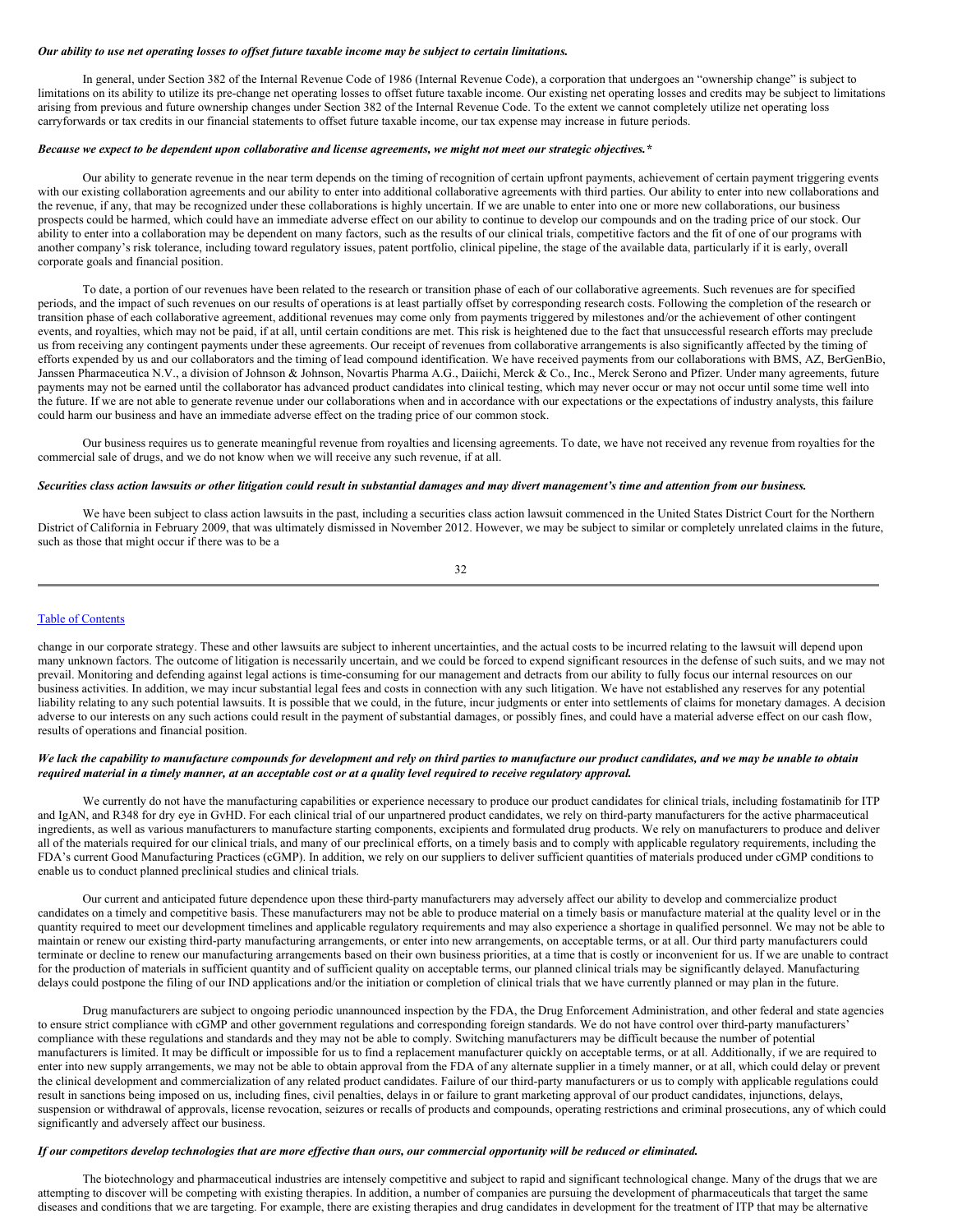therapies to fostamatinib, if it is ultimately approved for commercialization. We face, and will continue to face, intense competition from pharmaceutical and biotechnology companies, as well as from academic and research institutions and government agencies, both in the United States and abroad. Some of these competitors are pursuing the development of pharmaceuticals that target the same diseases and conditions as our research programs. Our major competitors include fully integrated pharmaceutical companies that have extensive drug discovery efforts and are developing novel small-molecule pharmaceuticals. We also face significant competition from

# Table of [Contents](#page-0-0)

organizations that are pursuing the same or similar technologies, including the discovery of targets that are useful in compound screening, as the technologies used by us in our drug discovery efforts.

- Competition may also arise from:
- new or better methods of target identification or validation;
- other drug development technologies and methods of preventing or reducing the incidence of disease;
- new small molecules; or
- · other classes of therapeutic agents.

Our competitors or their collaborative partners may utilize discovery technologies and techniques or partner with collaborators in order to develop products more rapidly or successfully than we or our collaborators are able to do. Many of our competitors, particularly large pharmaceutical companies, have substantially greater financial, technical and human resources and larger research and development staffs than we do. In addition, academic institutions, government agencies and other public and private organizations conducting research may seek patent protection with respect to potentially competitive products or technologies and may establish exclusive collaborative or licensing relationships with our competitors.

We believe that our ability to compete is dependent, in part, upon our ability to create, maintain and license scientifically-advanced technology and upon our and our collaborators' ability to develop and commercialize pharmaceutical products based on this technology, as well as our ability to attract and retain qualified personnel, obtain patent protection or otherwise develop proprietary technology or processes and secure sufficient capital resources for the expected substantial time period between technological conception and commercial sales of products based upon our technology. The failure by any of our collaborators or us in any of those areas may prevent the successful commercialization of our potential drug targets.

Many of our competitors, either alone or together with their collaborative partners, have significantly greater experience than we do in:

- identifying and validating targets;
- screening compounds against targets; and
- undertaking preclinical testing and clinical trials.

Accordingly, our competitors may succeed in obtaining patent protection, identifying or validating new targets or discovering new drug compounds before we do.

Our competitors might develop technologies and drugs that are more effective or less costly than any that are being developed by us or that would render our technology and product candidates obsolete and noncompetitive. In addition, our competitors may succeed in obtaining the approval of the FDA or other regulatory agencies for product candidates more rapidly. Companies that complete clinical trials, obtain required regulatory agency approvals and commence commercial sale of their drugs before us may achieve a significant competitive advantage, including certain patent and FDA marketing exclusivity rights that would delay or prevent our ability to market certain products. Any drugs resulting from our research and development efforts, or from our joint efforts with our existing or future collaborative partners, might not be able to compete successfully with competitors' existing or future products or obtain regulatory approval in the United States or elsewhere.

We face and will continue to face intense competition from other companies for collaborative arrangements with pharmaceutical and biotechnology companies, for establishing relationships with academic and research institutions and for licenses to additional technologies. These competitors, either alone or with their collaborative partners, may succeed in developing technologies or products that are more effective than ours.

### *Our stock price may be volatile, and our stockholders' investment in our stock could decline in value.\**

The market prices for our common stock and the securities of other biotechnology companies have been highly volatile and may continue to be highly volatile in the future. The following factors, in addition to other risk factors described in this section, may have a significant impact on the market price of our common stock:

# 34

#### Table of [Contents](#page-0-0)

- · the progress and success of our clinical trials and preclinical activities (including studies and manufacture of materials) of our product candidates conducted by us;
- the receipt or failure to receive the additional funding necessary to conduct our business;
- selling by large stockholders;
- presentations of detailed clinical trial data at medical and scientific conferences and investor perception thereof;
- announcements of technological innovations or new commercial products by our competitors or us;
- developments concerning proprietary rights, including patents;
- developments concerning our collaborations;
- publicity regarding actual or potential medical results relating to products under development by our competitors or us;
- regulatory developments in the United States and foreign countries;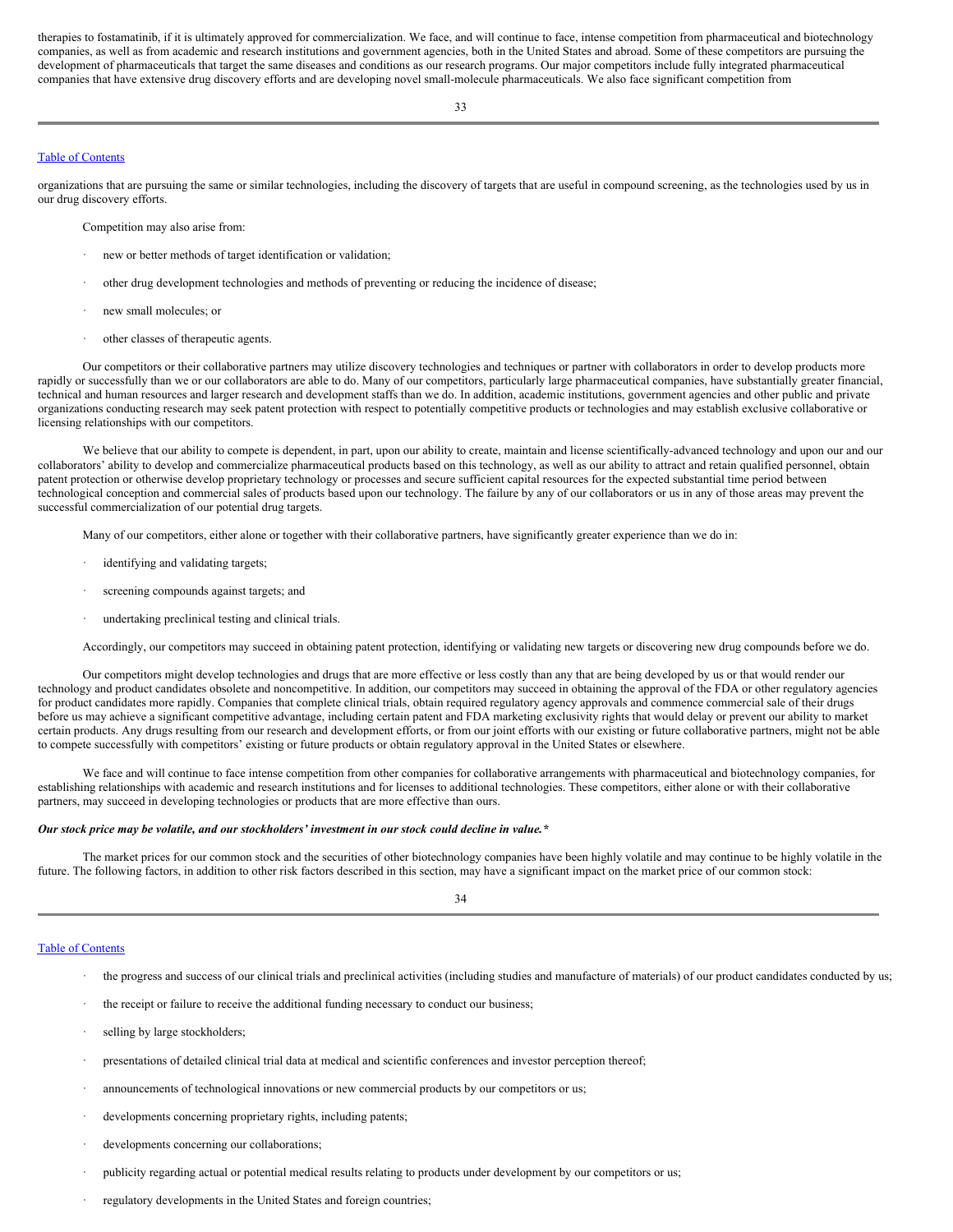- litigation or arbitration;
- economic and other external factors or other disaster or crisis; and
- period-to-period fluctuations in financial results.

### Our ability to generate revenues will be diminished if we or our collaborative partners fail to obtain acceptable prices or an adequate level of reimbursement for products *from third-party payers or government agencies.\**

The drugs we hope to develop may be rejected by the marketplace due to many factors, including cost. Our ability to commercially exploit a drug may be limited due to the continuing efforts of government and third-party payers to contain or reduce the costs of health care through various means. For example, in some foreign markets, pricing and profitability of prescription pharmaceuticals are subject to government control. In the United States, we expect that there will continue to be a number of federal and state proposals to implement similar government control. In addition, increasing emphasis on managed care in the United States will likely continue to put pressure on the pricing of pharmaceutical products. Cost control initiatives could decrease the price that we or any of our collaborators would receive for any products in the future. Further, cost control initiatives could adversely affect our and our collaborators' ability to commercialize our products and our ability to realize royalties from this commercialization.

Our ability to commercialize pharmaceutical products with collaborators may depend, in part, on the extent to which reimbursement for the products will be available from:

- government and health administration authorities;
- private health insurers; and
- other third-party payers.

Significant uncertainty exists as to the reimbursement status of newly-approved healthcare products. Third-party payers, including Medicare, are challenging the prices charged for medical products and services. Government and other third-party payers increasingly are attempting to contain healthcare costs by limiting both coverage and the level of reimbursement for new drugs and by refusing, in some cases, to provide coverage for uses of approved products for disease indications for which the FDA has not granted labeling approval. Third- party insurance coverage may not be available to patients for any products we discover and develop, alone or with collaborators. If government and other third-party payers do not provide adequate coverage and reimbursement levels for our products, the market acceptance of these products may be reduced.

### If product liability lawsuits are successfully brought against us, we may incur substantial liabilities and may be required to limit commercialization of our products.

The testing and marketing of medical products entail an inherent risk of product liability. If we cannot successfully defend ourselves against product liability claims, we may incur substantial liabilities or be required to limit commercialization of our

| ٠<br>-- | I<br>I |  |
|---------|--------|--|

# Table of [Contents](#page-0-0)

products. We carry product liability insurance that is limited in scope and amount and may not be adequate to fully protect us against product liability claims. Our inability to obtain sufficient product liability insurance at an acceptable cost to protect against potential product liability claims could prevent or inhibit the commercialization of pharmaceutical products we develop, alone or with corporate collaborators. We, or our corporate collaborators, might not be able to obtain insurance at a reasonable cost, if at all. While under various circumstances we are entitled to be indemnified against losses by our corporate collaborators, indemnification may not be available or adequate should any claim arise.

## We depend on various scientific consultants and advisors for the success and continuation of our research and development efforts.

We work extensively with various scientific consultants and advisors. The potential success of our drug discovery and development programs depends, in part, on continued collaborations with certain of these consultants and advisors. We, and various members of our management and research staff, rely on certain of these consultants and advisors for expertise in our research, regulatory and clinical efforts. Our scientific advisors are not our employees and may have commitments to, or consulting or advisory contracts with, other entities that may limit their availability to us. We do not know if we will be able to maintain such consulting agreements or that such scientific advisors will not enter into consulting arrangements, exclusive or otherwise, with competing pharmaceutical or biotechnology companies, any of which would have a detrimental impact on our research objectives and could have a material adverse effect on our business, financial condition and results of operations.

#### If we use biological and hazardous materials in a manner that causes injury or violates laws, we may be liable for damages, penalties or fines.

Our research and development activities involve the controlled use of potentially harmful biological materials as well as hazardous materials, chemicals and various radioactive compounds. We cannot completely eliminate the risk of accidental contamination or injury from the use, storage, handling or disposal of these materials. In the event of contamination or injury, we could be held liable for damages that result or for penalties or fines that may be imposed, and such liability could exceed our resources. We are also subject to federal, state and local laws and regulations governing the use, storage, handling and disposal of these materials and specified waste products. The cost of compliance with, or any potential violation of, these laws and regulations could be significant.

#### Our internal computer systems, or those used by our contract research organizations or other contractors or consultants, may fail or suffer security breaches.

Despite the implementation of security measures, our internal computer systems and those of our contract research organizations and other contractors and consultants are vulnerable to damage from computer viruses, unauthorized access, natural disasters, terrorism, war and telecommunication and electrical failures. While we have not experienced any such system failure, accident or security breach to date, if such an event were to occur and cause interruptions in our operations, it could result in a disruption of our drug development programs. For example, the loss of clinical trial data from completed or ongoing clinical trials for a product candidate could result in delays in our regulatory approval efforts and significantly increase our costs to recover or reproduce the data. To the extent that any disruption or security breach were to result in a loss of or damage to our data or applications, or inappropriate disclosure of confidential or proprietary information, we could incur liability and the further development of any product candidates could be delayed.

### Our facilities are located near known earthquake fault zones, and the occurrence of an earthquake or other catastrophic disaster could cause damage to our facilities and *equipment, which could require us to cease or curtail operations.*

Our facilities are located in the San Francisco Bay Area near known earthquake fault zones and are vulnerable to significant damage from earthquakes. We are also vulnerable to damage from other types of disasters, including fires, floods, power loss, communications failures and similar events. If any disaster were to occur, our ability to operate our business at our facilities would be seriously, or potentially completely, impaired, and our research could be lost or destroyed. In addition, the unique nature of our research activities and of much of our equipment could make it difficult for us to recover from a disaster. The insurance we maintain may not be adequate to cover our losses resulting from disasters or other business interruptions.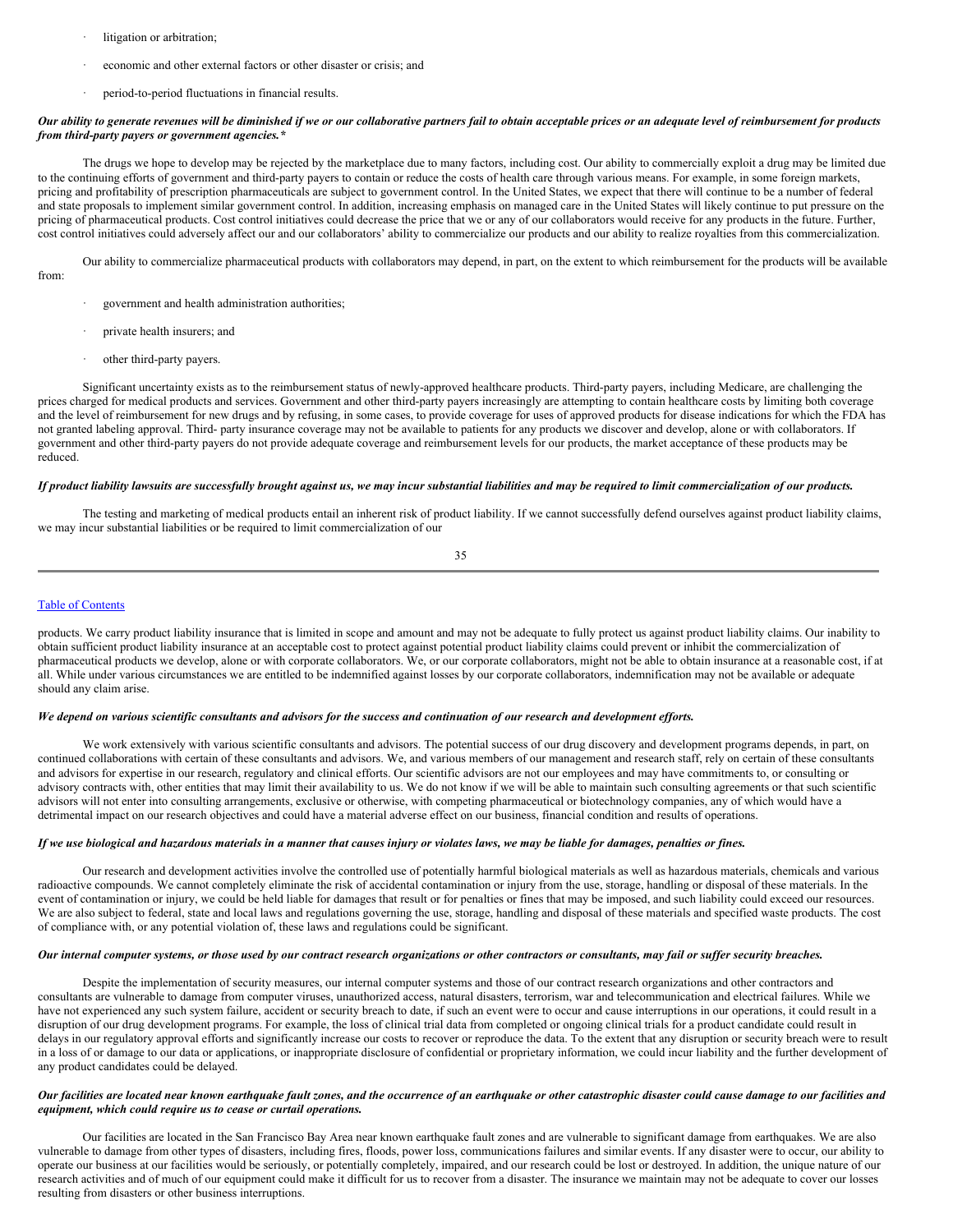### Future equity issuances or a sale of a substantial number of shares of our common stock may cause the price of our common stock to decline.

Because we will continue to need additional capital in the future to continue to expand our business and our research and development activities, among other things, we may conduct additional equity offerings. If we or our stockholders sell substantial amounts of our common stock (including shares issued upon the exercise of options and warrants) in the public market, the market

36

# Table of [Contents](#page-0-0)

price of our common stock could fall. A decline in the market price of our common stock could make it more difficult for us to sell equity or equity-related securities in the future at a time and price that we deem appropriate. Furthermore, if we obtain funds through a credit facility or through the issuance of debt or preferred securities, these securities would likely have rights senior to the rights of our common stockholders, which could impair the value of our common stock.

# Anti-takeover provisions in our charter documents and under Delaware law may make an acquisition of us, which may be beneficial to our stockholders, more difficult.

Provisions of our amended and restated certificate of incorporation and bylaws, as well as provisions of Delaware law, could make it more difficult for a third party to acquire us, even if doing so would benefit our stockholders. These provisions:

- establish that members of the board of directors may be removed only for cause upon the affirmative vote of stockholders owning a majority of our capital stock;
- authorize the issuance of "blank check" preferred stock that could be issued by our board of directors to increase the number of outstanding shares and thwart a takeover attempt;
- limit who may call a special meeting of stockholders;
- prohibit stockholder action by written consent, thereby requiring all stockholder actions to be taken at a meeting of our stockholders;
- establish advance notice requirements for nominations for election to the board of directors or for proposing matters that can be acted upon at stockholder meetings;
- provide for a board of directors with staggered terms; and
- provide that the authorized number of directors may be changed only by a resolution of our board of directors.

In addition, Section 203 of the Delaware General Corporation Law, which imposes certain restrictions relating to transactions with major stockholders, may discourage, delay or prevent a third party from acquiring us.

37

## Table of [Contents](#page-0-0)

#### **Item 6. Exhibits**

**Exhibit**

<span id="page-22-0"></span>The exhibits listed on the accompanying index to exhibits are filed or incorporated by reference (as stated therein) as part of this Quarterly Report on Form 10-Q.

| Number   | <b>Description of Document</b>                                                                                                                                             |  |
|----------|----------------------------------------------------------------------------------------------------------------------------------------------------------------------------|--|
| 3.1      | Amended and Restated Certificate of Incorporation. (1)                                                                                                                     |  |
| 3.2      | Amended and Restated Bylaws. (2)                                                                                                                                           |  |
| 4.1      | Form of warrant to purchase shares of common stock. (3)                                                                                                                    |  |
| 4.2      | Specimen Common Stock Certificate. (4)                                                                                                                                     |  |
| 4.3      | Warrant issued to HCP BTC, LLC for the purchase of shares of common stock. (5)                                                                                             |  |
| $10.19*$ | 2000 Non-Employee Directors' Stock Option Plan, as amended.                                                                                                                |  |
| 31.1     | Certification required by Rule 13a-14(a) or Rule 15d-14(a) of the Exchange Act.                                                                                            |  |
| 31.2     | Certification required by Rule $13a-14(a)$ or Rule $15d-14(a)$ of the Exchange Act.                                                                                        |  |
| 32.1     | Certification required by Rule 13a-14(b) or Rule 15d-14(b) of the Exchange Act and Section 1350 of Chapter 63 of Title 18 of the United States Code<br>$(18$ U.S.C. 1350). |  |
| 101.INS  | <b>XBRL</b> Instance Document.                                                                                                                                             |  |
| 101.SCH  | XBRL Taxonomy Extension Schema Document.                                                                                                                                   |  |
| 101.CAL  | XBRL Taxonomy Extension Calculation Linkbase Document.                                                                                                                     |  |
| 101.LAB  | XBRL Taxonomy Extension Labels Linkbase Document.                                                                                                                          |  |
| 101.PRE  | XBRL Taxonomy Extension Presentation Linkbase Document.                                                                                                                    |  |
| 101.DEF  | XBRL Taxonomy Extension Definition Linkbase Document.                                                                                                                      |  |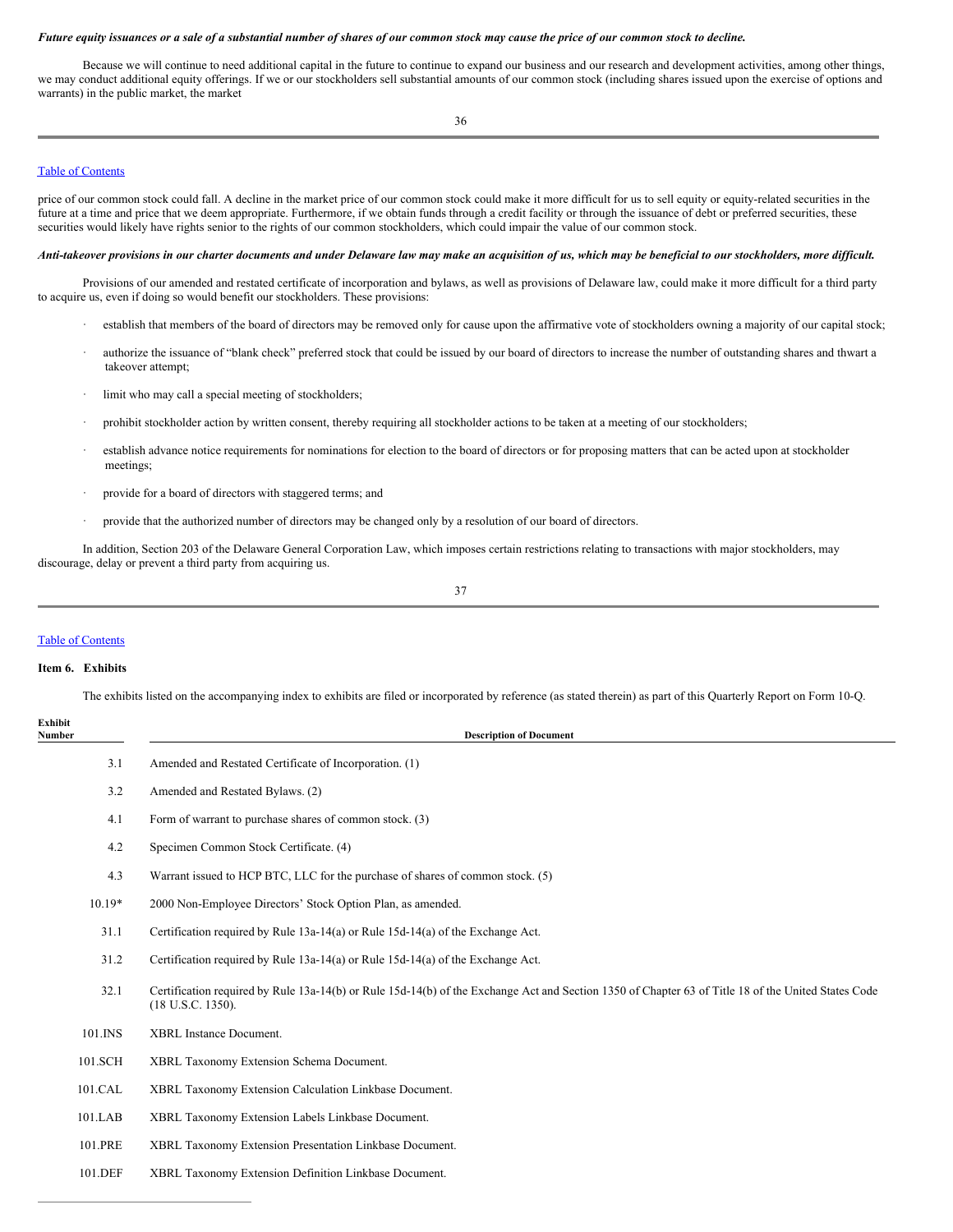(1) Filed as an exhibit to Rigel's Current Report on Form 8-K (No. 000-29889) filed on May 29, 2012 and incorporated herein by reference.

(2) Filed as an exhibit to Rigel's Current Report on Form 8-K (No. 000-29889) filed on February 2, 2007 and incorporated herein by reference.

(3) Filed as an exhibit to Rigel's Registration Statement on Form S-1 (No. 333-45864), as amended, and incorporated herein by reference.

(4) Filed as an exhibit to Rigel's Current Report on Form 8-K (No. 000-29889) filed on June 24, 2003, and incorporated herein by reference.

(5) Filed as an exhibit to Rigel's Quarterly Report on Form 10-Q (No. 000-29889) for the quarter ended March 31, 2009, and incorporated herein by reference.

Represents a management contract or compensatory plan or arrangement.

38

# Table of [Contents](#page-0-0)

# <span id="page-23-0"></span>**SIGNATURES**

Pursuant to the requirements of the Securities Exchange Act of 1934, as amended, the registrant has duly caused this report to be signed on its behalf by the undersigned, thereunto duly authorized.

RIGEL PHARMACEUTICALS, INC.

By: /s/ RAUL R. RODRIGUEZ Raul R. Rodriguez Chief Executive Officer (Principal Executive Officer)

Date: August 4, 2015

By: /s/ RYAN D. MAYNARD Ryan D. Maynard Executive Vice President and Chief Financial Officer (Principal Financial and Accounting Officer)

Date: August 4, 2015

39

Table of [Contents](#page-0-0)

# **INDEX TO EXHIBITS**

| Exhibit<br>Number | <b>Description of Document</b>                                                                                                                                           |  |
|-------------------|--------------------------------------------------------------------------------------------------------------------------------------------------------------------------|--|
| 3.1               | Amended and Restated Certificate of Incorporation. (1)                                                                                                                   |  |
| 3.2               | Amended and Restated Bylaws. (2)                                                                                                                                         |  |
| 4.1               | Form of warrant to purchase shares of common stock. (3)                                                                                                                  |  |
| 4.2               | Specimen Common Stock Certificate. (4)                                                                                                                                   |  |
| 4.3               | Warrant issued to HCP BTC, LLC for the purchase of shares of common stock. (5)                                                                                           |  |
| $10.19*$          | 2000 Non-Employee Directors' Stock Option Plan, as amended.                                                                                                              |  |
| 31.1              | Certification required by Rule 13a-14(a) or Rule 15d-14(a) of the Exchange Act.                                                                                          |  |
| 31.2              | Certification required by Rule 13a-14(a) or Rule 15d-14(a) of the Exchange Act.                                                                                          |  |
| 32.1              | Certification required by Rule 13a-14(b) or Rule 15d-14(b) of the Exchange Act and Section 1350 of Chapter 63 of Title 18 of the United States Code<br>(18 U.S.C. 1350). |  |
| 101.INS           | <b>XBRL</b> Instance Document.                                                                                                                                           |  |
| 101.SCH           | XBRL Taxonomy Extension Schema Document.                                                                                                                                 |  |
| 101.CAL           | XBRL Taxonomy Extension Calculation Linkbase Document.                                                                                                                   |  |
| 101.LAB           | XBRL Taxonomy Extension Labels Linkbase Document.                                                                                                                        |  |
| 101.PRE           | XBRL Taxonomy Extension Presentation Linkbase Document.                                                                                                                  |  |
| 101.DEF           | XBRL Taxonomy Extension Definition Linkbase Document.                                                                                                                    |  |

<sup>(1)</sup> Filed as an exhibit to Rigel's Current Report on Form 8-K (No. 000-29889) filed on May 29, 2012 and incorporated herein by reference.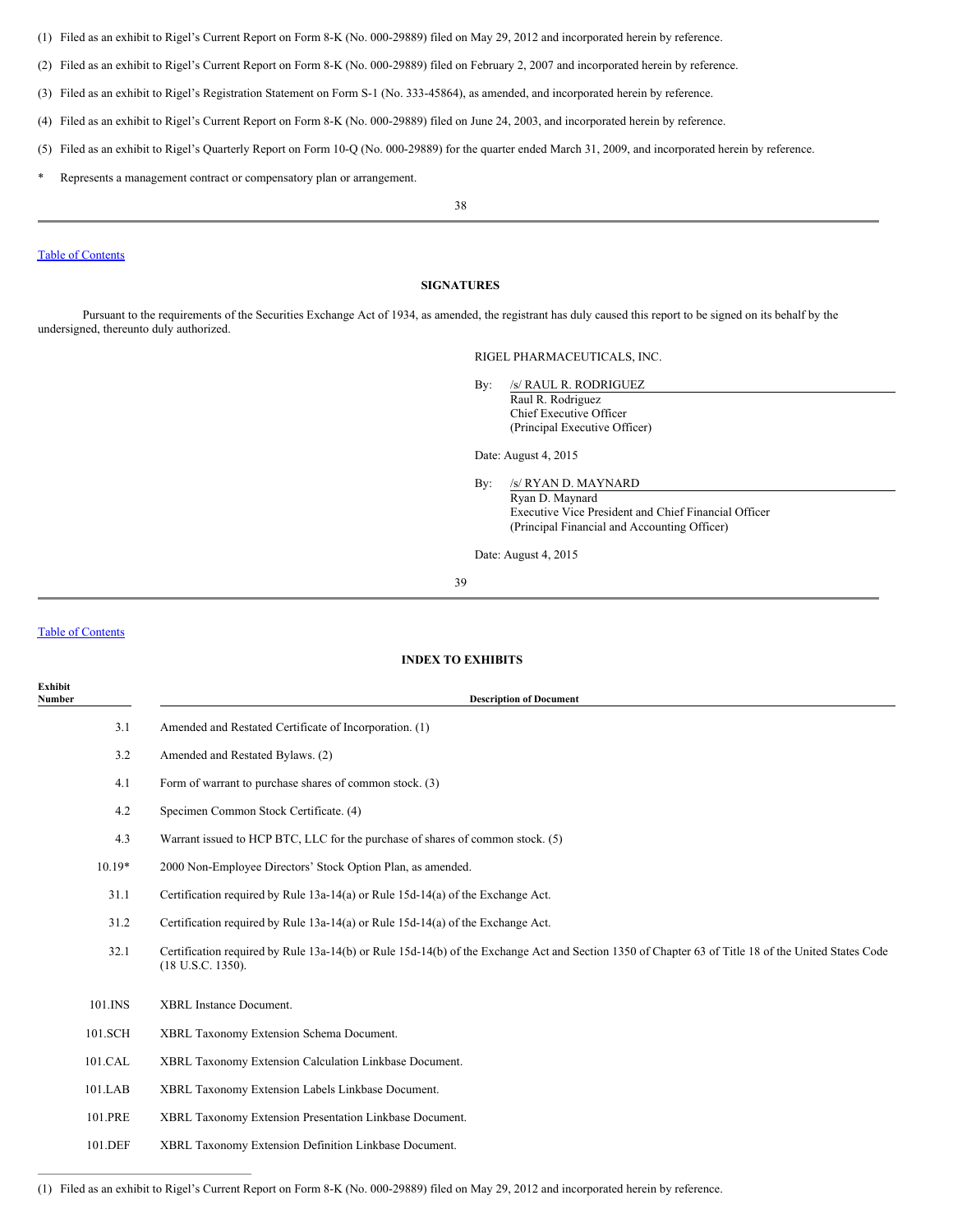- (2) Filed as an exhibit to Rigel's Current Report on Form 8-K (No. 000-29889) filed on February 2, 2007 and incorporated herein by reference.
- (3) Filed as an exhibit to Rigel's Registration Statement on Form S-1 (No. 333-45864), as amended, and incorporated herein by reference.
- (4) Filed as an exhibit to Rigel's Current Report on Form 8-K (No. 000-29889) filed on June 24, 2003, and incorporated herein by reference.
- (5) Filed as an exhibit to Rigel's Quarterly Report on Form 10-Q (No. 000-29889) for the quarter ended March 31, 2009, and incorporated herein by reference.
- \* Represents a management contract or compensatory plan or arrangement.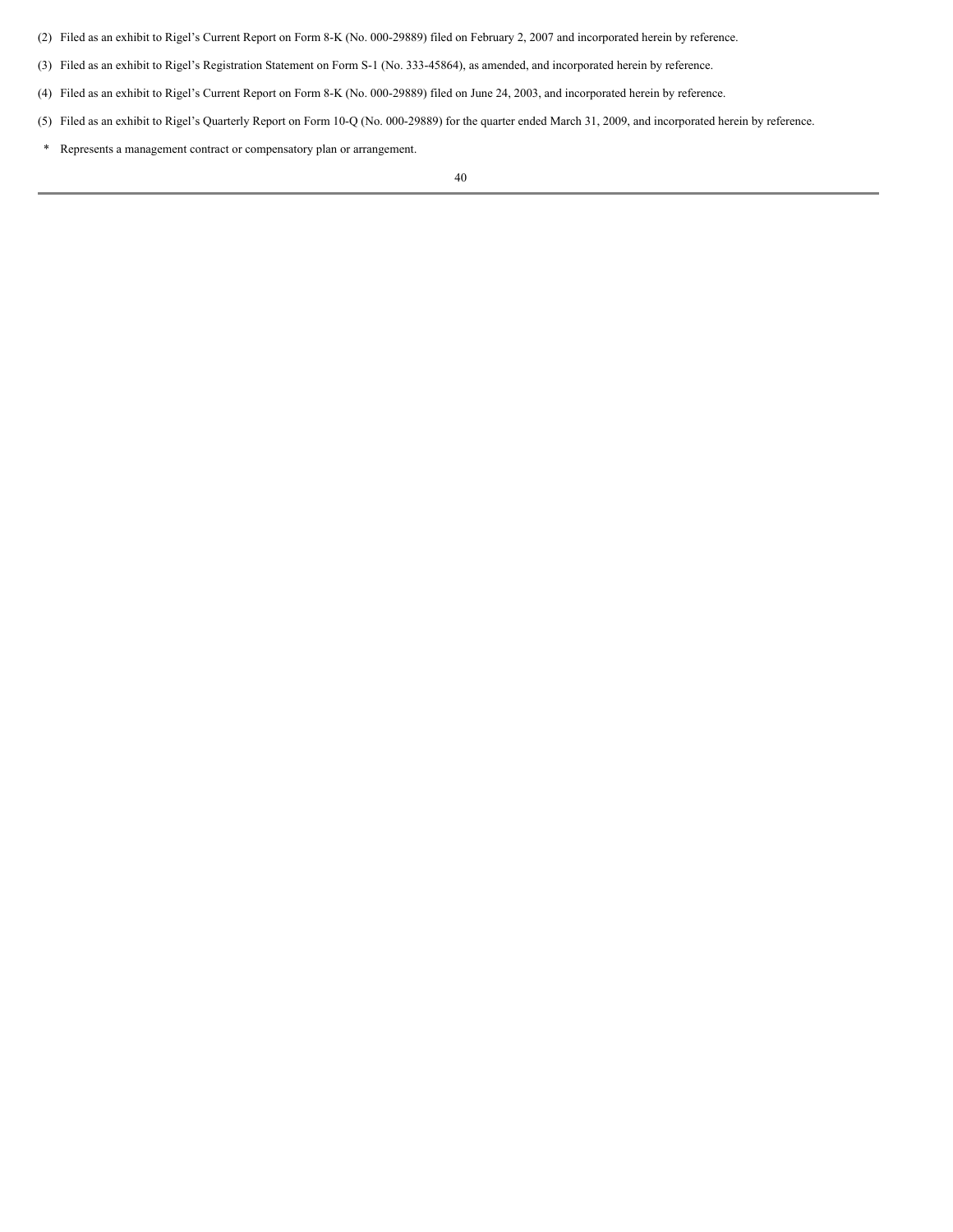# **RIGEL PHARMACEUTICALS, INC.**

#### **2000 NON-EMPLOYEE DIRECTORS' STOCK OPTION PLAN**



# **1. PURPOSES.**

**(a) Eligible Option Recipients**. The persons eligible to receive Options are the Non-Employee Directors of the Company.

**(b) Available Options**. The purpose of the Plan is to provide a means by which Non-Employee Directors may be given an opportunity to benefit from increases in value of the Common Stock through the granting of Nonstatutory Stock Options.

1

**(c) General Purpose**. The Company, by means of the Plan, seeks to retain the services of its Non-Employee Directors, to secure and retain the services of new Non-Employee Directors and to provide incentives for such persons to exert maximum efforts for the success of the Company and its Affiliates.

#### **2. DEFINITIONS.**

**(a)** "*Af iliate*" means, at the time of determination, any "parent" or "subsidiary" of the Company as such terms are defined in Rule 405 of the Securities Act. The Board shall have the authority to determine the time or times at which "parent" or "subsidiary" status is determined within the foregoing definition.

**(b)** *"Annual Grant"* means an Option granted annually to all Non-Employee Directors who meet the criteria specified in subsection 6(b) of the Plan.

- **(c)** *"Annual Meeting"* means the annual meeting of the stockholders of the Company.
- **(d)** "*Board*" means the Board of Directors of the Company.

**(e)** A *"Change in Control,"* with respect to Options granted on or after the effective date of the Plan, will be deemed to have occurred upon the first to occur of an event set forth in any one of the following paragraphs:

**(i)** the acquisition (other than from the Company, by any person (as such term is defined in Section 13(c) or 14(d) of the Exchange Act of beneficial ownership (within the meaning of Rule 13d-3 promulgated under the Exchange Act) of fifty percent (50%) or more of the combined voting power of the Company's then outstanding voting securities;

**(ii)** the individuals who, as of the effective date of the Plan, are members of the Board (the*"Incumbent Board"*), cease for any reason to constitute at least a majority of the Board, unless the election, or nomination for election by the Company's stockholders, of any new director was approved by a vote of at least a majority of the Incumbent Board, and such new director shall, for purposes of this Plan, be considered as a member of the Incumbent Board; or

**(iii)** the closing of:

**(1)** a merger or consolidation involving the Company if the stockholders of the Company, immediately before such merger or consolidation, do not, as a result of such merger or consolidation, own, directly or indirectly, more than fifty percent (50%) of the combined voting power of the then outstanding voting securities of the corporation resulting from such merger or consolidation in substantially the same proportion as their ownership of the combined voting power of the voting securities of the Company outstanding immediately before such merger or consolidation; or

**(2)** a complete liquidation or dissolution of the Company or an agreement for the sale or other disposition of all or substantially all of the assets of the Company.

Notwithstanding the foregoing, a Change in Control shall not be deemed to occur solely because fifty percent (50%) or more of the combined voting power of the Company's then outstanding securities is acquired by (i) a trustee or other fiduciary holding securities under one or more employee benefit plans maintained by the Company or any of its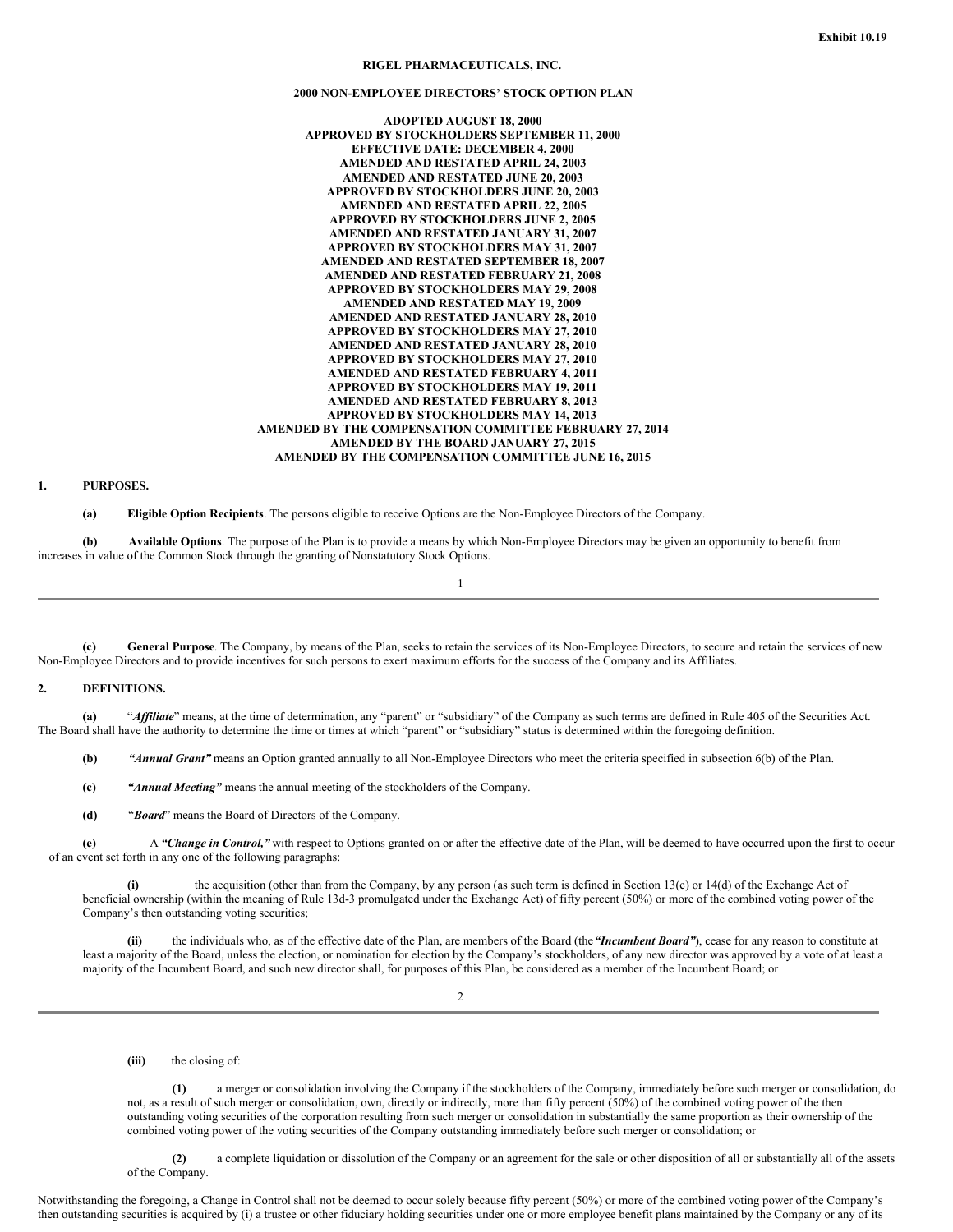subsidiaries or (ii) any corporation which, immediately prior to such acquisition, is owned directly or indirectly by the stockholders of the Company in the same proportion as their ownership of stock in the Company immediately prior to such acquisition.

For the avoidance of doubt, the term Change in Control shall not include a sale of assets, merger or other transaction effected exclusively for the purpose of changing the domicile of the Company.

Notwithstanding the foregoing or any other provision of this Plan, the definition of Change in Control (or any analogous term) in an individual written agreement between the Company or any Affiliate and the Optionholder shall supersede the foregoing definition with respect to Options subject to such agreement; *provided, however,* that if no definition of Change in Control or any analogous term is set forth in such an individual written agreement, the foregoing definition shall apply.

- **(f)** "*Code*" means the Internal Revenue Code of 1986, as amended.
- **(g)** "*Common Stock*" means the common stock of the Company.
- **(h)** "*Company*" means Rigel Pharmaceuticals, Inc., a Delaware corporation.

**(i)** "*Consultant*" means any person, including an advisor, (i) engaged by the Company or an Affiliate to render consulting or advisory services and who is compensated for

3

such services or (ii) who is a member of the Board of Directors of an Affiliate. However, the term "Consultant" shall not include either Directors of the Company who are not compensated by the Company for their services as Directors or Directors of the Company who are merely paid a director's fee by the Company for their services as Directors.

**(j)** "*Continuous Service*" means that the Optionholder's service with the Company or an Affiliate, whether as an Employee, Director or Consultant, is not interrupted or terminated. The Optionholder's Continuous Service shall not be deemed to have terminated merely because of a change in the capacity in which the Optionholder renders service to the Company or an Affiliate as an Employee, Consultant or Director or a change in the entity for which the Optionholder renders such service, provided that there is no interruption or termination of the Optionholder's service. For example, a change in status without interruption from a Non-Employee Director of the Company to a Consultant of an Affiliate or an Employee of the Company will not constitute an interruption of Continuous Service. The Board or the chief executive officer of the Company, in that party's sole discretion, may determine whether Continuous Service shall be considered interrupted in the case of any leave of absence approved by that party, including sick leave, military leave or any other personal leave.

- **(k)** "*Director*" means a member of the Board of Directors of the Company.
- **(l)** *"Disability"* means the permanent and total disability of a person within the meaning of Section 22(e)(3) of the Code.

**(m)** "*Employee*" means any person employed by the Company or an Affiliate. Mere service as a Director or payment of a director's fee by the Company or an Affiliate shall not be sufficient to constitute "employment" by the Company or an Affiliate.

- **(n)** "*Exchange Act*" means the Securities Exchange Act of 1934, as amended.
- **(o)** "*Fair Market Value*" means, as of any date, the value of the Common Stock determined as follows:

**(i)** If the Common Stock is listed on any established stock exchange or traded on the Nasdaq National Market or the Nasdaq SmallCap Market, the Fair Market Value of a share of Common Stock shall be the closing sales price for such stock (or the closing bid, if no sales were reported) as quoted on such exchange or market (or the exchange or market with the

4

greatest volume of trading in the Common Stock) on the last market trading day prior to the day of determination, as reported in The Wall Street Journal or such other source as the Board deems reliable.

**(ii)** In the absence of such markets for the Common Stock, the Fair Market Value shall be determined in good faith by the Board.

**(p)** *"Initial Grant"* means an Option granted to a Non-Employee Director who meets the criteria specified in subsection 6(a) of the Plan.

- **(q)** *"IPO Date"* means the effective date of the initial public offering of the Common Stock.
- **(r)** "*Non-Employee Director*" means a Director who is not an Employee.

**(s)** "*Nonstatutory Stock Option*" means an Option not intended to qualify as an incentive stock option within the meaning of Section 422 of the Code and the regulations promulgated thereunder.

**(t)** "*Of icer*" means a person who is an officer of the Company within the meaning of Section 16 of the Exchange Act and the rules and regulations promulgated thereunder.

**(u)** "*Option*" means a Nonstatutory Stock Option granted pursuant to the Plan.

**(v)** "*Option Agreement*" means a written agreement between the Company and an Optionholder evidencing the terms and conditions of an individual Option grant. Each Option Agreement shall be subject to the terms and conditions of the Plan.

**(w)** "*Optionholder*" means a person to whom an Option is granted pursuant to the Plan or, if applicable, such other person who holds an outstanding Option.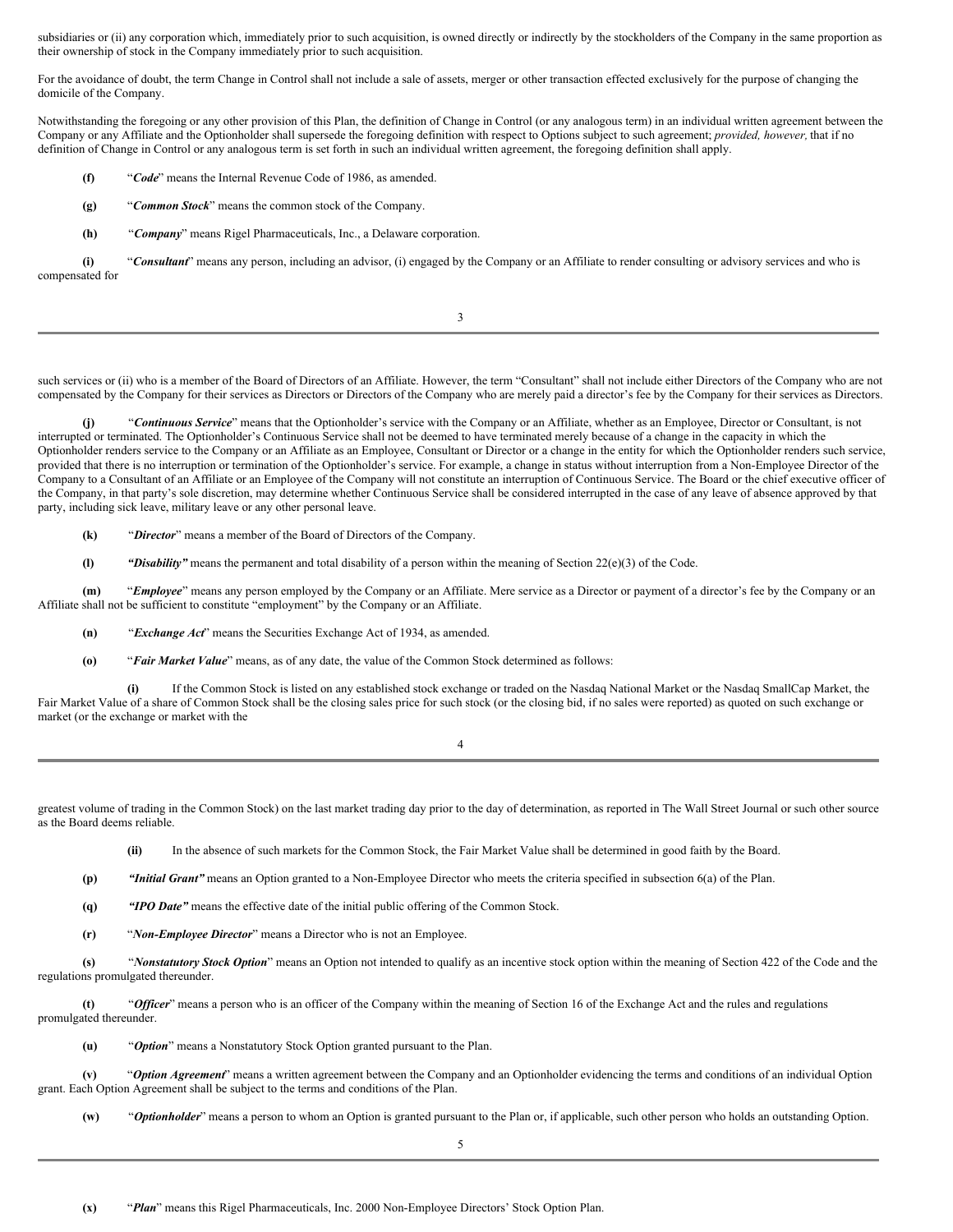- **(y)** "*Rule 16b-3*" means Rule 16b-3 promulgated under the Exchange Act or any successor to Rule 16b-3, as in effect from time to time.
- **(z)** "*Securities Act*" means the Securities Act of 1933, as amended.

#### **3. ADMINISTRATION.**

- **(a) Administration by Board**. The Board shall administer the Plan. The Board may not delegate administration of the Plan to a committee.
- **(b) Powers of Board**. The Board shall have the power, subject to, and within the limitations of, the express provisions of the Plan:
	- **(i)** To determine the provisions of each Option to the extent not specified in the Plan.

**(ii)** To construe and interpret the Plan and Options granted under it, and to establish, amend and revoke rules and regulations for its administration. The Board, in the exercise of this power, may correct any defect, omission or inconsistency in the Plan or in any Option Agreement, in a manner and to the extent it shall deem necessary or expedient to make the Plan fully effective.

- **(iii)** To amend the Plan or an Option as provided in Section 12.
- **(iv)** To terminate or suspend the Plan as provided in Section 13.

**(v)** Generally, to exercise such powers and to perform such acts as the Board deems necessary or expedient to promote the best interests of the Company that are not in conflict with the provisions of the Plan.

6

**(c) Effect of Board's Decision.** All determinations, interpretations and constructions made by the Board in good faith shall not be subject to review by any person and shall be final, binding and conclusive on all persons.

**(d) Cancellation and Re-Grant of Options**. Notwithstanding anything to the contrary in the Plan, neither the Board nor any Committee shall have the authority to: (i) reprice any outstanding Option under the Plan, (ii) cancel and re-grant any outstanding Option under the Plan, or (iii) effect any other action that is treated as a repricing under generally accepted accounting principles unless, in each case, the stockholders of the Company have approved such an action within twelve (12) months prior to such an event.

# **4. SHARES SUBJECT TO THE PLAN.**

**(a) Share Reserve**. Subject to the provisions of Section 11 relating to adjustments upon changes in the Common Stock, the Common Stock that may be issued pursuant to Options shall not exceed in the aggregate 1,235,000 shares of Common Stock, which number consists of (i) 33,333 shares of Common stock initially reserved for issuance under the Plan plus (ii) 66,667 shares of Common stock approved by the Board in April 2003 and subsequently approved by the Company's stockholders plus (iii) 225,000 shares of Common Stock approved by the Board in April 2005 and subsequently approved by the Company's stockholders plus (iv) 110,000 shares of Common Stock approved by the Board in January 2007 and subsequently approved by the Company's stockholders plus (v) 100,000 shares of Common Stock approved by the Board in February 2008 and subsequently approved by the Company's stockholders plus (vi) 350,000 shares of Common Stock approved by the Board in January 2010 and subsequently approved by the Company's stockholders plus (vii) 250,000 shares of Common Stock approved by the Board in February 2011 and subsequently approved by the Company's stockholders plus (viii) 100,000 shares of Common Stock approved by the Board in February 2013 and subsequently approved by the Company's stockholders.

**(b) Reversion of Shares to the Share Reserve**. If any Option shall for any reason expire or otherwise terminate, in whole or in part, without having been exercised in full, the shares of Common Stock not acquired under such Option shall revert to and again become available for issuance under the Plan. If any shares subject to an Option are not delivered to an Optionholder because the Option is exercised through a reduction of shares subject to the Option (*i.e.*, "net exercised"), the number of shares that are not delivered to the Optionholder shall not remain available for issuance under the Plan. If any shares subject to an Option are not delivered to an Optionholder because such shares are withheld in satisfaction of the withholding of taxes incurred in connection with the exercise of an Option, the number of shares that are not delivered

# 7

to the Optionholder shall not remain available for subsequent issuance under the Plan. If the exercise price of any Option is satisfied by tendering shares of Common Stock held by the Optionholder (either by actual delivery or attestation), then the number of shares so tendered shall not remain available for subsequent issuance under the Plan.

**(c) Source of Shares**. The shares of Common Stock subject to the Plan may be unissued shares or reacquired shares, bought on the market or otherwise.

# **5. ELIGIBILITY.**

The Options as set forth in section 6 automatically shall be granted under the Plan to all Non-Employee Directors who meet the specified criteria.

# **6. NON-DISCRETIONARY GRANTS.**

**(a) Initial Grants.** Without any further action of the Board, each person who is elected or appointed for the first time to be a Non-Employee Director automatically shall, upon the date of his or her initial election or appointment to be a Non-Employee Director by the Board or stockholders of the Company, be granted an Initial Grant to purchase eighty thousand (80,000) shares of Common Stock on the terms and conditions set forth herein.

**(b) Annual Grants.** Without any further action of the Board, a Non-Employee Director shall be granted an Annual Grant as follows: On the day following each Annual Meeting commencing with the Annual Meeting in 2014, each person who is then a Non-Employee Director automatically shall be granted an Annual Grant to purchase forty thousand (40,000) shares of Common Stock on the terms and conditions set forth herein; *provided, however*, that if the person has not been serving as a Non-Employee Director for the entire period since the preceding Annual Meeting, then the number of shares subject to the Annual Grant shall be reduced pro rata for each full quarter prior to the date of grant during which such person did not serve as a Non-Employee Director.

# **7. OPTION PROVISIONS.**

Each Option shall be in such form and shall contain such terms and conditions as required by the Plan. Each Option shall contain such additional terms and conditions, not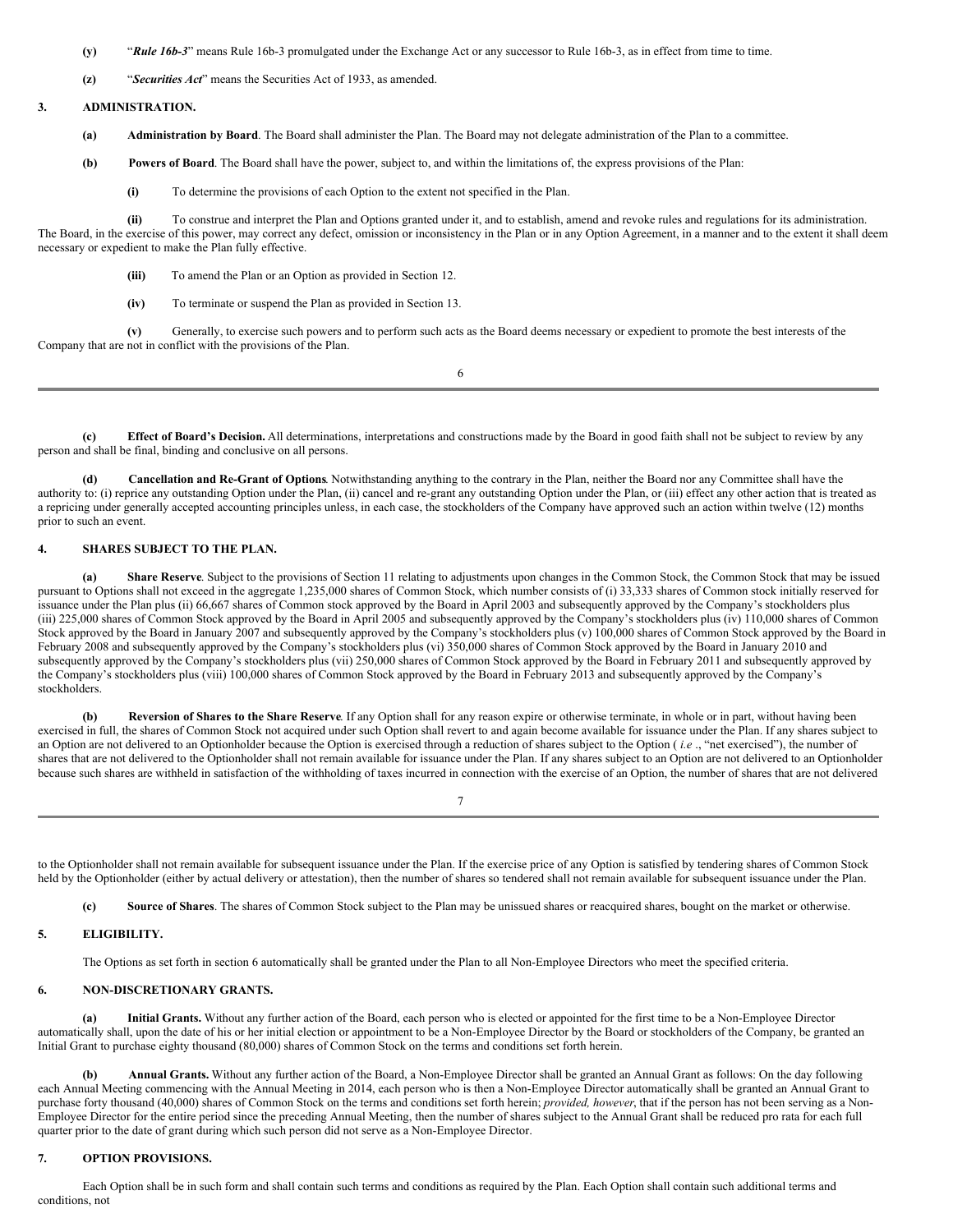inconsistent with the Plan, as the Board shall deem appropriate. Each Option shall include (through incorporation of provisions hereof by reference in the Option or otherwise) the substance of each of the following provisions:

**(a) Term**. No Option shall be exercisable after the expiration of ten (10) years from the date it was granted.

**(b) Exercise Price**. The exercise price of each Option shall be one hundred percent (100%) of the Fair Market Value of the stock subject to the Option on the date the Option is granted. Notwithstanding the foregoing, an Option may be granted with an exercise price lower than that set forth in the preceding sentence if such Option is granted pursuant to an assumption or substitution for another option in a manner satisfying the provisions of Section 424(a) of the Code.

**(c) Consideration**. The purchase price of stock acquired pursuant to an Option may be paid, to the extent permitted by applicable statutes and regulations, in any combination of the following methods:

**(i)** By cash or check.

**(ii)** Provided that at the time of exercise the Common Stock is publicly traded and quoted regularly in*The Wall Street Journal*, by delivery to the Company of shares of Common Stock that are owned free and clear of any liens, claims, encumbrances or security interests, and that are valued at Fair Market Value on the date of exercise. "Delivery" for these purposes shall include delivery to the Company of the Optionholder's attestation of ownership of such shares of Common Stock in a form approved by the Company. Notwithstanding the foregoing, the Optionholder may not exercise the Option by tender to the Company of Common Stock to the extent such tender would violate the provisions of any law, regulation or agreement restricting the redemption of the Company's stock.

**(iii)** Provided that at the time of exercise the Common Stock is publicly traded and quoted regularly in*The Wall Street Journal*, pursuant to a program developed under Regulation T as promulgated by the Federal Reserve Board that, prior to the issuance of Common Stock, results in either the receipt of cash (or check) by the Company or the receipt of irrevocable instructions to pay the aggregate exercise price to the Company from the sales proceeds.

9

**(iv)** By a "net exercise" arrangement pursuant to which the Company will reduce the number of shares of Common Stock issued upon exercise by the largest whole number of shares with a Fair Market Value that does not exceed the aggregate exercise price; *provided, however,* that the Company shall accept a cash or other payment from the Optionholder to the extent of any remaining balance of the aggregate exercise price not satisfied by such holding back of whole shares; *provided, further, however*, that shares of Common Stock will no longer be outstanding under an Option and will not be exercisable thereafter to the extent that (i) shares are used to pay the exercise price pursuant to the "net exercise," (ii) shares are delivered to the Optionholder as a result of such exercise, and (iii) shares are withheld to satisfy tax withholding obligations.

**(d) Transferability**. The Board may, in its sole discretion, impose such limitations on the transferability of Options as the Board shall determine. In the absence of such a determination by the Board to the contrary, the following restrictions on the transferability of Options shall apply:

**(i) Restrictions on Transfer.** An Option shall not be transferable except by will or by the laws of descent and distribution and shall be exercisable during the lifetime of the Optionholder only by the Optionholder; *provided, however*, that the Board may, in its sole discretion, permit transfer of the Option in a manner that is not prohibited by applicable tax and securities laws upon the Optionholder's request. Except as explicitly provided herein, an Option may not be transferred for consideration.

**(ii) Domestic Relations Orders.** Notwithstanding the foregoing, an Option may be transferred pursuant to a domestic relations order.

**(iii) Beneficiary Designation.** Notwithstanding the foregoing, the Optionholder may, by delivering written notice to the Company, in a form provided by or otherwise satisfactory to the Company and any broker designated by the Company to effect Option exercises, designate a third party who, in the event of the death of the Optionholder, shall thereafter be entitled to exercise the Option and receive the Common Stock or other consideration resulting from such exercise. In the absence of such a designation, the executor or administrator of the Optionholder's estate shall be entitled to exercise the Option and receive the Common Stock or other consideration resulting from such exercise.

**(e) Exercise Schedule**. The Option shall be exercisable as the shares of Common Stock subject to the Option vest.

#### **(f) Vesting Schedule.**

**(i)** Each Option granted as an initial grant shall vest in accordance with the schedule set forth below that results in a shorter period of full vesting:

 $(1)$  1/36<sup>th</sup> of the shares of Common Stock subject to the Option shall vest each month after the date of grant over a period of three (3) years;

or

**(2)** the Option shall vest in equal monthly installments after the date of grant over a period commencing on the date that the Optionholder is appointed for the first time to be a Non-Employee Director by the Board and ending on the date of the Annual Meeting at which the Optionholder is first scheduled to be considered for election to be a Non-Employee Director by the stockholders of the Company.

(ii) Each Option granted as an annual grant before the Annual Meeting in 2008 shall vest such that  $1/36$ <sup>h</sup> of the shares of Common Stock subject to such Option shall vest each month after the date of grant over a period of three (3) years; and each Option granted as an annual grant on or after the Annual Meeting in 2008 shall vest such that  $1/12$ <sup>th</sup> of the shares of Common Stock subject to such Option shall vest each month after the date of grant over a period of one (1) year.

**(g) Termination of Continuous Service**. In the event an Optionholder's Continuous Service terminates (other than upon the Optionholder's death or Disability), the Optionholder may exercise his or her Option (to the extent that the Optionholder was entitled to exercise it as of the date of termination) but only within such period of time ending on the earlier of (i) the date three (3) months following the termination of the Optionholder's Continuous Service, or (ii) the expiration of the term of the Option as set forth in the Option Agreement. If, after termination, the Optionholder does not exercise his or her Option within the time specified in the Option Agreement, the Option shall terminate.

**(h) Extension of Termination Date**. If the exercise of the Option following the termination of the Optionholder's Continuous Service (other than upon the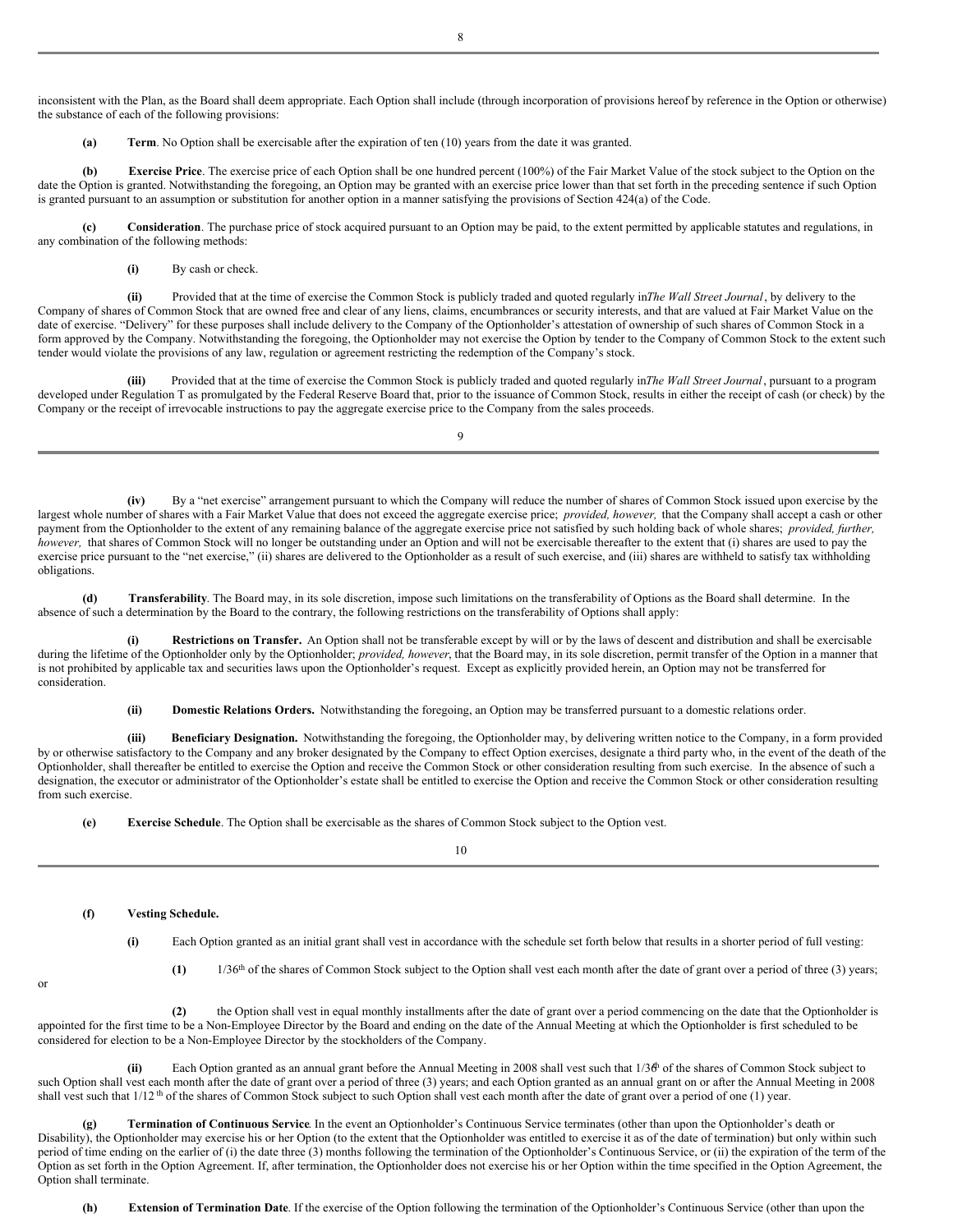Optionholder's death or Disability) would be prohibited at any time solely because the issuance of shares would violate the registration requirements under the Securities Act, then the Option shall terminate on the earlier of (i) the expiration of the term of the Option set forth in subsection 7(a) or (ii) the expiration of a total period of three (3) months (that need not be consecutive) after the termination of the Optionholder's Continuous Service during which the exercise of the Option would not be in violation of such registration requirements.

11

**(i) Disability of Optionholder**. In the event an Optionholder's Continuous Service terminates as a result of the Optionholder's Disability, the Optionholder may exercise his or her Option (to the extent that the Optionholder was entitled to exercise it as of the date of termination), but only within such period of time ending on the earlier of (i) the date twelve (12) months following such termination or (ii) the expiration of the term of the Option as set forth in the Option Agreement. If, after termination, the Optionholder does not exercise his or her Option within the time specified herein, the Option shall terminate.

**(j) Death of Optionholder**. In the event (i) an Optionholder's Continuous Service terminates as a result of the Optionholder's death or (ii) the Optionholder dies within the three-month period after the termination of the Optionholder's Continuous Service for a reason other than death, then the Option may be exercised (to the extent the Optionholder was entitled to exercise the Option as of the date of death) by the Optionholder's estate, by a person who acquired the right to exercise the Option by bequest or inheritance or by a person designated to exercise the Option upon the Optionholder's death, but only within the period ending on the earlier of (1) the date eighteen (18) months following the date of death or (2) the expiration of the term of such Option as set forth in the Option Agreement. If, after death, the Option is not exercised within the time specified herein, the Option shall terminate.

# **8. COVENANTS OF THE COMPANY.**

**(a) Availability of Shares**. During the terms of the Options, the Company shall keep available at all times the number of shares of Common Stock required to satisfy such Options.

**(b) Securities Law Compliance**. The Company shall seek to obtain from each regulatory commission or agency having jurisdiction over the Plan such authority as may be required to grant Options and to issue and sell shares of Common Stock upon exercise of the Options; provided, however, that this undertaking shall not require the Company to register under the Securities Act the Plan, any Option or any stock issued or issuable pursuant to any such Option. If, after reasonable efforts, the Company is unable to obtain from any such regulatory commission or agency the authority which counsel for the Company deems necessary for the lawful issuance and sale of stock under the Plan, the Company shall be relieved from any liability for failure to issue and sell stock upon exercise of such Options unless and until such authority is obtained.

| ×<br>ł<br>×,<br>I |
|-------------------|
|                   |

# **9. USE OF PROCEEDS FROM STOCK.**

Proceeds from the sale of stock pursuant to Options shall constitute general funds of the Company.

# **10. MISCELLANEOUS.**

**(a) Stockholder Rights**. No Optionholder shall be deemed to be the holder of, or to have any of the rights of a holder with respect to, any shares subject to such Option unless and until such Optionholder has satisfied all requirements for exercise of the Option pursuant to its terms.

**(b) No Service Rights**. Nothing in the Plan or any instrument executed or Option granted pursuant thereto shall confer upon any Optionholder any right to continue to serve the Company as a Non-Employee Director or shall affect the right of the Company or an Affiliate to terminate (i) the employment of an Employee with or without notice and with or without cause, (ii) the service of a Consultant pursuant to the terms of such Consultant's agreement with the Company or an Affiliate or (iii) the service of a Director pursuant to the Bylaws of the Company or an Affiliate, and any applicable provisions of the corporate law of the state in which the Company or the Affiliate is incorporated, as the case may be.

**(c) Investment Assurances**. The Company may require an Optionholder, as a condition of exercising or acquiring stock under any Option, (i) to give written assurances satisfactory to the Company as to the Optionholder's knowledge and experience in financial and business matters and/or to employ a purchaser representative reasonably satisfactory to the Company who is knowledgeable and experienced in financial and business matters and that he or she is capable of evaluating, alone or together with the purchaser representative, the merits and risks of exercising the Option; and (ii) to give written assurances satisfactory to the Company stating that the Optionholder is acquiring the stock subject to the Option for the Optionholder's own account and not with any present intention of selling or otherwise distributing the stock. The foregoing requirements, and any assurances given pursuant to such requirements, shall be inoperative if (iii) the issuance of the shares upon the exercise or acquisition of stock under the Option has been registered under a then currently effective registration statement under the Securities Act or (iv) as to any particular requirement, a determination is made by counsel for the Company that such requirement need not be met in the circumstances under the then applicable securities laws. The Company may, upon advice of counsel to the Company, place legends on stock certificates issued under the Plan as such counsel deems necessary or appropriate in order to comply with applicable securities laws, including, but not limited to, legends restricting the transfer of the stock.

13

**(d) Withholding Obligations**. The Optionholder may satisfy any federal, state or local tax withholding obligation relating to the exercise or acquisition of stock under an Option by any of the following means (in addition to the Company's right to withhold from any compensation paid to the Optionholder by the Company) or by a combination of such means: (i) tendering a cash payment; (ii) authorizing the Company to withhold shares from the shares of the Common Stock otherwise issuable to the Optionholder as a result of the exercise or acquisition of stock under the Option, provided, however, that no shares of Common Stock are withheld with a value exceeding the minimum amount of tax required to be withheld by law; or (iii) delivering to the Company owned and unencumbered shares of the Common Stock.

**(e) Electronic Delivery**. Any reference herein to a "written" agreement or document shall include any agreement or document delivered electronically or posted on the Company's intranet.

# **11. ADJUSTMENTS UPON CHANGES IN STOCK.**

**(a) Capitalization Adjustments**. If any change is made in the stock subject to the Plan, or subject to any Option, without the receipt of consideration by the Company (through merger, consolidation, reorganization, recapitalization, reincorporation, stock dividend, dividend in property other than cash, stock split, liquidating dividend, combination of shares, exchange of shares, change in corporate structure or other transaction not involving the receipt of consideration by the Company), the Board shall appropriately and proportionately adjust (i) the class(es) and maximum number of securities subject both to the Plan pursuant to subsection 4(a) and to the nondiscretionary Options specified in Section 5, (ii) the class(es) and number of securities and price per share of stock subject to outstanding Options. The Board shall make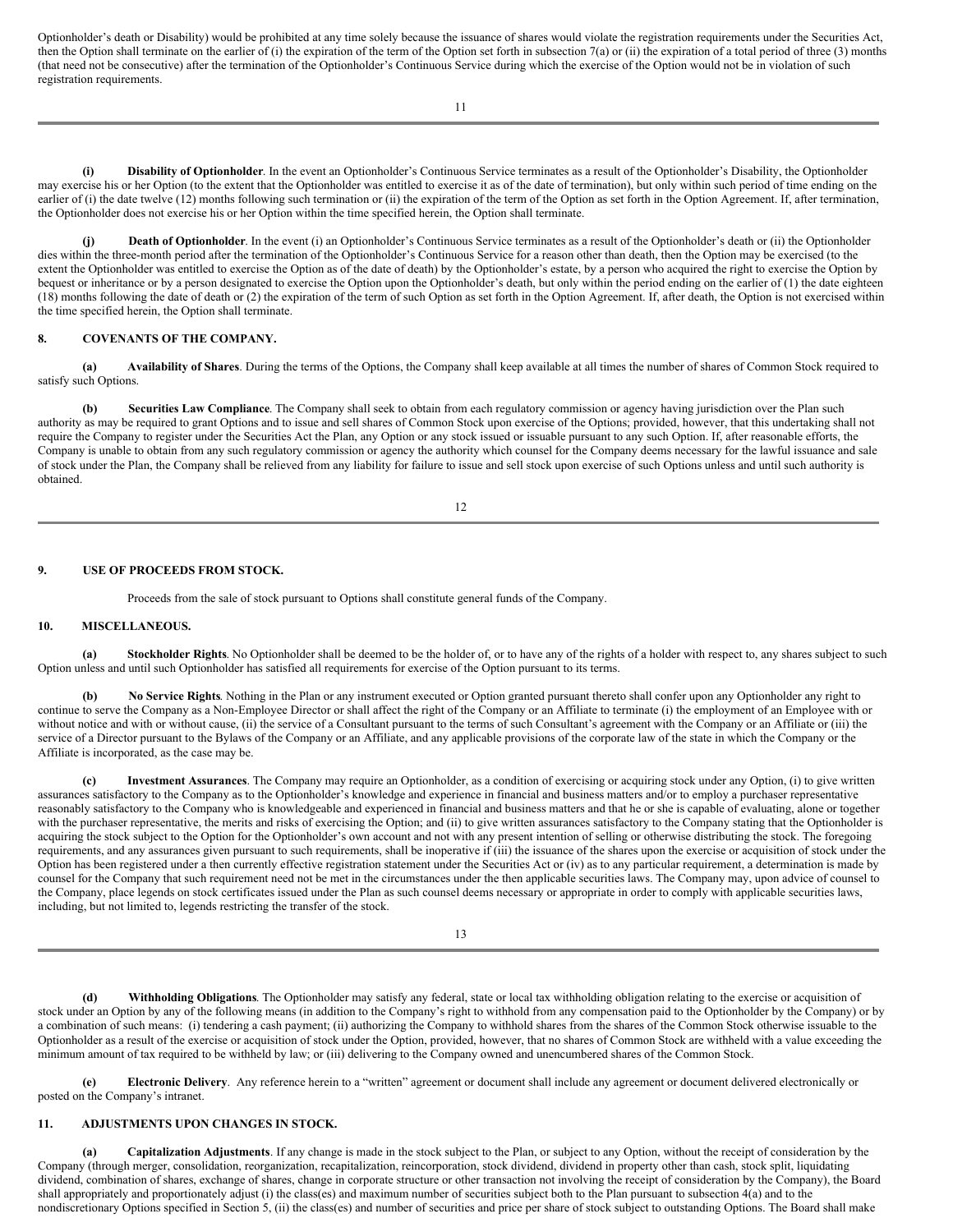such adjustments, and its determination shall be final, binding and conclusive. (The conversion of any convertible securities of the Company shall not be treated as a transaction "without receipt of consideration" by the Company.)

**(b) Corporate Transaction**. In the event of (i) a sale, lease or other disposition of all or substantially all of the securities or assets of the Company, (ii) a merger or consolidation in which the Company is not the surviving corporation or (iii) a reverse merger in which the Company is the surviving corporation but the shares of Common Stock outstanding immediately preceding the merger are converted by virtue of the merger into other property, whether in the form of securities, cash or otherwise, then any surviving corporation or acquiring corporation may assume any Options outstanding under the Plan or may substitute similar Options (including an option to acquire the same consideration paid to the stockholders in the transaction described in this subsection 11(b)) for those outstanding under the Plan. In the event no surviving corporation or acquiring corporation assumes such Options or substitutes similar Options for those outstanding under the Plan, then with respect to Options held by Optionholders who are in

Continuous Service immediately prior to such an event, the vesting of such Options (and the time during which such Options may be exercised) shall be accelerated in full, and the Options shall terminate if not exercised at or prior to such event. With respect to any other Options outstanding under the Plan, such Options shall terminate if not exercised prior to such event.

**(c) Change in Control**. Upon a Change in Control, all Options held by each Optionholder whose Continuous Service has not terminated immediately prior to the Change in Control shall become fully vested and exercisable immediately prior to the effectiveness of such Change in Control.

# **12. AMENDMENT OF THE PLAN AND OPTIONS.**

**(a) Amendment of Plan**. The Board at any time, and from time to time, may amend the Plan. However, except as provided in Section 11 relating to adjustments upon changes in stock, no amendment shall be effective unless approved by the stockholders of the Company to the extent stockholder approval is necessary to satisfy the requirements of Rule 16b-3 or any Nasdaq or securities exchange listing requirements.

**(b) Stockholder Approval**. The Board may, in its sole discretion, submit any other amendment to the Plan for stockholder approval.

**(c) No Impairment of Rights**. Rights under any Option granted before amendment of the Plan shall not be impaired by any amendment of the Plan unless (i) the Company requests the consent of the Optionholder and (ii) the Optionholder consents in writing.

**(d) Amendment of Options**. The Board at any time, and from time to time, may amend the terms of any one or more Options including, but not limited to, amendments to provide terms more favorable than previously provided in the agreement evidencing an Option, subject to any specified limits in the Plan that are not subject to Board discretion; provided, however, that the rights under any Option shall not be impaired by any such amendment unless (i) the Company requests the consent of the Optionholder and (ii) the Optionholder consents in writing.

15

## **13. TERMINATION OR SUSPENSION OF THE PLAN.**

**(a) Plan Term**. The Board may suspend or terminate the Plan at any time. No Options may be granted under the Plan while the Plan is suspended or after it is terminated.

**(b) No Impairment of Rights**. Suspension or termination of the Plan shall not impair rights and obligations under any Option granted while the Plan is in effect except with the written consent of the Optionholder.

# **14. EFFECTIVE DATE OF PLAN.**

The Plan shall become effective on the IPO Date, but no Option shall be exercised unless and until the Plan has been approved by the stockholders of the Company, which approval shall be within twelve (12) months before or after the date the Plan is adopted by the Board.

# **15. CHOICE OF LAW.**

All questions concerning the construction, validity and interpretation of this Plan shall be governed by the law of the State of Delaware, without regard to such state's conflict of laws rules.

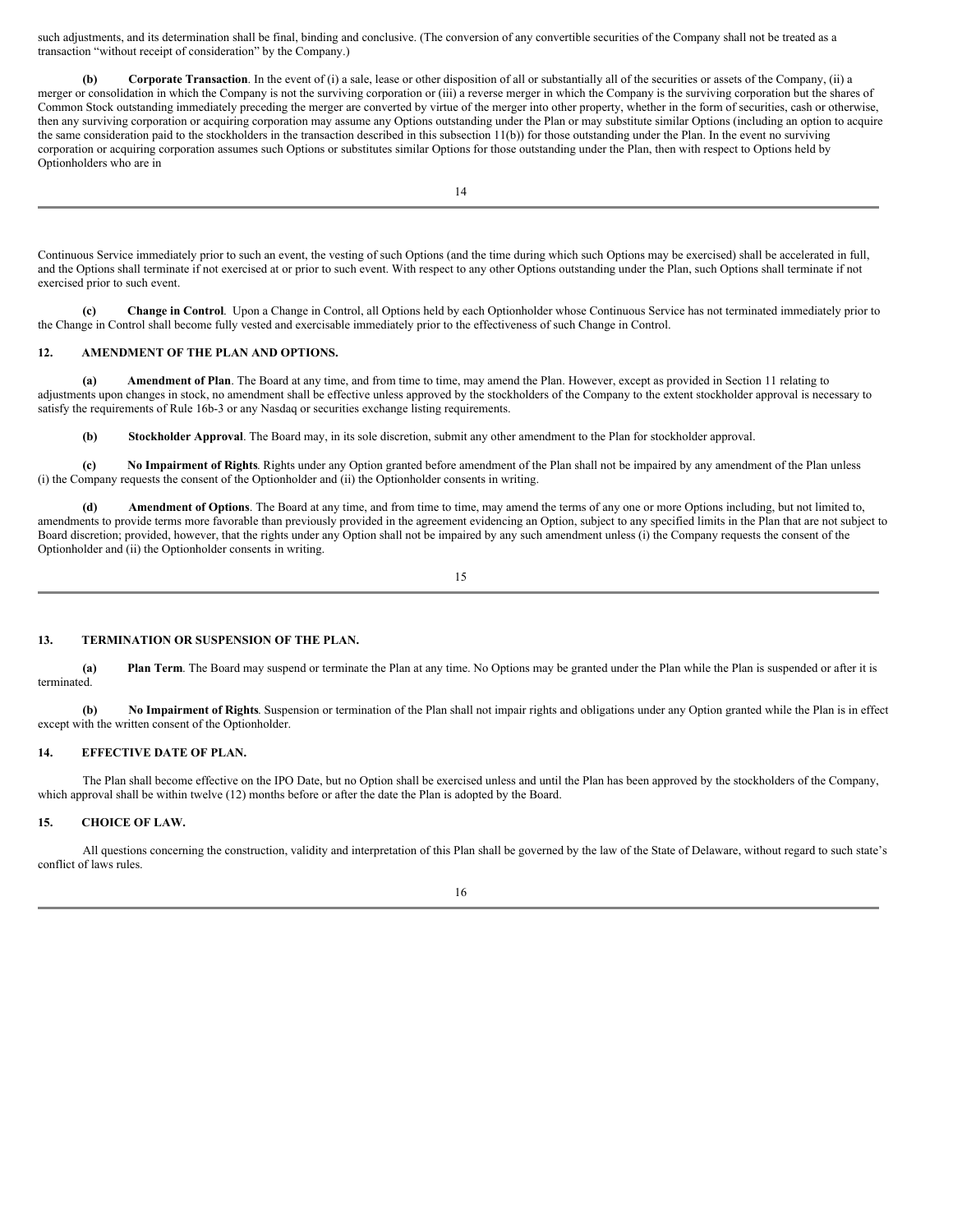I, Raul R. Rodriguez, certify that:

- 1. I have reviewed this quarterly report on Form 10-Q of Rigel Pharmaceuticals, Inc.;
- 2. Based on my knowledge, this report does not contain any untrue statement of a material fact or omit to state a material fact necessary to make the statements made, in light of the circumstances under which such statements were made, not misleading with respect to the period covered by this report;
- 3. Based on my knowledge, the financial statements, and other financial information included in this report, fairly present in all material respects the financial condition, results of operations and cash flows of the registrant as of, and for, the periods presented in this report;
- 4. The registrant's other certifying officer(s) and I are responsible for establishing and maintaining disclosure controls and procedures (as defined in Exchange Act Rules 13a-15(e) and 15d-15(e)) and internal control over financial reporting (as defined in Exchange Act Rules 13a-15(f) and 15d-15(f)) for the registrant and have:
	- a) Designed such disclosure controls and procedures, or caused such disclosure controls and procedures to be designed under our supervision, to ensure that material information relating to the registrant, including its consolidated subsidiaries, is made known to us by others within those entities, particularly during the period in which this report is being prepared;
	- b) Designed such internal control over financial reporting, or caused such internal control over financial reporting to be designed under our supervision, to provide reasonable assurance regarding the reliability of financial reporting and the preparation of financial statements for external purposes in accordance with generally accepted accounting principles;
	- c) Evaluated the effectiveness of the registrant's disclosure controls and procedures and presented in this report our conclusions about the effectiveness of the disclosure controls and procedures, as of the end of the period covered by this report based on such evaluation; and
	- d) Disclosed in this report any change in the registrant's internal control over financial reporting that occurred during the registrant's most recent fiscal quarter (the registrant's fourth fiscal quarter in the case of an annual report) that has materially affected, or is reasonably likely to materially affect, the registrant's internal control over financial reporting; and
- 5. The registrant's other certifying officer(s) and I have disclosed, based on our most recent evaluation of internal control over financial reporting, to the registrant's auditors and the audit committee of the registrant's board of directors (or persons performing the equivalent functions):
	- a) All significant deficiencies and material weaknesses in the design or operation of internal control over financial reporting which are reasonably likely to adversely affect the registrant's ability to record, process, summarize and report financial information; and
	- b) Any fraud, whether or not material, that involves management or other employees who have a significant role in the registrant's internal control over financial reporting.

Date: August 4, 2015

/s/ RAUL R. RODRIGUEZ Raul R. Rodriguez Chief Executive Officer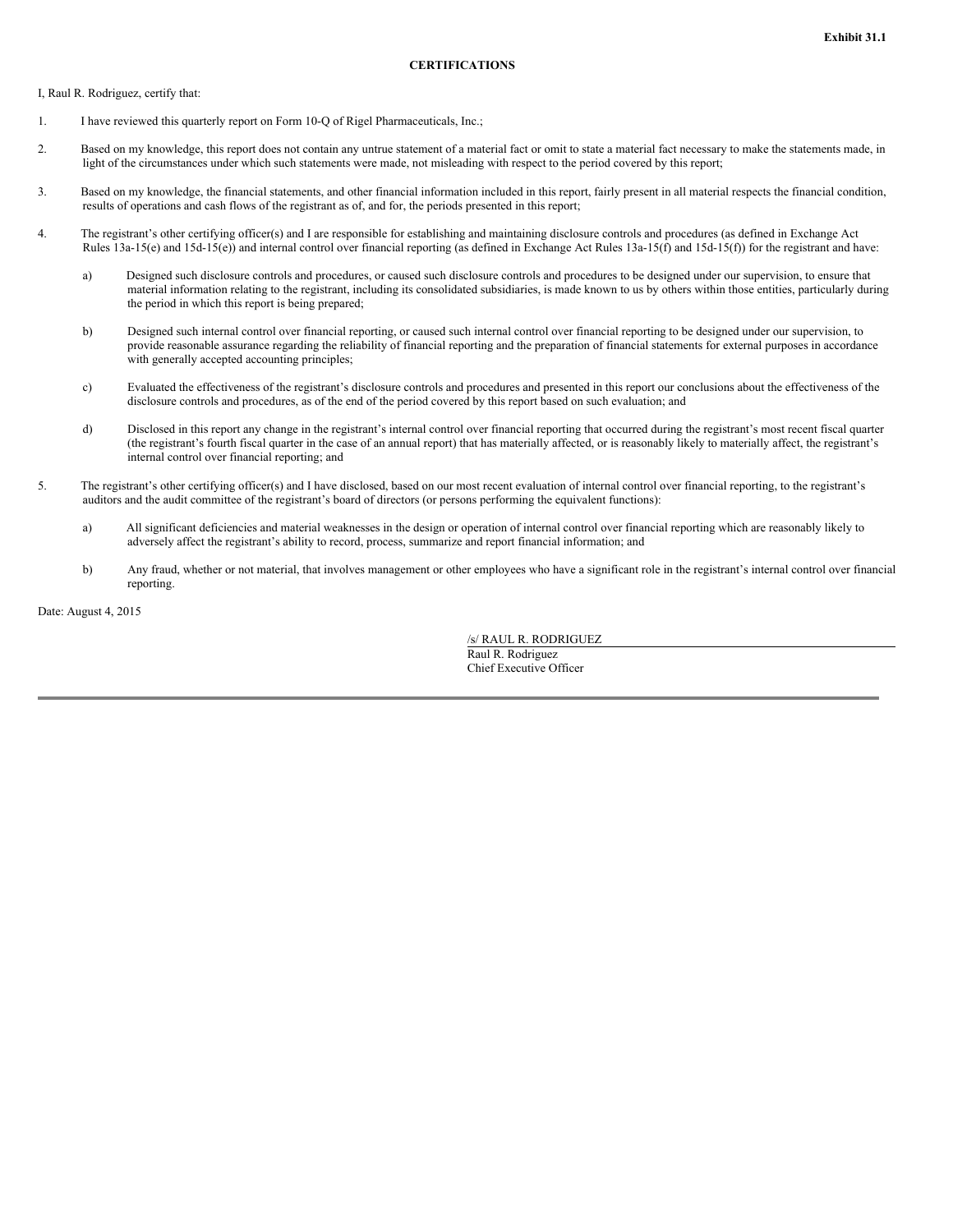I, Ryan D. Maynard, certify that:

- 1. I have reviewed this quarterly report on Form 10-Q of Rigel Pharmaceuticals, Inc.;
- 2. Based on my knowledge, this report does not contain any untrue statement of a material fact or omit to state a material fact necessary to make the statements made, in light of the circumstances under which such statements were made, not misleading with respect to the period covered by this report;
- 3. Based on my knowledge, the financial statements, and other financial information included in this report, fairly present in all material respects the financial condition, results of operations and cash flows of the registrant as of, and for, the periods presented in this report;
- 4. The registrant's other certifying officer(s) and I are responsible for establishing and maintaining disclosure controls and procedures (as defined in Exchange Act Rules 13a-15(e) and 15d-15(e)) and internal control over financial reporting (as defined in Exchange Act Rules 13a-15(f) and 15d-15(f)) for the registrant and have:
	- a) Designed such disclosure controls and procedures, or caused such disclosure controls and procedures to be designed under our supervision, to ensure that material information relating to the registrant, including its consolidated subsidiaries, is made known to us by others within those entities, particularly during the period in which this report is being prepared;
	- b) Designed such internal control over financial reporting, or caused such internal control over financial reporting to be designed under our supervision, to provide reasonable assurance regarding the reliability of financial reporting and the preparation of financial statements for external purposes in accordance with generally accepted accounting principles;
	- c) Evaluated the effectiveness of the registrant's disclosure controls and procedures and presented in this report our conclusions about the effectiveness of the disclosure controls and procedures, as of the end of the period covered by this report based on such evaluation; and
	- d) Disclosed in this report any change in the registrant's internal control over financial reporting that occurred during the registrant's most recent fiscal quarter (the registrant's fourth fiscal quarter in the case of an annual report) that has materially affected, or is reasonably likely to materially affect, the registrant's internal control over financial reporting; and
- 5. The registrant's other certifying officer(s) and I have disclosed, based on our most recent evaluation of internal control over financial reporting, to the registrant's auditors and the audit committee of the registrant's board of directors (or persons performing the equivalent functions):
	- a) All significant deficiencies and material weaknesses in the design or operation of internal control over financial reporting which are reasonably likely to adversely affect the registrant's ability to record, process, summarize and report financial information; and
	- b) Any fraud, whether or not material, that involves management or other employees who have a significant role in the registrant's internal control over financial reporting.

Date: August 4, 2015

/s/ RYAN D. MAYNARD Ryan D. Maynard Executive Vice President and Chief Financial Officer